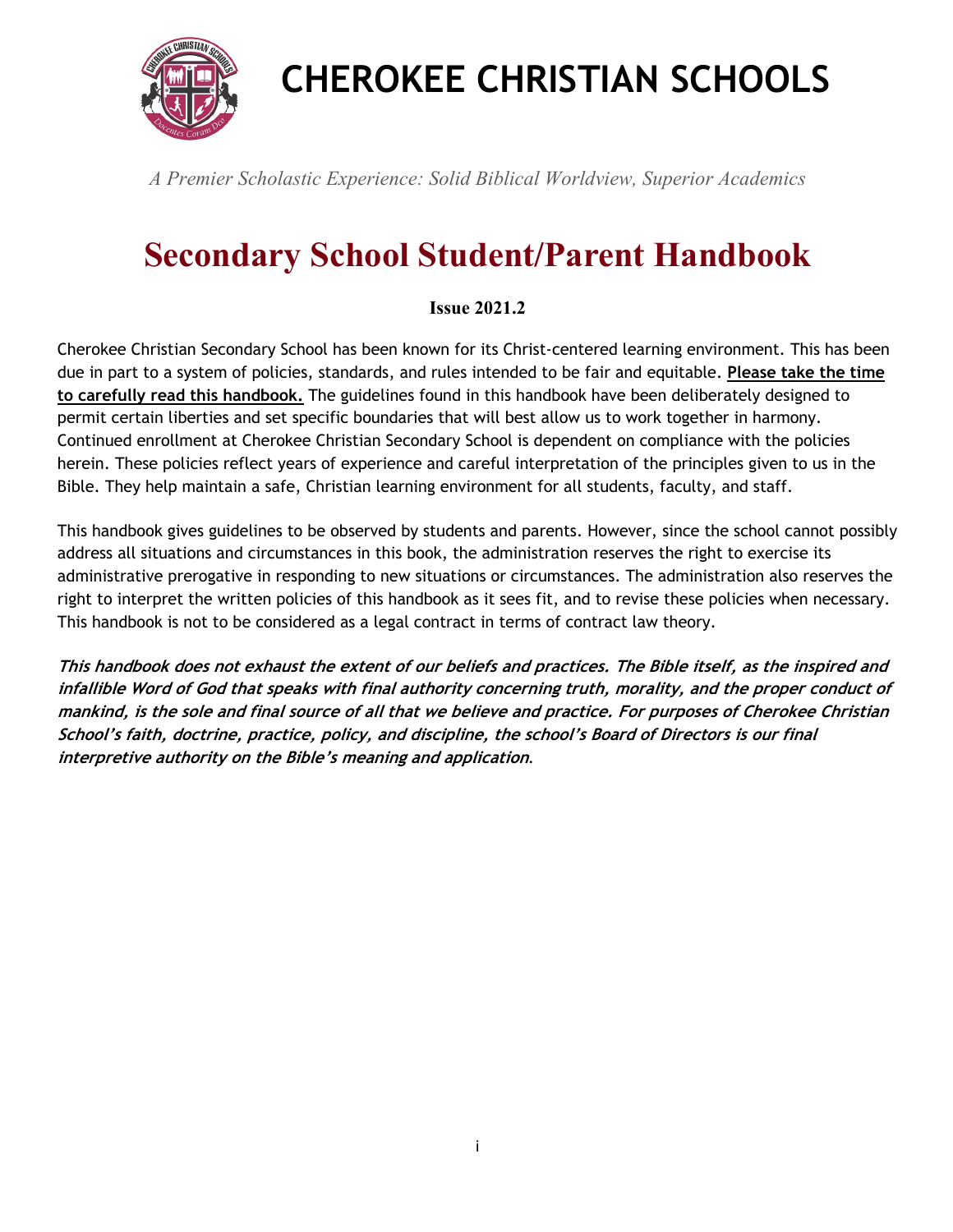## **CONTENTS**

| General Information for Parents1              |  |
|-----------------------------------------------|--|
|                                               |  |
|                                               |  |
| Admissions Policy and Procedure  1            |  |
|                                               |  |
|                                               |  |
|                                               |  |
|                                               |  |
|                                               |  |
|                                               |  |
|                                               |  |
|                                               |  |
|                                               |  |
|                                               |  |
|                                               |  |
|                                               |  |
|                                               |  |
|                                               |  |
|                                               |  |
| Care of Building and Grounds  8               |  |
|                                               |  |
|                                               |  |
|                                               |  |
|                                               |  |
|                                               |  |
|                                               |  |
|                                               |  |
| Closed Campus and Visitors 10                 |  |
| Immunization and Medical Exam Certificates 11 |  |
|                                               |  |
|                                               |  |
| School Closing, Severe Weather  13            |  |
| Student Conduct and Discipline  13            |  |
|                                               |  |
|                                               |  |
|                                               |  |
|                                               |  |
|                                               |  |

| Students Who Marry or Become Expectant Parents . 26 |  |
|-----------------------------------------------------|--|
|                                                     |  |
|                                                     |  |
|                                                     |  |
| Secondary School Support Team  27                   |  |
|                                                     |  |
|                                                     |  |
|                                                     |  |
|                                                     |  |
|                                                     |  |
|                                                     |  |
|                                                     |  |
| Book and Literature Selection  29                   |  |
|                                                     |  |
|                                                     |  |
|                                                     |  |
|                                                     |  |
|                                                     |  |
| Graduation Requirements  34                         |  |
|                                                     |  |
|                                                     |  |
|                                                     |  |
|                                                     |  |
|                                                     |  |
|                                                     |  |
|                                                     |  |
|                                                     |  |
|                                                     |  |
|                                                     |  |
| Transcripts (Office of Student Life) 38             |  |
|                                                     |  |
|                                                     |  |
| Computers, Electronic Devices  38                   |  |
|                                                     |  |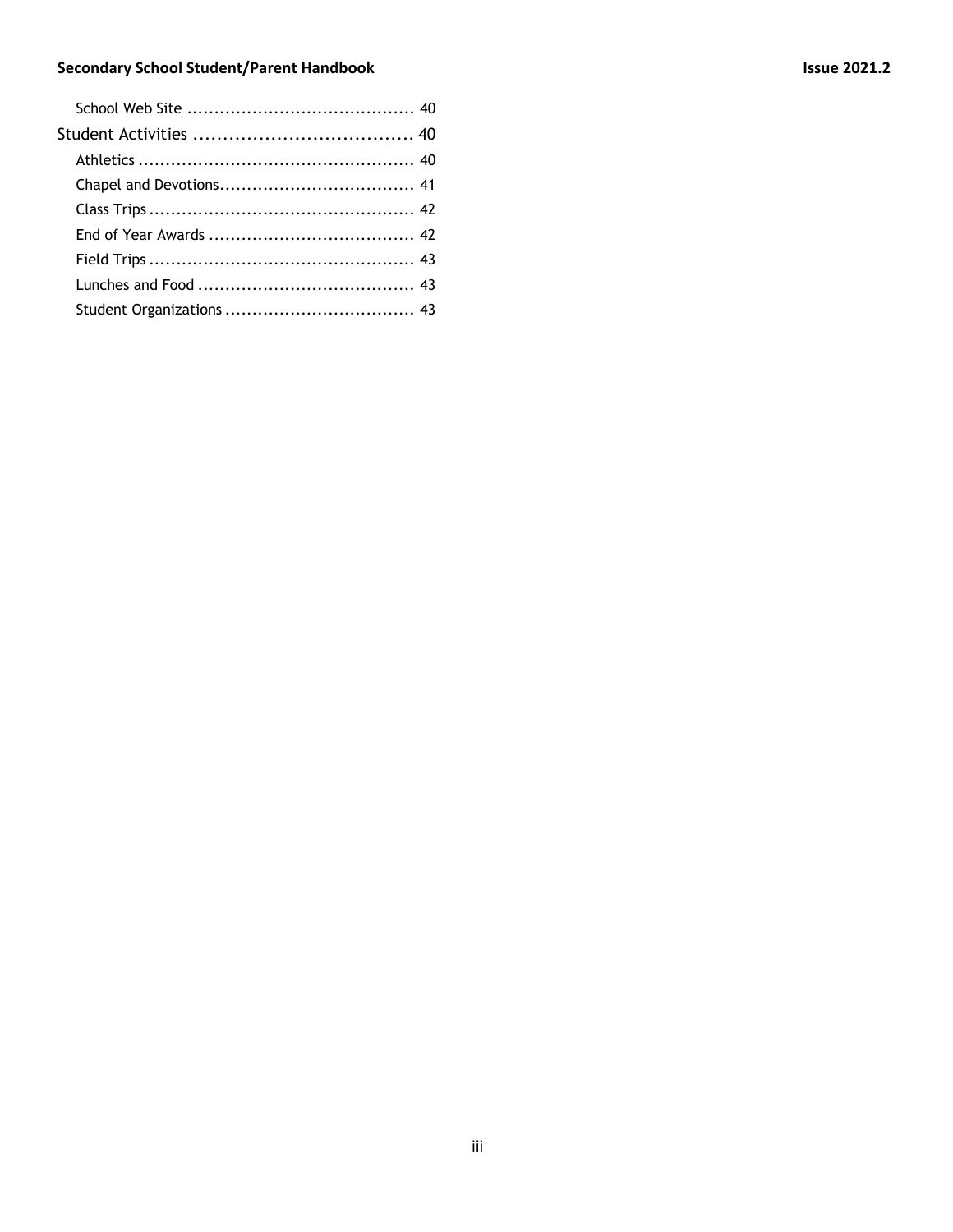## **GENERAL INFORMATION FOR PARENTS**

## **Accreditation**

Cherokee Christian Schools is fully accredited by Cognia formerly known as the Southern Association of Colleges and Schools (SACS). Since the founding of their original agencies, their accreditation and certification have represented high standards in education and provided a trustworthy mark of quality.

Founded in 1895, the accredits over 13,000 schools and school systems throughout the United States and overseas. Cognia-accredited schools are recognized and approved by the Georgia Department of Education for purposes of transferring credits to public schools on the same basis as students from one public school to another. Also, the Georgia Board of Regents recognizes graduates of Cognia-accredited schools for college entrance to any institution of the University System of Georgia on the same basis as graduates from public schools. The HOPE Scholarship Program of the Georgia Student Finance Authority recognizes graduates of all schools accredited under Cognia to be eligible for HOPE Scholarships on the same basis as graduates of Georgia public schools. You may visit the Cognia web site at https://www.cognia.org/services/accreditation-certification/

## **Asbestos Free Environment**

The original school building and its extensions were constructed without the use of asbestos-containing materials. The school maintains a contractor's affidavit in the school office verifying that no asbestos containing material was included in the school construction materials. In accord with the law, we are hereby notifying all employees and school families of this fact, as we are required to do annually.

## **Admissions Policy and Procedure**

It is understood that being a student at Cherokee Christian Schools is a privilege and not a right. This privilege may be forfeited by any student whose conduct, attitudes, or lack of progress, in the opinion of the administration, make it inadvisable for that student to remain in the school.

Since all people are created in the image of God, Cherokee Christian Schools admit students of any race, color, or ethnic origin to all the rights, privileges, programs, and activities made available to students at the school. It does not discriminate on the basis of color, race, national ethnic origin in administration or its educational and admission policies. However, students must meet academic, moral, and personal standards as deemed appropriate by the school.

When it is time for re-enrollment, remember that many of our classes fill up quickly. You will be given reenrollment materials in January of each year, and we strongly encourage you to re-enroll for the next year quickly. Current school families have first priority for enrollment during the first two weeks of the enrollment season; after that time, they are simply handled as new students.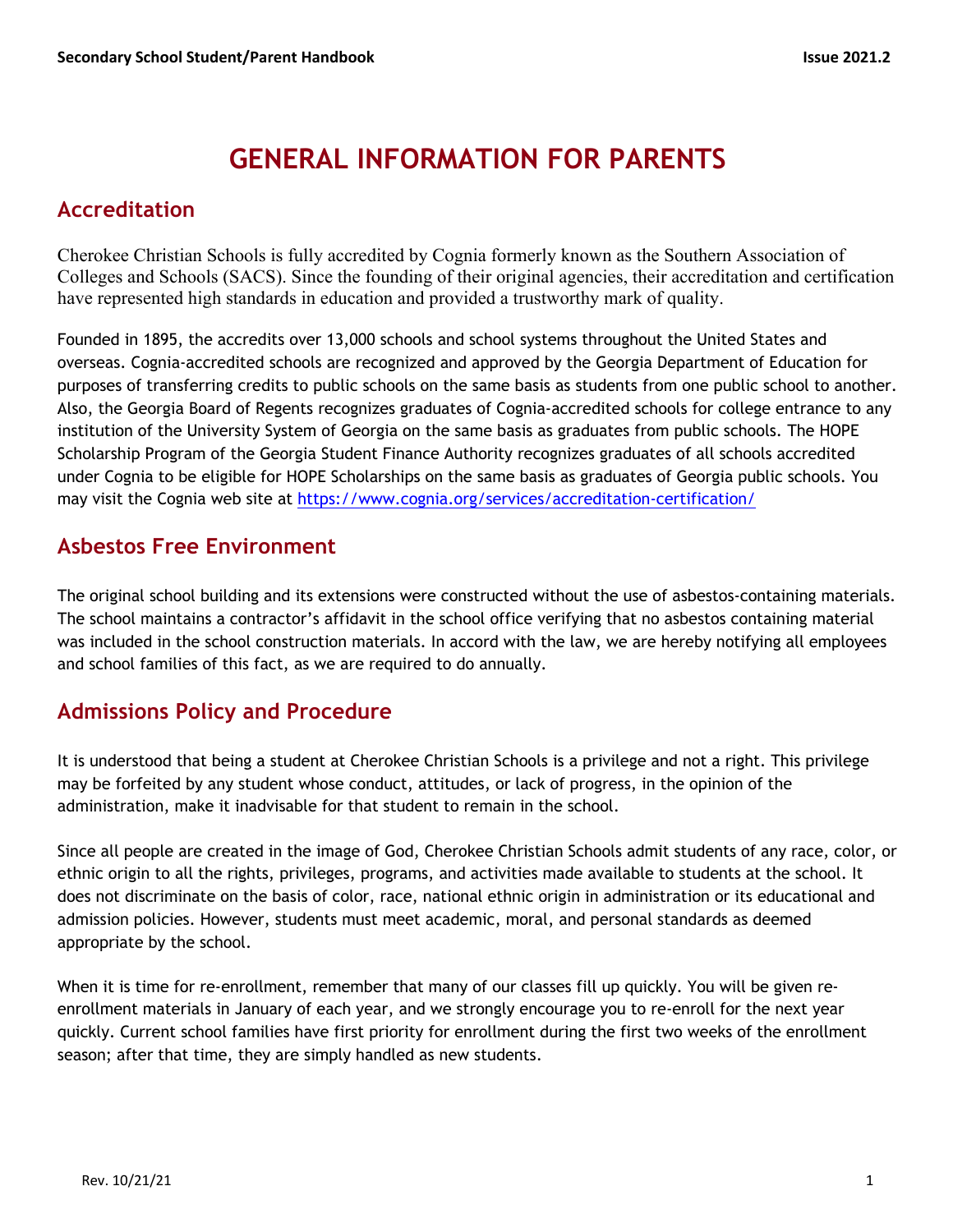## **Calendar**

The school maintains two calendars for your use – the Academic Calendar and the Google Event Calendar. These calendars are maintained and posted on our web site. Please note significant dates for future reference. Revisions to these calendars will be announced through email notifications.

## **Chaperones**

**Note:** *Field Trips for the 2020-2021 school year may be suspended due COVID-19 health and safety concerns or require new protocols. What follows below is the "normal" guidelines for field trips.*

Class field trips would not be possible if not for the commitment of our parent chaperones. It is important that each chaperone clearly understand their roles and responsibilities. Parents shall not bring non-CCS siblings and/or guests while serving as a chaperone.

The following guidelines are to be followed:

As a chaperone you shall …

- Emulate a spirit of glorifying God in your speech, attitude, and attire, realizing that you are a spiritual leader and example to our students.
- Agree to forsake behavior that does not emulate our Lord's or cause a brother/sister to stumble.
- Be safety conscious at all times; and to ensure appropriate levels of supervision and safety.
- Submit to the authority of the trip leader.
- Receive a safety and responsibility briefing from the trip leader prior to departure.

Parents may be asked to volunteer as drivers for off-site student activities. Drivers must be at least 21 years of age and have a Driver's Authorization form on file with the school. A copy of the parent's driver's license and proof of insurance will also be required. Parent drivers must submit to a Motor Vehicle Record check, and consider safety as paramount. While driving, parents are acting as agents of the school and therefore must comply with all school policy.

We require all volunteer drivers to observe the following guidelines:

- Be on time!
- Make other arrangements for siblings. This will allow you to give your full attention to your assigned students.
- Complete a driver authorization form prior to the trip.
- Ask for specific written directions or utilize a GPS; do not assume you know where you are going. Use the driver buddy system.
- Be certain that all students in the car are buckled up individually in seat belts. Additionally, we follow the recommendations of The National Highway Traffic Safety Administration (NHTSA), the Governor's Office of Highway Safety (GOHS), and Safe Kids of Georgia to keep child passengers in booster seats until age eight or when their height reaches 4-feet-9 inches tall.
- Observe posted speed limits at all times.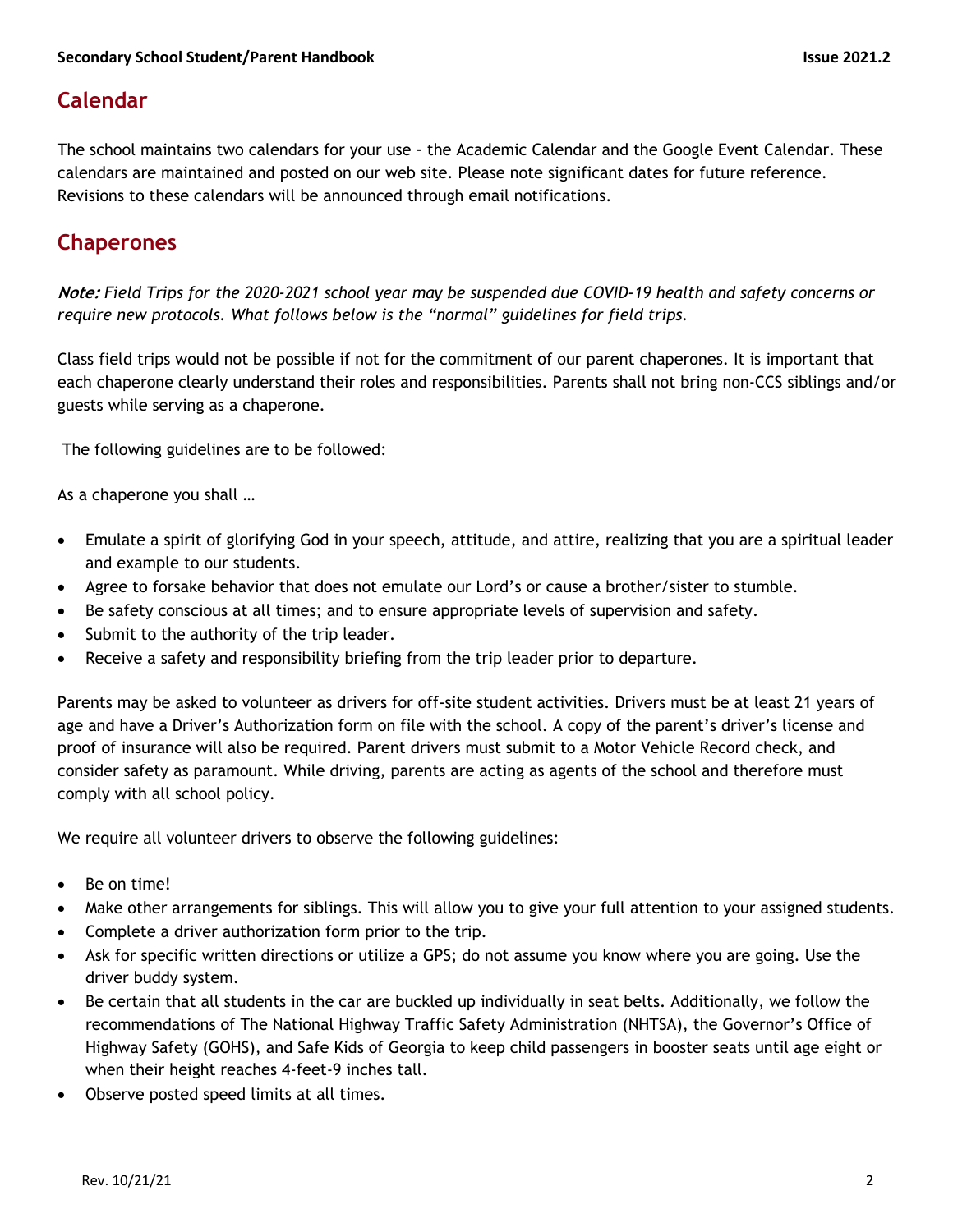- Drive directly to and from the field trip. No detours should be taken to run errands or purchase treats.
- While on the field trip, take responsibility for the students assigned to you.

On rare occasions, driving back to CCS may become impossible, due to illness or an auto breakdown. Use the driver buddy system to be sure all drivers leave the field trip location and return to the school safely. If necessary, enlist someone else with available seat belts to return and to transport the students to the school.

## **Communication**

It is our practice and pleasure to keep parents informed. We do that not only by word of mouth, but also in writing. We email regular communications which contain news and announcements specifically for the Secondary School. Please read these carefully, as they contain important information about the school. *Our daily homeroom announcements are also posted in Schoology as an official source of information about school events and policies*. If you have a new email address or have changed your email address, please send that information to the school by emailing admin.support@cherokeechristian.org.

Please *write* or *email* any messages to the teacher or the administration (remember, your student's homeroom/House teacher is your primary contact in the Secondary School).

Students are not permitted to make or receive calls or texts during class, so please refrain from trying to contact them in this way. If you must get a message to your student before the end of the school day, you should call the school office with the information rather than calling the student's cell phone.

## **Contact Information**

Throughout the year, parents and students will have various reasons to contact the school about questions, concerns, suggestions, etc. In general, our principle of operations in this area is based on Matthew 18 – questions, concerns, or suggestions should *first* be addressed to the individual who is closest to the issue. If the issue can be resolved at that level, there is no need to involve others. It is only when concerns cannot be satisfactorily handled at that level that the matter should be taken to a "higher level."

In order for us to help you most efficiently, here are your primary contact points at the school.

- *Your student's classroom teacher* The teacher is the **first** and **primary** point of contact for any questions about class-specific issues. Since the teacher is the person most directly involved with these areas, the teacher is the person who can answer questions and solve problems in these areas. Various members of the administration are simply not in the best position to deal with class-specific issues; the classroom teacher can address concerns most directly. Some examples of things to address with the teacher might be the following:
	- o How to get extra help on a difficult concept
	- o Questions about a grade on a paper or test
	- o Questions about homework assignments
	- o Concerns about particular material taught in class
	- $\circ$  Suggestions for improving the student's grade
- *The School Principal* The Principal oversees administrative policies and procedures related to academic life and ensures that operational goals are accomplished in the delivery of our education programs and a quality learning experience. The Principal oversees all instances of student life and student discipline. He tracks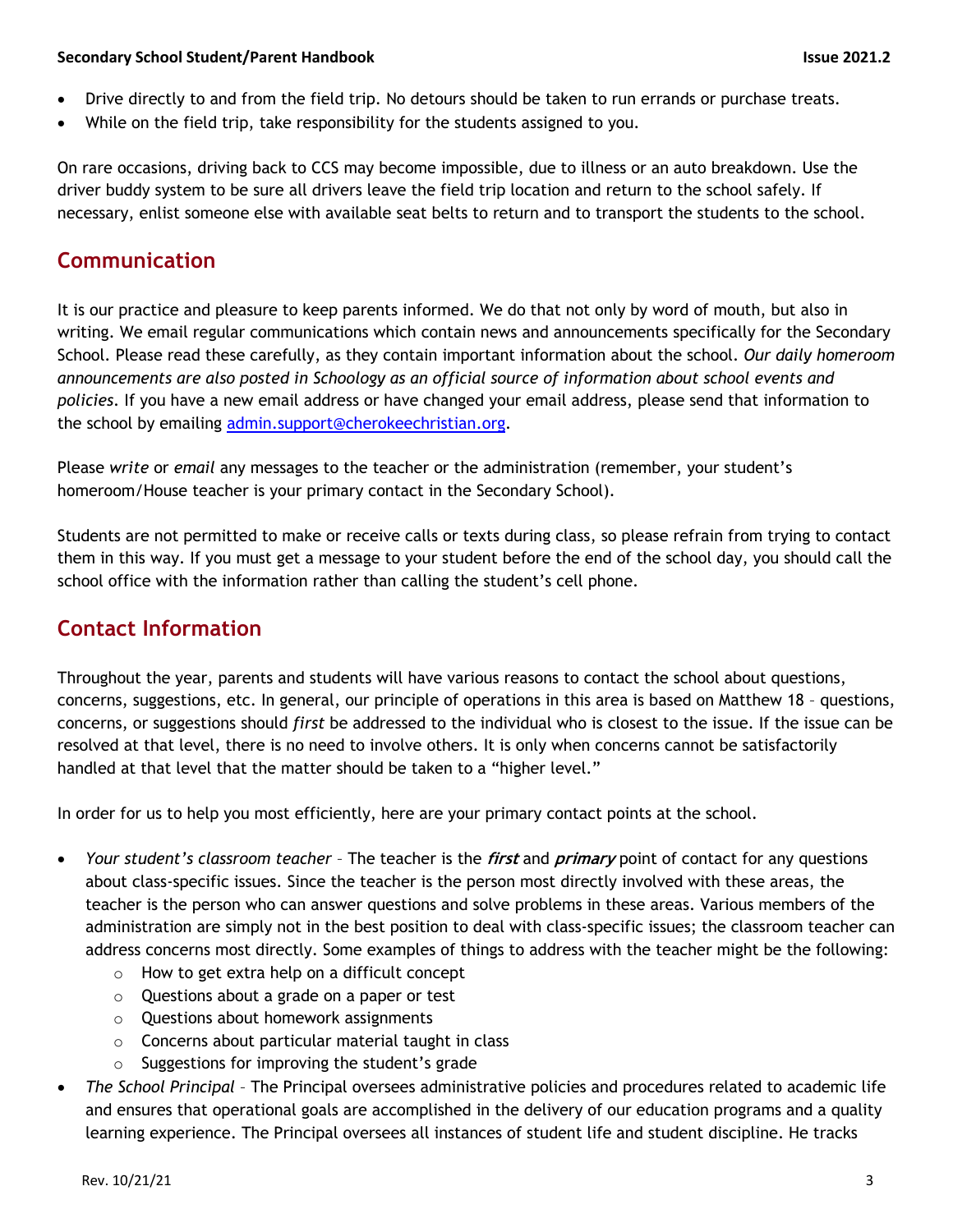student behavior, plans and schedules events, and meets with students individually concerning multiple issues. All demerits and other violations will be issued by him.

*The Office of Student Life* – The Office of Student Life oversees the areas of course selection (to make sure students are on track to graduate on time) college preparation, and short-term counseling. However, the Office of Student Life is not a substitute for long-term personal counseling. Appointments and referrals for school counseling services may be made by parents, students, or teachers.

The Office of Student life can assist students in the following situations:

- o Difficult situations going on at home
- o Grief and loss
- o Struggles with friendships or other relationships at school
- o Feeling worried, anxious, sad, or hopeless
- o Conflict resolution
- o Conflict between a teacher and student
- o Referral to a local counselor
- o Academic hardship, worry about passing a class
- o Study skills
- o Questions about student leadership positions (House leadership)
- o Monitoring progress toward graduation
- o Advising students in the selection of elective courses
- o Assist students with the college admissions process
- o Arranging visits by college representatives
- $\circ$  Provide information about college scholarships and other sources of financial aid
- o Filling out counselor recommendations
- o Questions about credits transferred from another school
- o Advice about selecting a college
- o Questions about HOPE Scholarship eligibility
- o Dropping or adding a course during the first two weeks of each semester
- o Questions about the service hour requirement
- o Questions about PSAT, SAT or ACT

Please note: Questions about your student being counted absent or tardy for the day (not tardiness to individual classes) should be addressed to the classroom teacher. The Office of Student Life does not have oversight of general academic issues such as curriculum and teaching methods, nor do they oversee disciplinary issues.

- *Admin Support* (located in the main office in the lower building) The Admin Support staff maintains student records and cumulative folders and also oversees attendance records. When you send in notes about absences, take them either to the main desk or to the Secondary School receptionist. **Note:** Admin Support also acts as the *Office of Registrar* and will be responsible for sending transcripts to colleges. Please use the link on our webpage to request a transcript be sent to a college.
- *The Business Office* They can help you with any questions involving financial issues tuition payments, fees, etc.
- *The Athletic Director*  The Athletic Director deals with questions about any area of the extra-curricular athletics program (*not* the physical education class – those questions should be addressed to the PE teacher). He can help you with questions about sports offered, coaching, student eligibility, etc.
- *The Director of Facility Operations* He oversees all operations of all school facilities. He handles all issues regarding the physical school plant and other operational matters.
- *The Superintendent* The Superintendent has been given the overall responsibility of the entire school and reports directly to the School Board. While he delegates responsibility to those under him, the Superintendent is still accountable to the Board for all school actions. However, he specifically works on the areas of school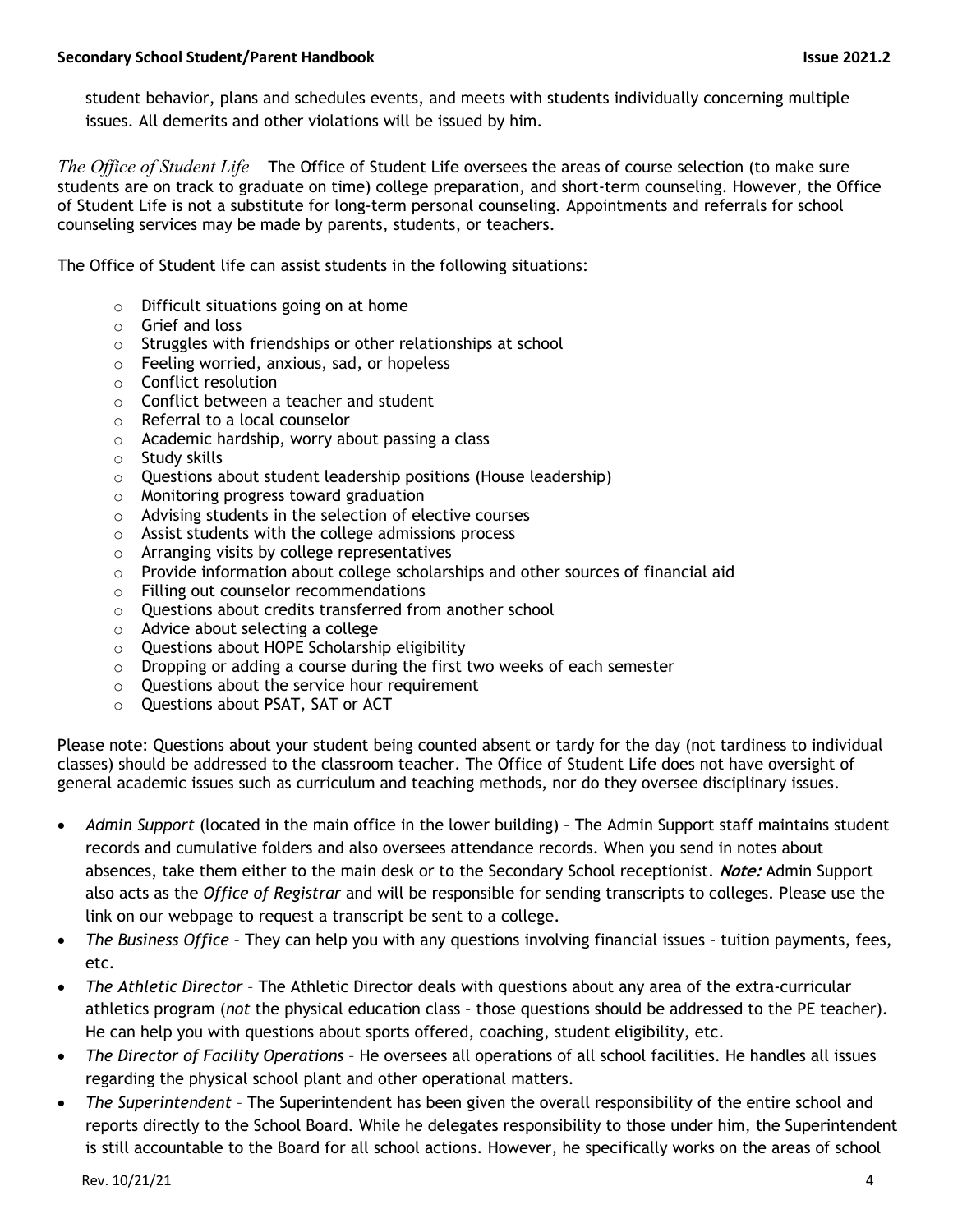development, promotion, and funding. He works with the Board in developing annual school budgets and in long-range fiscal planning. He also is primarily responsible for seeking outside funding sources for the school, and for long-range planning of school growth and expansion. The Superintendent also makes all decisions regarding student admissions and faculty/staff hiring. Any issues that cannot be satisfactorily resolved by others may be addressed to the Superintendent, but *only* after those issues have been discussed with the appropriate individuals first.

## **Drop-Off / Pick-Up.**

Drop-off and Pick-up is a complex process as we move over 200 students in and out of their vehicles in the safest and most efficient manner possible. Secondary School students must be respectful and aware of the carpool procedures being followed for non-Secondary School students. The following drop off and pick up times have been established for Secondary School students:

- Drop-off: 8:00 a.m. 8:25 a.m.
- Pick–Up: 3:45 p.m. to 4:30 p.m.

Students who are not picked-up by 3:45 are placed into supervised space until 4:30. Parents wishing to pick up during this time, will need to contact their student directly or come to the front desk. Students who are not picked up by 4:30 will be removed from the building to wait for pick up. Students may not wander down to the lower building.

It is extremely important that parents do not circumvent the carpool process by using other entrances. All parents must follow the drop-off and pick-up procedures as established by the school. Those that disrupt the process slow things down for everyone.

## **Divorce and Separation**

Divorced and separated families are realities of contemporary life which affect the school's responsibilities to its students. The following policies have been adopted to assist the school in situations where a non-custodial parent wishes to become involved in school-related activities of a student or wishes to have contact with or take custody of the student while at school.

- Ordinarily, the school will not resist or interfere with a non-custodial parent's involvement in school related affairs, or access to the student's records, unless the school is presented with a court order or comparable legal document, which restricts such involvement or access. The school will not otherwise "choose sides" between parents.
- In such cases, the non-custodial parent may not take custody of a student or remove the student from school premises, unless the parent presents either a written court order, or a written authorization signed by the custodial parent, which permits such custody.
- If the actions of parent(s), custodial or non-custodial, become disruptive to the operations of the school, the school has the right to restrict access by such parent(s), and to take other reasonably necessary action.
- Concerning student activities which require parental consent, the school will accept consent only from the custodial parent, unless authority to grant consent is given to the non-custodial parent by a court order or comparable legal document.

Rev. 10/21/21 5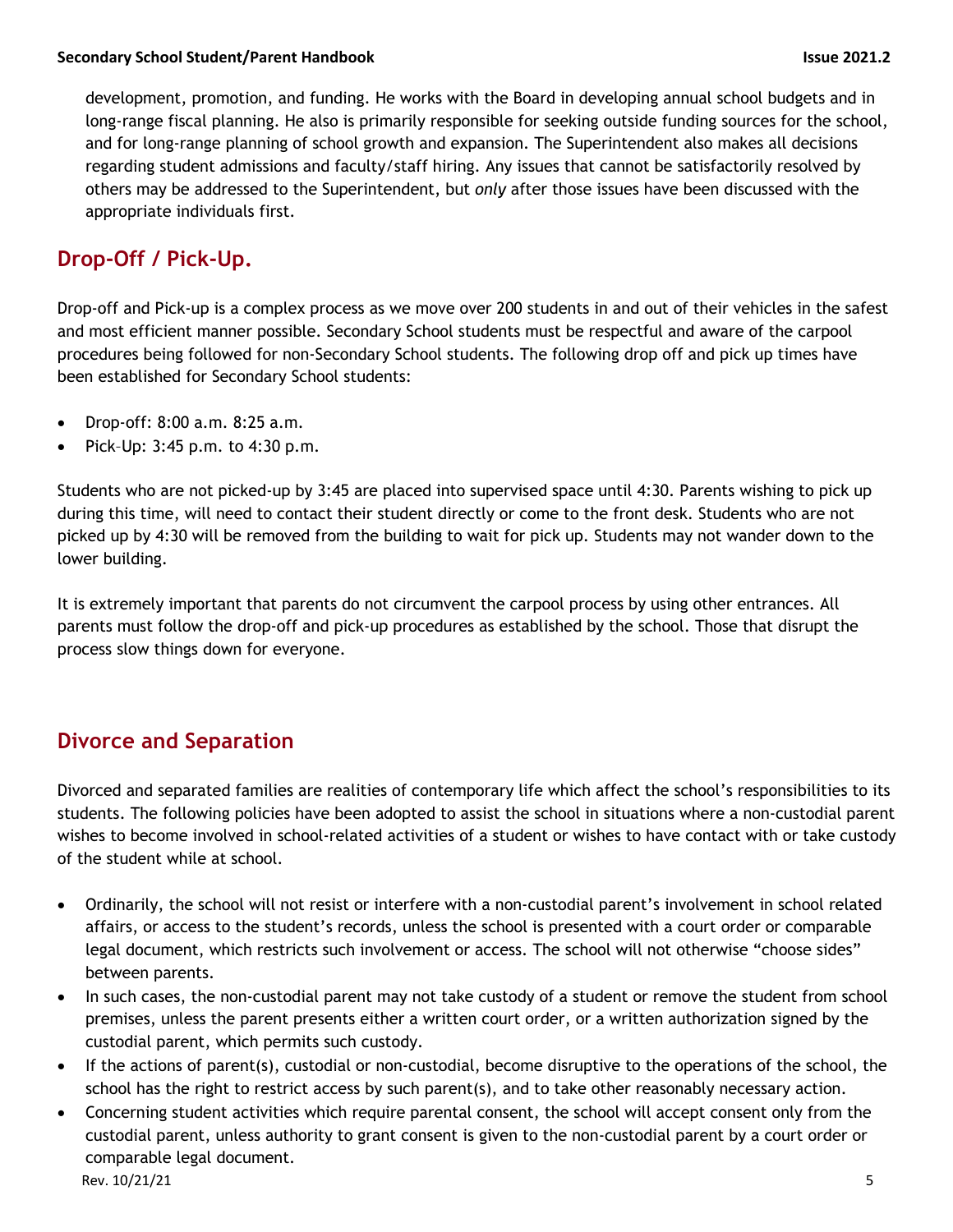• Copies of schoolwork, certificates, awards, progress reports, and report cards will be provided to the primary custodial parent only. Parents who have been awarded joint custody of their student must identify a primary custodial parent as the single point of contact for the school. The school cannot bear the duplication and distribution burden for divorced or separated families. It is expected that the custodial and non-custodial parents make their own arrangements for the distribution of school materials.

In an effort to provide information, the school will provide access to Schoology for student grades, encourage parent-teacher meetings, and include school email communications to both custodial parent and non-custodial parent.

## **Financial Information**

Specific information about tuition, fees, and payment arrangements, can be found at http://www.cherokeechristian.org/admission/tuition/.

#### **Financial Assistance**

Students who receive financial assistance or any type of scholarship must consistently uphold the highest standards of character, conduct, and academic commitment. Students who no longer met the standards below may lose their financial assistance after any review:

- The school must continue to receive parental support and cooperation.
- The student must show consistent and willing observance of school rules.
- The student must be engaged in the classroom and respect the teacher's direction.
- The 9<sup>th</sup>-12<sup>th</sup> grade school service hour requirement must be current for the year the student is in attendance.
- The student must agree that his/her education (and all that is required to succeed in that education) takes precedence over extracurricular activities or work outside of school.

#### **Tuition Accounts**

- **Payment in full:** A 2% cash discount will be given for tuition accounts that are paid in full on or before June 1. Credit Card payments will be accepted but will not receive the discount.
- **Semester, Quarterly or Monthly Payments:** For those choosing to pay by semester, quarterly, or monthly, the total tuition will be divided by the appropriate number of months. Semester the payments are due June 1 & November 1. An EFT (Electronic Funds Transfer) payment policy is mandated. Each payment will follow in accordance with the outside tuition management agency used by Cherokee Christian Schools (FACTS Management).

If at any time a tuition account becomes delinquent by 45 days, parents will be notified that their student(s) will not be allowed to return to school until all financial responsibilities have been met or satisfactory arrangements have been made with the business office.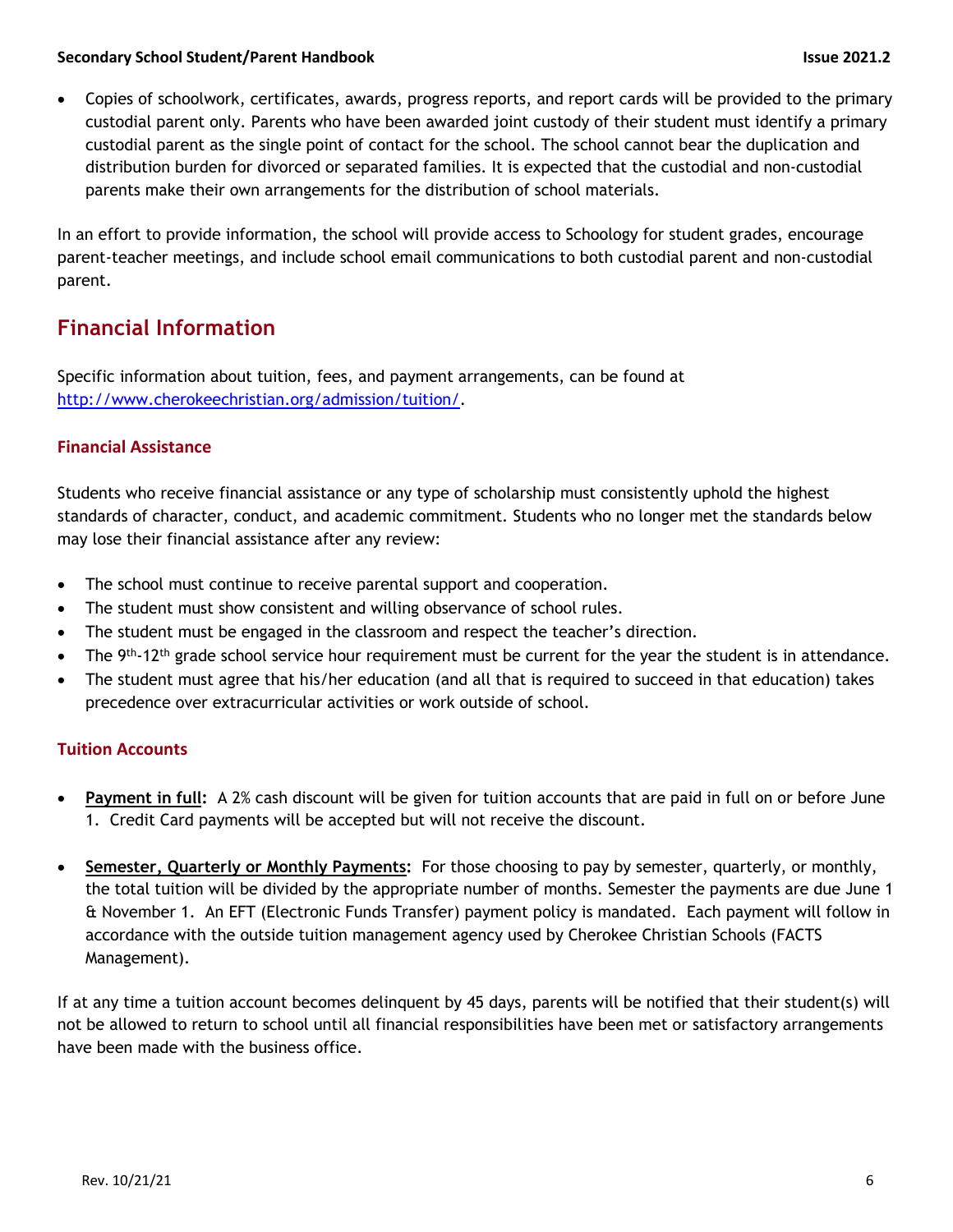#### **Early Withdrawal**

If a student is withdrawn after June 1, but before the start of the school year, an amount equal to one tenth of the annual tuition will be due. If a student is withdrawn before the school year is completed, tuition will be due through the end of the current semester. Tuition payments are not prorated for illness or suspension. **Students are considered officially withdrawn from classes only when a CCS withdrawal form is completed and received by the school office.**

## **School Hours**

| $7:30$ a.m.        | Secondary School students may begin arriving for classes |
|--------------------|----------------------------------------------------------|
| 8:30a.m.           | Classes begin                                            |
| 10:20a.m.          | Brunch (10:10 on chapel day)                             |
| 12:10 p.m.         | Lunch (11:50 on Chapel Day)                              |
| $3:15$ p.m.        | Dismissal of students                                    |
| $3:20 - 3:45$ p.m. | <b>Secondary Carpool</b>                                 |

## **Parental Support**

Parental support is an essential part of the educational process. If, in the sole discretion of the administration, a parent has failed to support the school or the standards articulated in the Statement of Faith, has broken the Family/School Covenant, or has falsified information on the student application or a financial assistance application, the administration reserves the right to deny the student continued enrollment at the school.

The staff desires a harmonious relationship with parents. If parents have a question about a school policy or an event that involves their child, they are to notify their child's teacher. An effort will be made to resolve any differences and maintain excellent communication between parents and staff.

## **Parent-Teacher Conferences**

Should parents desire a conference with an individual teacher, parents should contact that teacher directly. If parents wish to meet with several or all of the student's teachers, they should arrange this through the Office of Student Life. Parent-Teacher conferences are considered to be an important and vital part of our school. Parents and teachers are viewed as being partners in the education process. Each should feel free to seek an appointment with the other at any time during the year if there are any questions or problems.

## **Visitor Parking**

Parking is normally available in the parking lots in front and to the side of the building. Occasionally, during school wide events, both these lots may be full. Additional parking may be created in elsewhere on the campus. Please read email notifications for instructions prior to large events.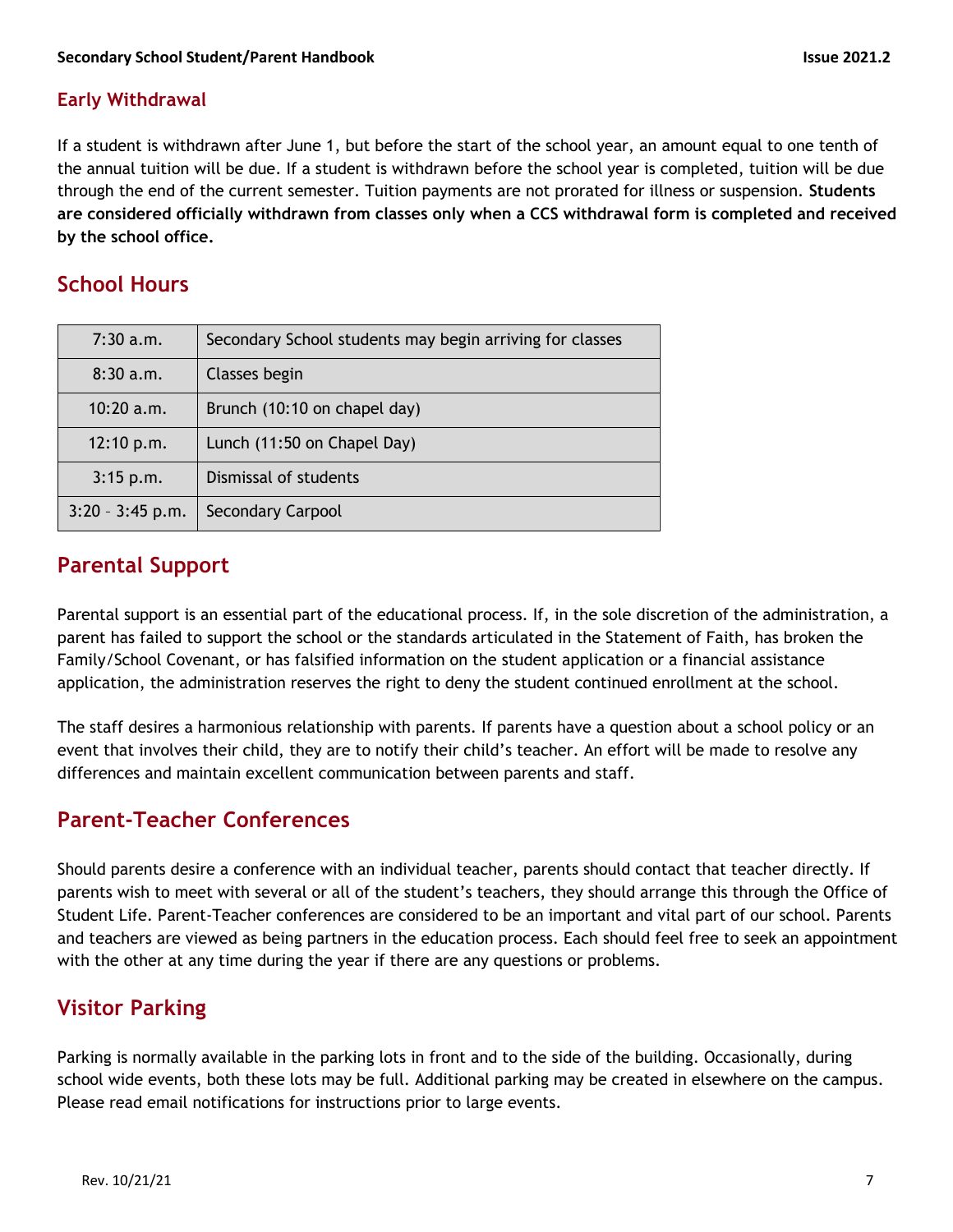## **School Board**

The School Board meets monthly throughout the year on the fourth Monday of each month. News of significant decisions will be announced by letter, email, or through the school Superintendent.

## **FACILITIES**

## **Care of Building and Grounds**

All students are expected to use the buildings as carefully as they would any other public or private facility. Abuses of any building, its equipment, or its fixtures could potentially require correction at the parent's expense. This includes both deliberate damage as well as damages resulting from carelessness. No bicycles, roller blades, skates, or scooters are allowed inside the building. Desks and chairs are to be used for the proper task for which they were intended. Students are not allowed to sit on top of desks.

## **Cleaning**

We have custodians who clean the school on a regular basis. However, it is up to the students to help maintain the school in a proper manner. We expect all students to do their part in keeping the buildings and grounds clean and neat, and in not littering or creating unnecessary trash. Unless pre-approved, no food and drink are allowed anywhere in the building except in the designated eating areas in the Secondary School cafeteria.

## **Locker Rooms**

Students may use these facilities to change clothes for physical education classes and for athletic events. In order to maintain order and cleanliness, students are to follow these policies regarding the locker rooms:

- Lockers in the locker room are for the storage of athletic and physical education items **only**, and not for other items. In particular, students are not to store books or food (snacks, lunches) in the locker room lockers. This creates unsanitary conditions.
- Non-athletic or non-PE items are not to be kept out in the open in the locker rooms.
- In particular, students are not to keep valuables in the locker rooms, even during PE class or during athletic events. This includes boys' wallets (even in their pants pockets), girls' pocketbooks (if there are valuables inside), iPods, cameras, computers, etc. For obvious reasons, the school does not have security cameras monitoring the locker rooms. Students who keep valuables in the locker rooms are placing unnecessary temptation before their classmates. **All** such valuables should be kept in the student's secure locker upstairs.
- Students enrolled in PE classes or on a school athletic team (during that team's season) may bring locks from home to place on PE lockers in order to secure clothes during PE class. Even with locks, however, students are only to use these lockers for the above-mentioned purposes. Students who bring locks **must** provide either the combination or a copy of the key to the office.
- Cherokee Christian Secondary School is not responsible for the loss, damage, or theft of students' personal items that are kept in the locker rooms.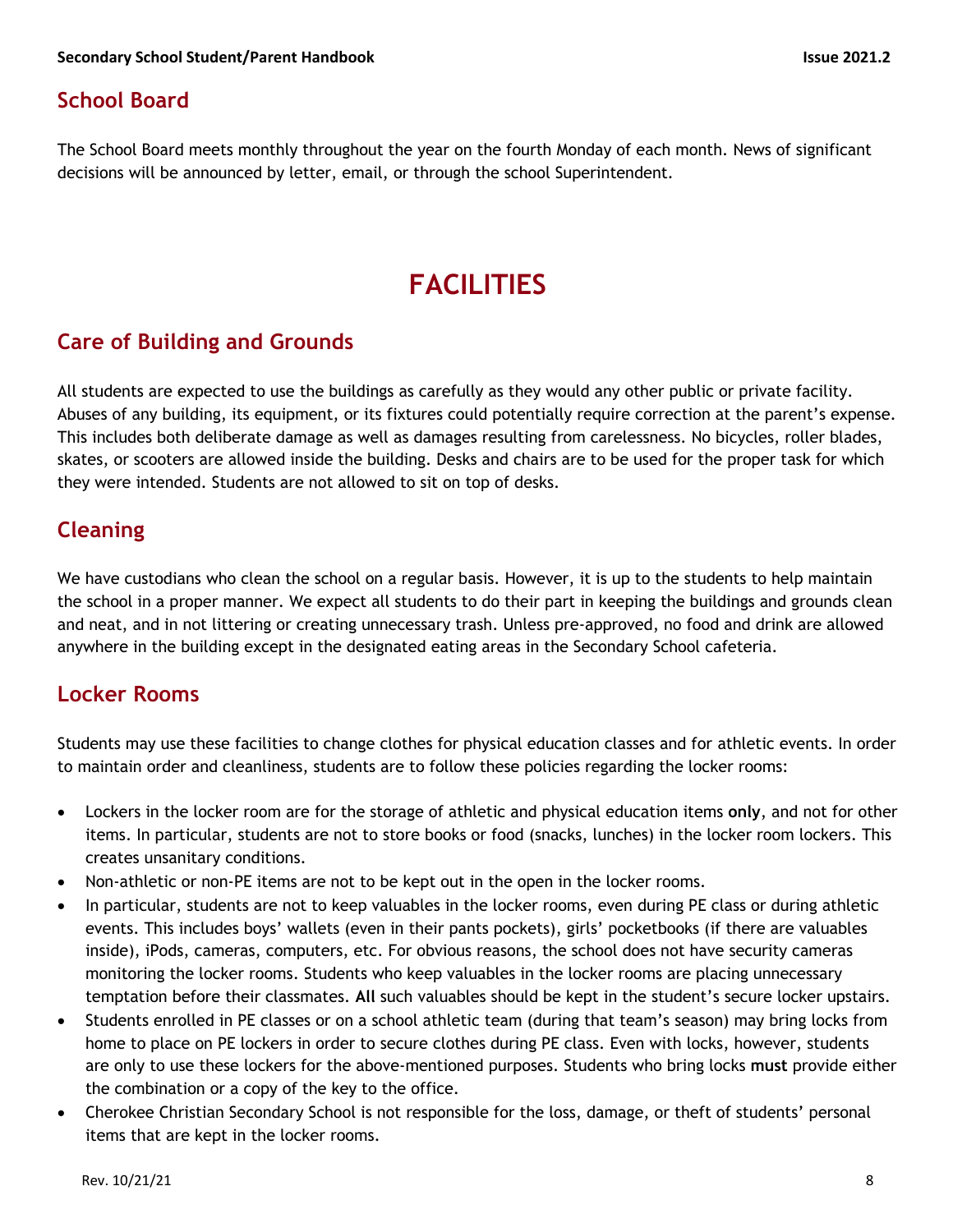## **Lockers**

Student lockers are the property of the school and are provided as a service for students to secure their belongings. Any locker may be opened, and its contents may be searched or examined by school authorities without the permission of the student at any time when, at the sole discretion of the school authorities, they deem it necessary to do so. Students must understand clearly the following guidelines:

- Students should not switch lockers with another student. If a student uses a locker, it must be the one to which that student was assigned. Students who violate this rule will be subject to discipline.
- Students must not share their own locker combination with any other student. This combination is given to them in confidence. What they do with it is their responsibility. Allowing others – even friends – to know a locker combination is the greatest cause for loss of personal items from lockers.
- Lockers will not be propped open with any object to circumvent the combination lock.
- Lockers may be inspected and searched at any time by the administration.
- Lockers must be kept clean inside and out.
- Stickers are not allowed on any part of the lockers, inside or outside.
- Magnetic items are not allowed on exterior surfaces.
- Students must not place anything on the lockers that they cannot easily remove without affecting the surface of the locker.
- Writing or painting on any part of the lockers is not allowed.
- Students should keep any items of value in their main lockers upstairs which are to be kept locked. Students are not to keep items of value (money, iPods, etc.) out in the classrooms or in the downstairs locker rooms.
- Students should not enter anyone else's locker without permission from the student who is assigned to that locker. A staff member with a locker key must be present to open the locker.
- Students participating in school athletic teams will be provided a locker for their athletic uniforms. Students may not use them during normal school hours.
- Students are responsible to pay for any locker damage they do in violation of the above rules.
- Violation of any of the above rules can result in temporary or permanent suspension of locker privileges.
- Any problems with a locker should be reported to the office or to a designated staff member.

The school is not responsible for lost, stolen, or damaged goods belonging to students.

## **Lost and Found**

Students are encouraged to mark all personal items brought to school. Students also should put their names in their textbooks. Items misplaced (lost) at school are placed in a Lost and Found cabinet. After a period of time, lost and found materials are disposed of in appropriate ways.

## **Office Use by Students**

Students are not permitted in the School Office or Teacher Work Room at any time unless given permission by the administration. The office telephones, copier, and fax machine are for school business only.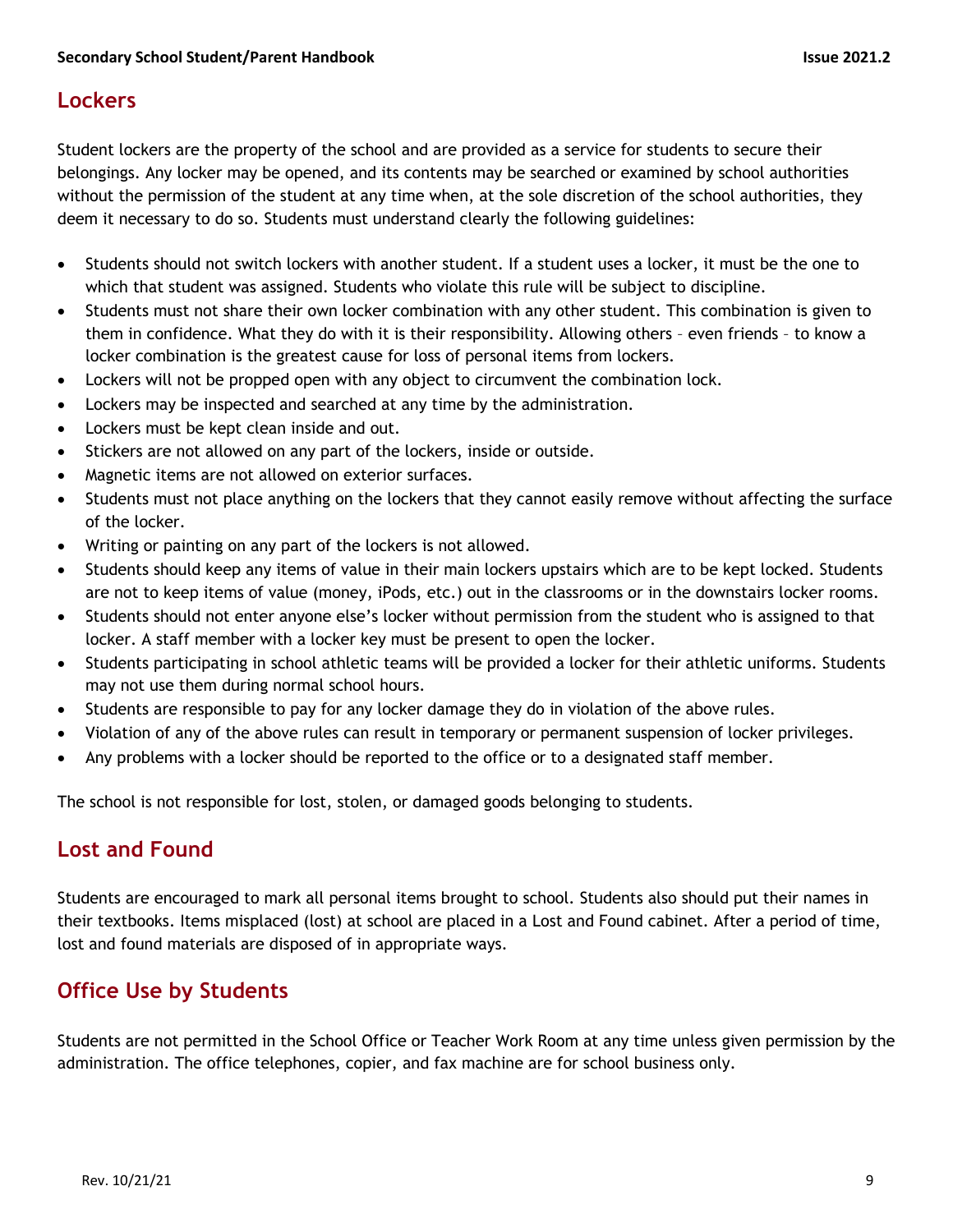## **Telephones**

The telephone system in the school is reserved for official school business. Students who must call home can use a guest telephone located in the front office. Classroom telephones are not to be used by students.

Parents, unless your telephone call is a case of emergency, we ask that you not call the school office to talk to your student(s) during school hours. The call must be of an emergency nature before a student will be asked to come out of class.

## **HEALTH AND SAFETY**

## **Closed Campus and Visitors**

Note: During this time of heightened security and safety concerns it is necessary that we are more diligent with outside visitors, including parents and family members. The CDC and Board of Health recommend limiting access to visitors when at all possible. All visitors will be screened for COVID 19 and a temperature reading will be taken at the front office before anyone is granted further access. We recommend teacher contact be done through virtual means whenever possible. Lunchtime access is temporarily suspended until further notice. What follows is our normal visitor policy.

Cherokee Christian Schools operate on the "closed campus" principle. Attendance is required from the regular start of the instructional day through the normal dismissal times (8:30 a.m. – 3:20 p.m.). Seniors may leave after their last scheduled class. Seniors who choose to stay after their last scheduled class must be in a study hall; they may not simply wander the campus. Students may not leave campus for lunch or order "take out" food but are expected to either bring their lunch or purchase lunch through the school. As a privilege, seniors are allowed to leave campus for lunch on days designated by the Administration. All students are to be in their assigned places at all times. Students are not permitted to leave campus during the day except as noted above. After school, Secondary school students may remain on campus and utilize the Student Café until 4:30 p.m. After that time, they must either be under the direct supervision of a staff member in a school activity, they must be picked up by a parent or guardian.

All visitors must check in at the Secondary school office before going to the classroom areas. Visitors will be required to sign in and wear a badge. We ask that before visiting classes you check with the teacher at least 24 hours in advance to minimize any potential disruption.

For security reasons, all alumni visitors are allowed on campus only at the discretion of the administration. During school hours, only alumni (those who have graduated from 12<sup>th</sup> grade) may visit the school, and those visits are only allowed under the supervision of specific faculty members. Any who do so must receive approval from the administration at least one day prior to the visit and must be escorted by the faculty member during the visit.

Please remember, when you are in the school building during school hours, that the faculty and staff have classes to teach and other work to do. Please do not engage the teachers or staff in unnecessary conversation, especially when they are supervising or teaching students.

The entire administrative staff is here to help you. We look forward to seeing you.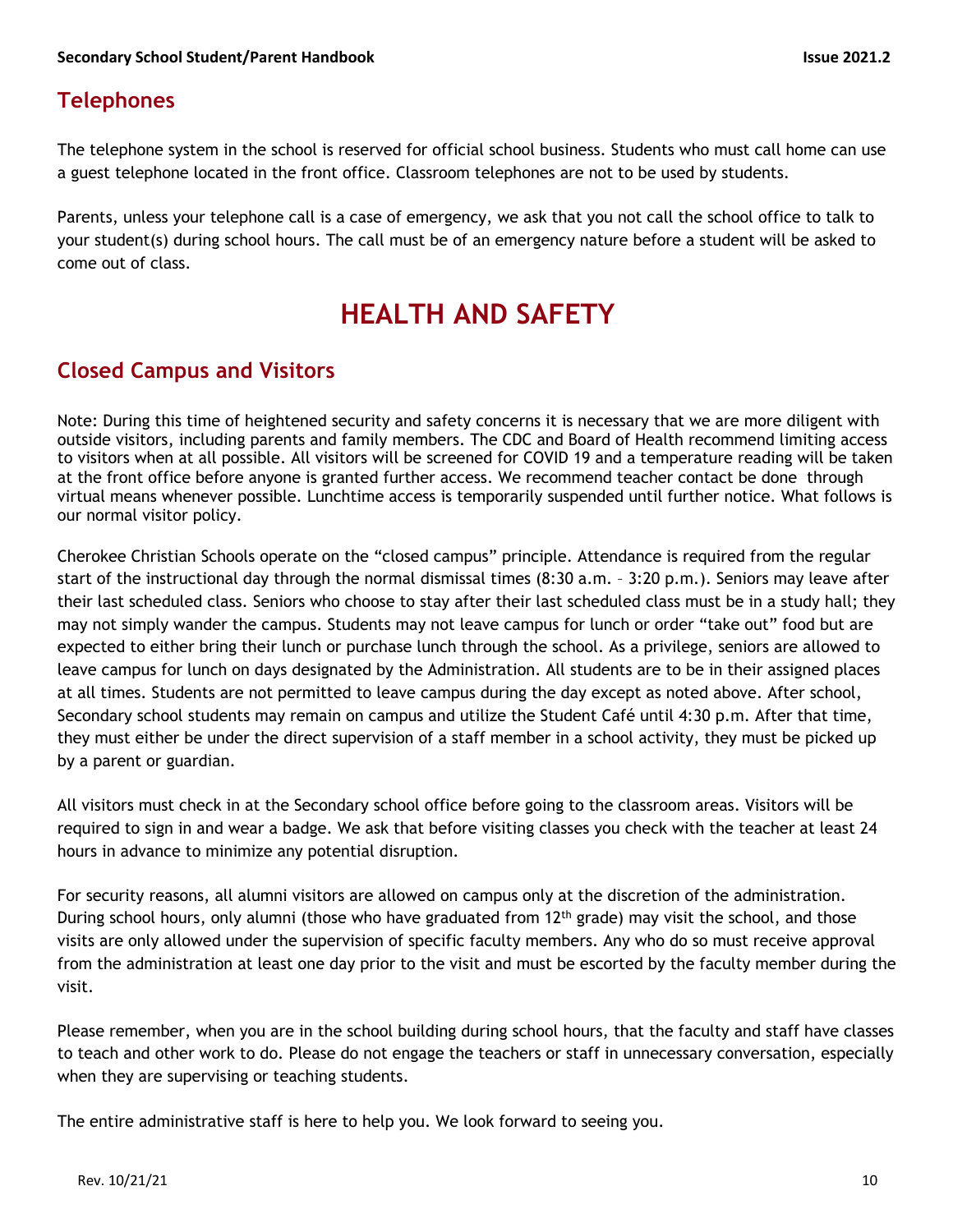## **Immunization and Medical Exam Certificates**

All students must have a Certificate of Immunization (DHR Form 3231) on file in accordance with Georgia Department of Human Resources regulations. All students entering Cherokee Christian Secondary School must present an updated form upon enrollment. Students who are transferring from another school have 30 calendar days to submit the form.

Parents are expected to keep their student's immunizations current. Parents who object to immunizations must provide one of the following:

- A medical exemption letter authorized by a medical doctor
- A religious exemption letter verified by a parents'/legal guardians' sworn affidavit.

A Certificate of Eye, Ear, and Dental Examination (DHR Form 3300) is required for all students upon enrollment. Students entering Cherokee Christian Schools for the first time must present this form upon enrollment. Students who are transferring from another school have 30 calendar days to submit the form.

### **Health and Medical Issues**

#### **Illness**

Please keep your student home if he or she appears ill and could spread illness to others. We also ask that you keep your student home from school for at least 24 hours after running a temperature, vomiting, or having diarrhea. If they run a fever during the school day, they will not be permitted to return to class the next day. If they have been diagnosed with strep, then they must take their antibiotic for **24** hours before returning.

If a student should become ill during the day, he/she should report such illness to a teacher. The teacher will send the student to the Secondary School office. The student's parents will then be contacted to provide transportation or release the student from school. Under no conditions should a student leave the building because of illness without the permission of the teacher or administrator. In cases of emergency, transportation will be provided, if necessary, to take the student to the hospital. If you receive a call that your student has a temperature, stomach ache, has vomited, or simply feels ill, we ask that you pick up your student as soon as possible. Although we take the student's temperature, we do not use a particular temperature as a decision point. Students' reactions to fevers vary. We normally err on the conservative side and call the parents to come get the student.

Any student who displays symptoms of COVID-19 will be given a mask by our school nurse and will wait in a designated area for his/her parents to come to the school. The student will be permitted to return to in-class instruction after at least 10 days from the onset of symptoms **and** after being fever and symptom free for at least 72 hours.

#### **First Aid**

The School maintains sufficient first aid medical supplies to treat most minor injuries. However, 911 is called for any injuries that go beyond simple cuts and bruises. A Medical Emergency Authorization Form for each student is kept within easy reach in the front office. It lists emergency phone numbers, medical preferences, and any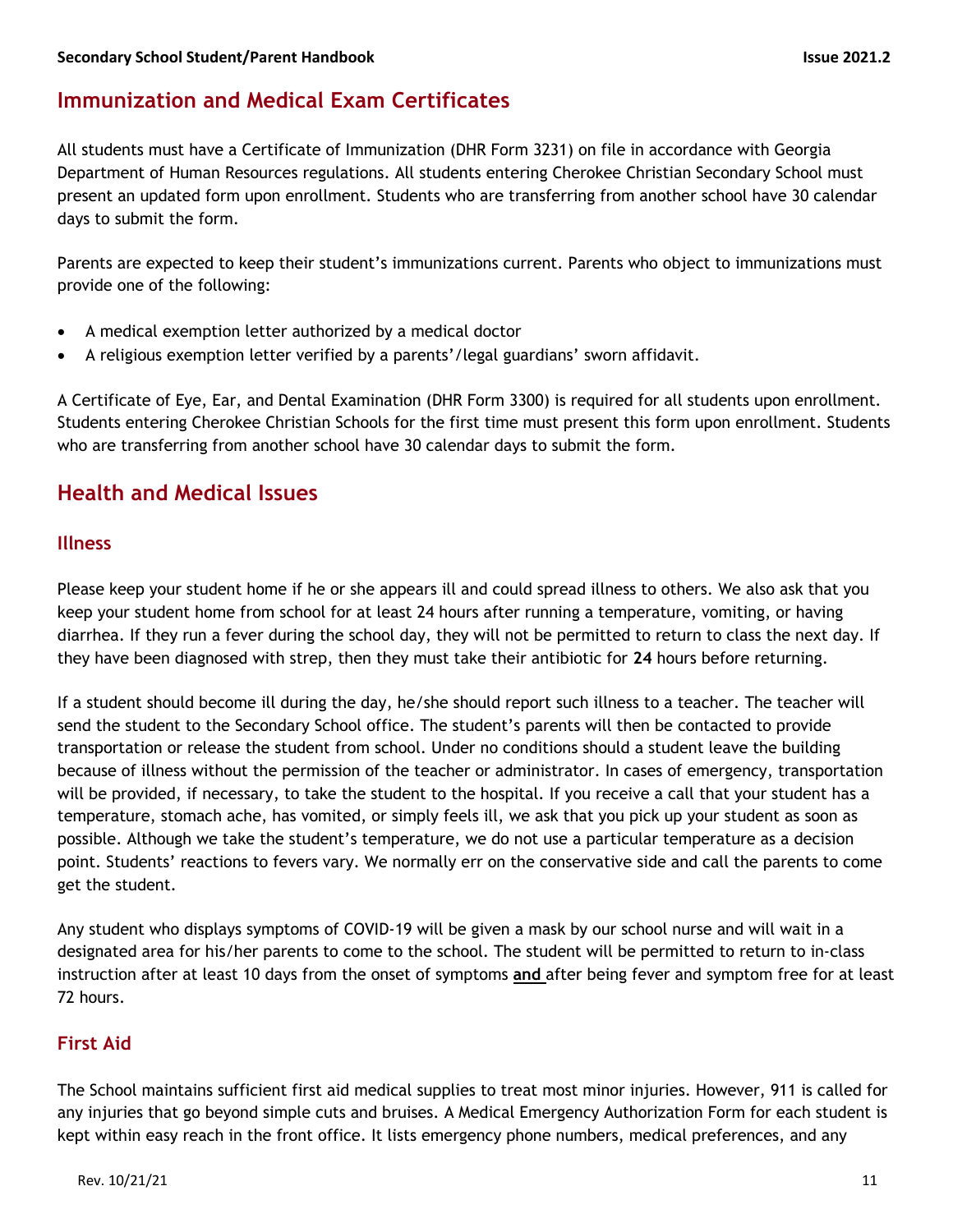treatment precautions or restrictions. The parental guidance on this form is reviewed prior to any treatment. Parents are immediately contacted when a medical related incident occurs, and the event documented.

#### **Communicable Disease Policy**

Students enrolled in Cherokee Christian Schools or who seek to enroll in Cherokee Christian Schools, who are diagnosed to be carrying any serious and continuing communicable or potentially lethal disease, shall be denied admission, dismissed from the School, or excluded indefinitely from classes. They will not be permitted to enroll or reenroll until they have been diagnosed by a Medical Doctor (MD) as no longer carrying the communicable disease. This policy is to apply to diseases such as, but not limited to, Acquired Immunodeficiency Syndrome (AIDS). Students who test positive for antibodies of Human Immunodeficiency Virus (HIV) or who are infected with AIDS Related Complex (ARC) are included in this policy.

A student absent due to a contagious disease must be confirmed non-contagious before returning to classes. The following guidelines apply:

- COVID-19 Any student who displays symptoms of COVID-19 will be given a mask by our school nurse and will wait in a designated area for his/her parents to come to the school. The student will be permitted to return to in-class instruction after at least 10 days from the onset of symptoms and after being fever and symptom free for at least 72 hours
- Chicken Pox Exclude 7 days or have a doctor's permit to reenter school.
- Diphtheria Have doctor's permit to reenter school.
- Impetigo Have doctor's permit to reenter school, or wait until all sores are well.
- Head Lice Exclude for at least 24 hours, and until the child's hair has been treated so there are no longer lice or eggs (nits) present, or the parents provide a written statement from a physician verifying that the child is no longer contagious. All treated students will be rechecked upon their return; if any live lice are found, the exclusion procedure will begin again.
- Measles Have doctor's permit to reenter school, or until rash is gone.
- German Measles No restrictions.
- Meningitis (Epidemic Type) Have doctor's permit to reenter school. Family contacts are not to return to school without doctor's permit.
- Mononucleosis Have doctor's permit to reenter school, or exclude until free of symptoms.
- Mumps Have doctor's permit to reenter school, or wait until all swelling is gone.
- Pink Eye Have doctor's permit to reenter school, or until eyes are clear.
- Ringworm of the Scalp May attend school with doctor's permit following prescribed treatment and must have ringworm covered by cap.
- Ringworm of the Skin May attend school with doctor's permit following prescribed treatment and must have area covered.
- Streptococcal infections (Strep Throat and Scarlet Fever) Have doctor's permit to reenter school or exclude until free of symptoms.
- Staph Infections Have medical doctor's permit to reenter school or exclude until free of symptoms.
- Tuberculosis Have doctor's permit to reenter school.
- Whooping Cough Have doctor's permit to reenter school, or exclude until free of cough (usually 3 to 5 weeks).

#### **Medications**

When at all possible, we encourage you to schedule your student's medication so that it may be given at home under your direct supervision. However, we realize that this is not always possible. Prescription medicine is given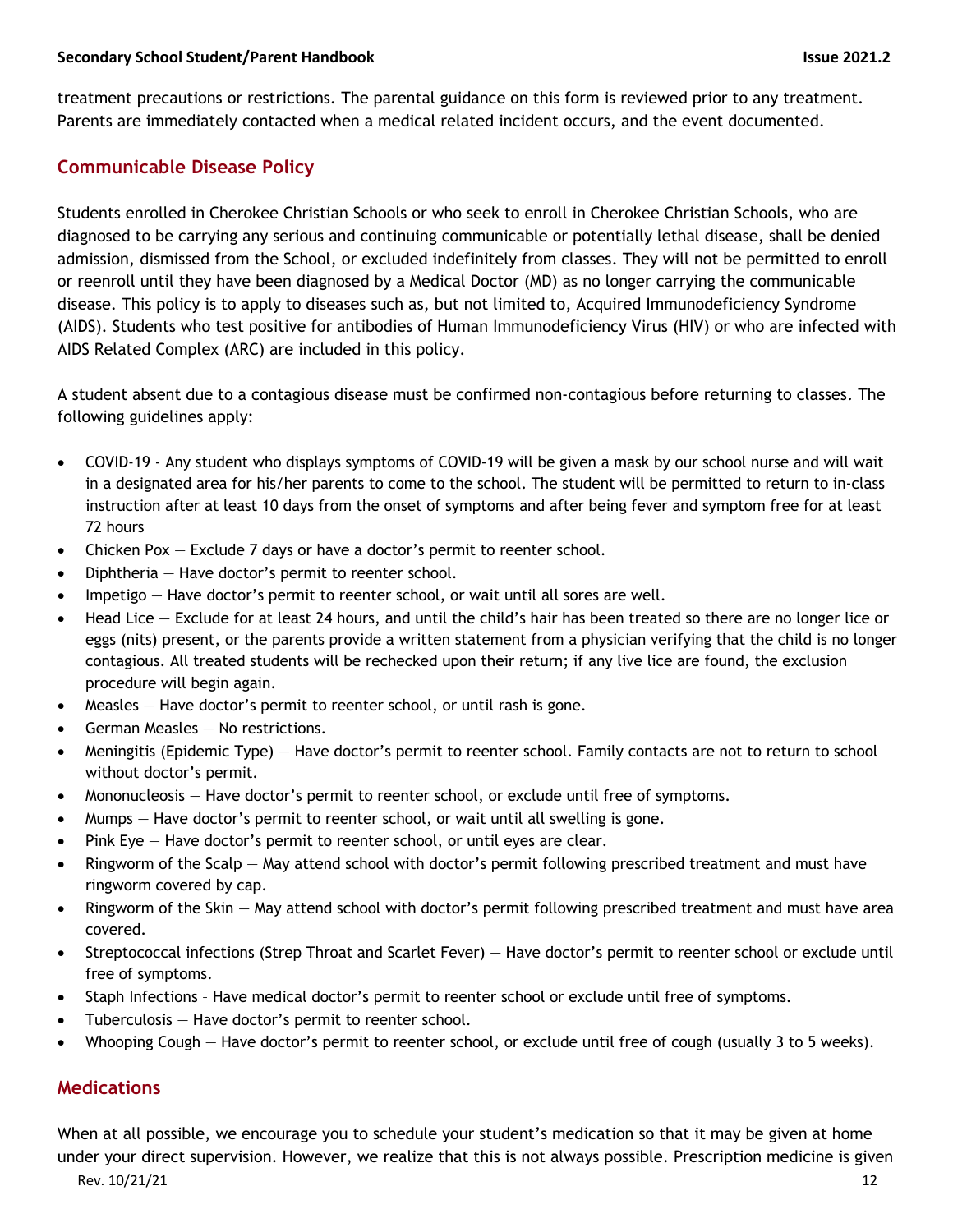at parental request if it is in a prescription bottle with a prescription label accompanied by a specific time for administration. Over-the-counter medication is given at parental request if it is in a sealed container and accompanied by the name of the medication and a specific time for administration. All such requests must be made in writing, signed by a parent. All medications will be kept locked in a medical cabinet within the administration area. Students are not to have prescription or over-the-counter medications in their possession, with the exception of asthma or similar inhalers. Students who distribute to other students prescription or overthe-counter medications, including Tylenol, vitamin supplements, or similar medications, may be subject to immediate suspension or expulsion.

## **Fire, Tornado Drills**

Our primary concern in the case of an emergency is for the safety of the students. Evacuation plans and procedures have been established. We hold regular drills, both announced and unannounced.

## **School Closing, Severe Weather**

In the event of bad weather, the school will decide whether to cancel or delay operations. Please watch the local Atlanta television (channels 2, 5, 11, or 46), or listen to WGST Radio (640 AM) or WSB Radio (750 AM) for announcements. We will also record an announcement on our telephone system, and place a message on our web site, once the decision has been made. Please call the school and listen to the message if you have any doubt concerning our status.

In case of severe weather occurring during the school day, it is generally better to leave the students at school, rather than try to come out and get them, unless school is being dismissed. We have standard tornado procedures to provide as much safety as possible for the students, and they are generally safer remaining at the school than being picked up and transported in a car. Please do *not* call the school during severe weather, as we need to leave the phone lines open in case of an emergency, and answering the phones takes personnel away from their primary jobs (being with the students and watching the weather situation).

## **STUDENT CONDUCT AND DISCIPLINE**

## **Attendance**

Georgia Compulsory Attendance Law requires students to attend a public school, private school, or home study program, for a minimum of 180 educational days per year. Within 30 days of the start of school, the school is required to provide a list of enrolled students to local school districts for the purpose of establishing enrollment compliance.

Students will grow most effectively if they faithfully participate in the full school program. The teacher, the student, and the class are penalized by the absence of any student. It is simply a fact that students suffer when they miss school. Even if make-up work is arranged, absent students miss class discussions and explanations, and these cannot be made up. It is our experience that the students who achieve the best are generally those who miss school only on rare occasions.

#### **Absences**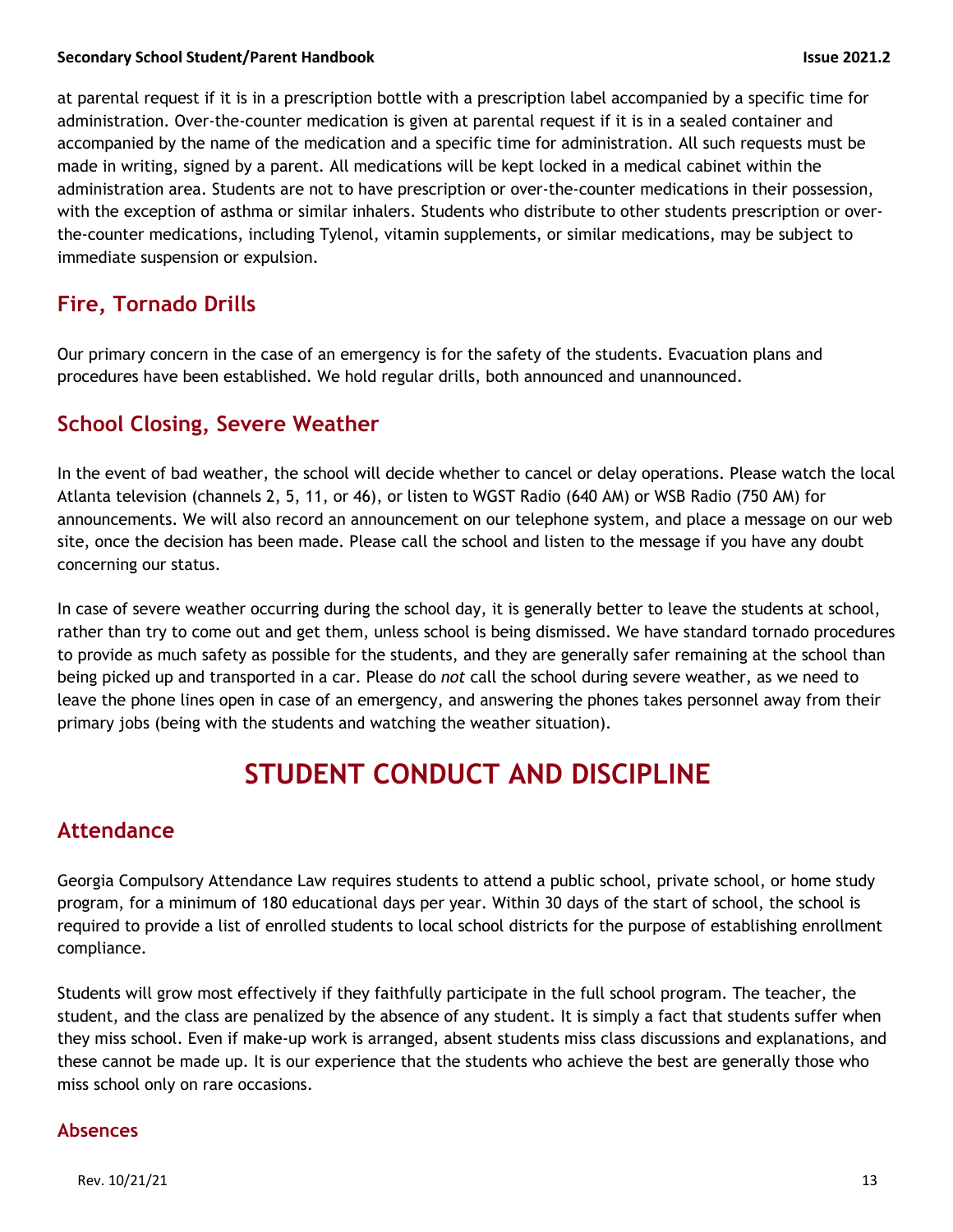Attendance is recorded for each class period. Students will be considered absent from any class in which they miss more than half the class period. If a student is absent from any class more than eight times per semester, he/she may lose credit for the class, with a grade of 50 (F) being recorded on the transcript, subject to review by the Administration. Parents will be notified in writing after the  $6<sup>th</sup>$ , 7<sup>th</sup>, and  $8<sup>th</sup>$  absences. Absences for which a doctor's excuse is submitted will *not* count against the 8-absence limit. Also, school-initiated absences (participation in official school athletic competition, field trips, etc.) will not be part of the cumulative total of absences for a student. There comes a point where too many absences, for any reason, become detrimental to the educational process and merit a review of the situation to determine whether or not credit should be revoked. Students who accrue more than 14 in absences in a given semester, for any reason, will be subject to a credit evaluation.

#### **Parental Notification of Absences**

Absences are either "authorized" or "unauthorized." "Authorized" absences are those for which the school receives official notification from the parents or guardians, primarily through the online Authorized Absence Form at http://www.cherokeechristian.org/parents/forms-policies/. If this is not submitted by midday of the day of the absence, parents will receive an email notification from the school. Parents must submit the Authorized Absence Form prior to the start of the next school day following the absence in order for the student to avoid possible negative grading consequences. "Unauthorized" absences are those which are not authorized by the parents through official contact with the school.

For planned absences, parents are asked to submit the Authorized Absence Form at least two days prior to the day the student will be absent, and the student will be responsible to notify the teachers about the planned absence. Such absences may include medical appointments, attendance at conferences and retreats, and other absences requested by a parent with prior notification. When considering planned absences, students and parents need to realize that absences will have natural effects on student grades. Work missed in class (such as lectures, discussions, question/answer sessions, etc.) *cannot* be made up, and repeated student absences may have an impact on the student's achievement and grades.

Unplanned absences include those resulting from illness, family emergencies, and other unplanned incidents that make missing school unavoidable. When the nature of the absence requires more days to be missed (as in the case of a lingering illness), parents are asked to notify the school so that teachers can be better prepared to help the student catch up with his/her work upon returning to class. Parents who wish to pick up work when students are not able to return to school right away are asked to notify the school as early as possible so that teachers can collect missed work.

#### **College Visits for Juniors and Seniors**

Juniors and seniors are allowed 2 days for college visits. These are not included in the 10-absence limit if the following conditions are met: (1) the student or parent notifies the Office of Student Life at least 2 school days prior to the absence; (2) the student makes suitable arrangements with each of his/her teachers regarding missed work, tests, and other assignments at least 2 school days prior to the absence; and (3) the student brings a letter or note from the college admissions department or similar note, and turns it in to the front office no more than 2 days following the absence. If all three of these conditions are not met, the absence will be counted as a regular absence.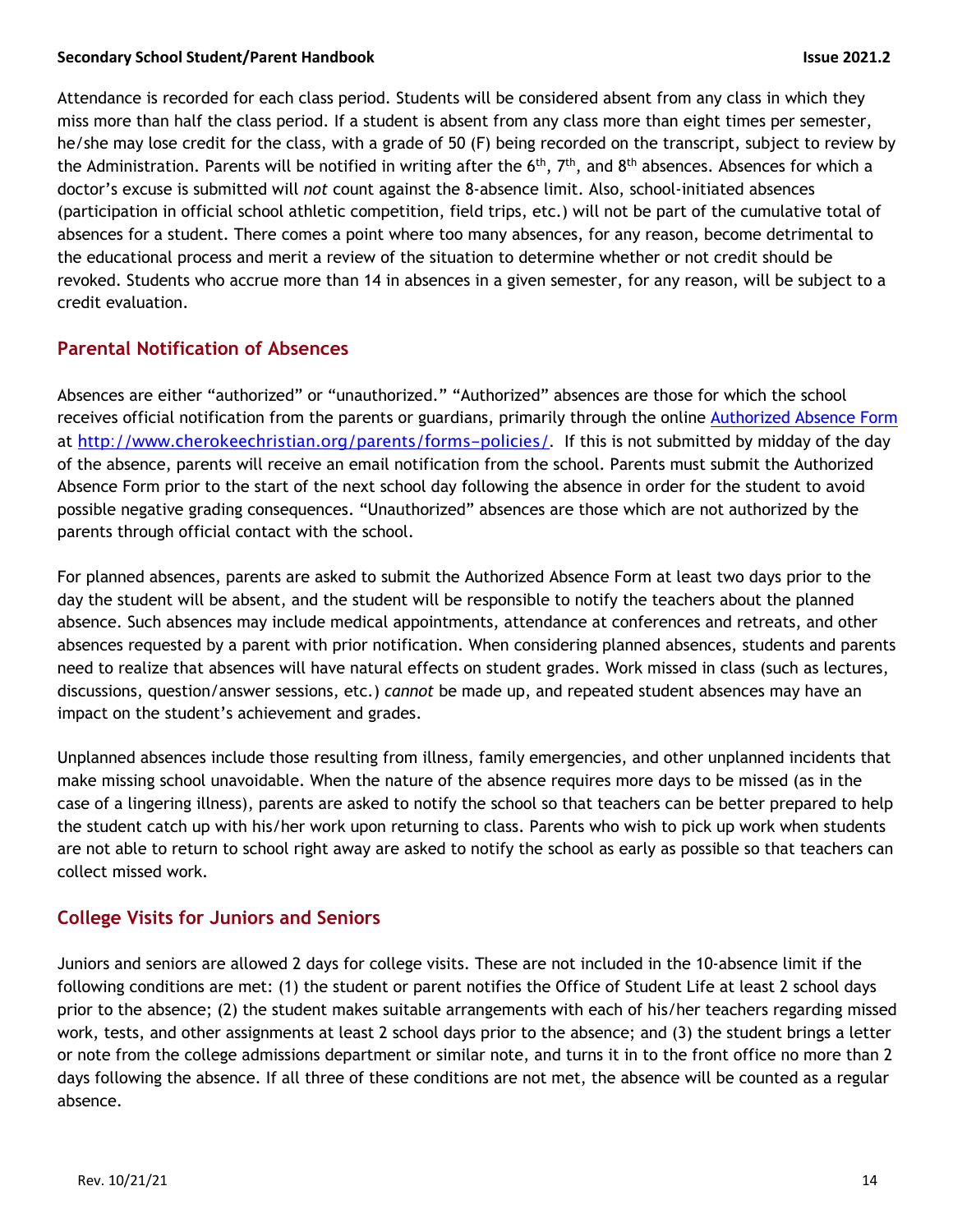#### **Attendance Requirement for Exam Exemptions**

If a particular class offers exam exemptions, students with more than 5 absences in a class in a semester (not including absences with a doctor's note, approved college visits, or attendance at educational programs which require a CCS nomination) are not allowed to exempt the midterm/final exam for that class. Families are encouraged to check student attendance in PowerSchool frequently in order to avoid potential confusion when the end of the semester arrives.

#### **Certificate of Attendance**

Students who need a certificate of attendance to obtain a driver's permit/license may obtain the certificate from the main school office. The administration requires 48 hours' notice to supply the form.

#### **Make-Up Work for Missed Classes**

Regardless of the nature of the absence and parental communication about the absence, it is the student's responsibility to arrange with his/her teachers for making up missed work. For *planned absences*, students should make arrangements with teachers in advance of the missed class in order to minimize the potential impact of missed class time. Since various teachers use differing approaches for helping students deal with these missed assignments, any specific policies for making up missed work for planned absences will be communicated at the beginning of the course via the class syllabus. If a student does not contact a teacher in advance of a planned absence, any assignment due or to be completed in class on that day is subject to earning a grade of zero (0).

For unplanned absences, the student must complete any work *assigned* during an absence in the same number of days he/she was absent (for example, if a student misses two days for sickness, he/she will have two school days after he/she returns to make up the work). At the same time, the student must find a way to catch up to the rest of the class during these days. However, assignments and tests which were announced and scheduled *before* the absence will be due on the assigned date, or, with the teacher's permission, on the first day the student is back in school after the absence, unless alternative arrangements are made with the teacher.

Regardless of the nature of the absence, teachers may enter zeros (0) in Schoology for missed assignments, in order to clarify that students have not yet completed required work. Grades will be updated when work is satisfactorily completed in accord with these attendance requirements.

#### **Tardiness**

Our teachers have planned their classroom teaching around an entire period and late arrival or early check out interrupts and distracts the entire class. Students must make every effort to be in school on time and avoid early check out.

Students who arrive after 8:30 must check in at the Secondary school office. Excessive tardiness will result in administrative action. For those who are absent from homeroom, attendance will be marked "unauthorized" for all classes that day unless prior notification has been given and will be updated the next day to record the checkin time. However, an Authorized Absence Form must be submitted to have attendance for the missed class periods to be changed from "unauthorized" (see Parental Notification of Absences). Signing in a student who is checking in does not take the place of the Authorized Absence Form and the "unauthorized" absences will stand for missed classes until the school is properly notified.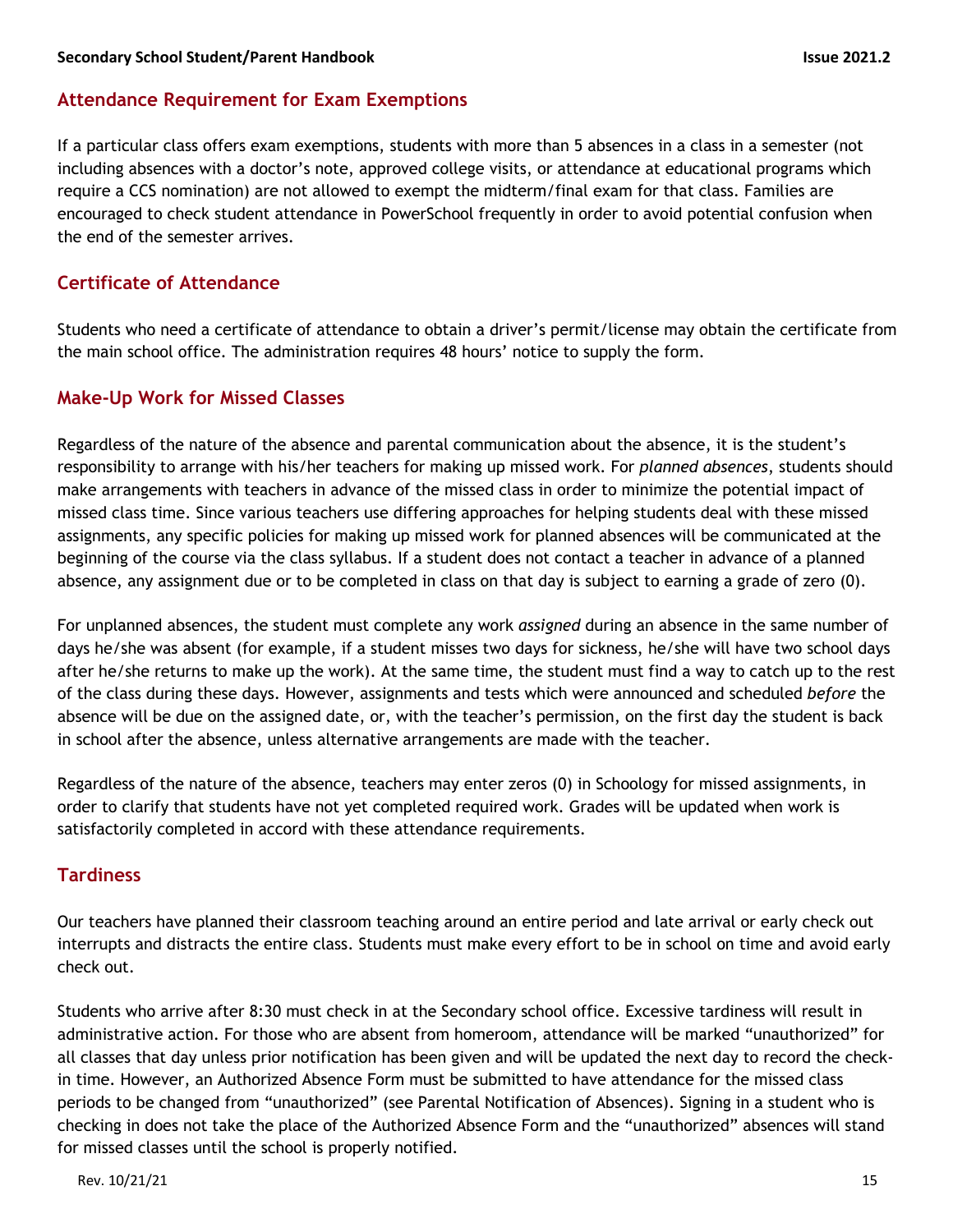Secondary School students who arrive at school after 8:30 are considered tardy unless the absence is "authorized" (see Parental Notification of Absences). Students who arrive late to school (after 8:30 but no later than 8:35 a.m.) are considered "tardy to school." Additionally, Secondary school students are expected to be on time for each class and are "tardy to class" when they are not in class before the period bell rings.

Tardiness is tracked during each month, with "tardiness to school" counted separately from "tardiness to class," and "tardiness to class" is calculated for all classes (not for each class separately).

Discipline consequences for tardies will be determined by the school and be applied in accordance with the number of tardies and the frequency that a particular student repeats a cycle of tardies per semester. Examples of potential consequences for tardies are Lunch Clean Up Duty or Saturday detention. This is a partial list of appropriate consequences.

## **Backpacks**

Students are encouraged to use backpacks to transport their school materials to and from school. Students who take their backpacks to class are to store them in such a way as to avoid blocking aisles or exits. Backpacks are not to be kept on the tops of desks/tables.

Backpacks may not display any offensive or advertising graphics, pictures, stickers, or accessories. Modern trends in entertainment may often offend certain segments of the Christian community. Please be sensitive to those who refrain from supporting characters or themes from the entertainment industry. Such displays on backpacks may be innocent to some but a stumbling block to others. Also, students shall limit backpack attachments (such as key chains, clips, electronic devices, ties, etc.) to two items only. Excessive attachments cause safety, noise, and storage problems.

## **Cheating and Plagiarism**

Cheating is defined as any unauthorized communication before or during a grading event or any attempt to receive unauthorized assistance before or during a test, quiz, homework assignment, or project. In general, a good rule of thumb to determine if something is "cheating" is to ask yourself, "Do I want my parents and my teacher to know what I am doing?" If you would not want to voluntarily tell your parents or your teacher about the help you are receiving, then it is likely you are cheating. If you are considering getting or receiving help on your work, it is always a good idea to ask your teacher first. Cheating is a violation of the ninth commandment (against bearing false witness), in that the student is implicitly stating that the work is his/her own, when it actually is not.

Plagiarism is treated as a serious offense at CCS, because it is a denial of two key purposes of the school:

- Plagiarism is fundamentally a matter of dishonesty and a violation of integrity. Thus, it violates the distinctively Christian perspective upon which CCS is based.
- Plagiarism is an attack on academic integrity, in that the student is seeking to circumvent the learning process and receive grades that he/she has not earned. Thus, it violates the fundamental academic purpose of Cherokee Christian Secondary School.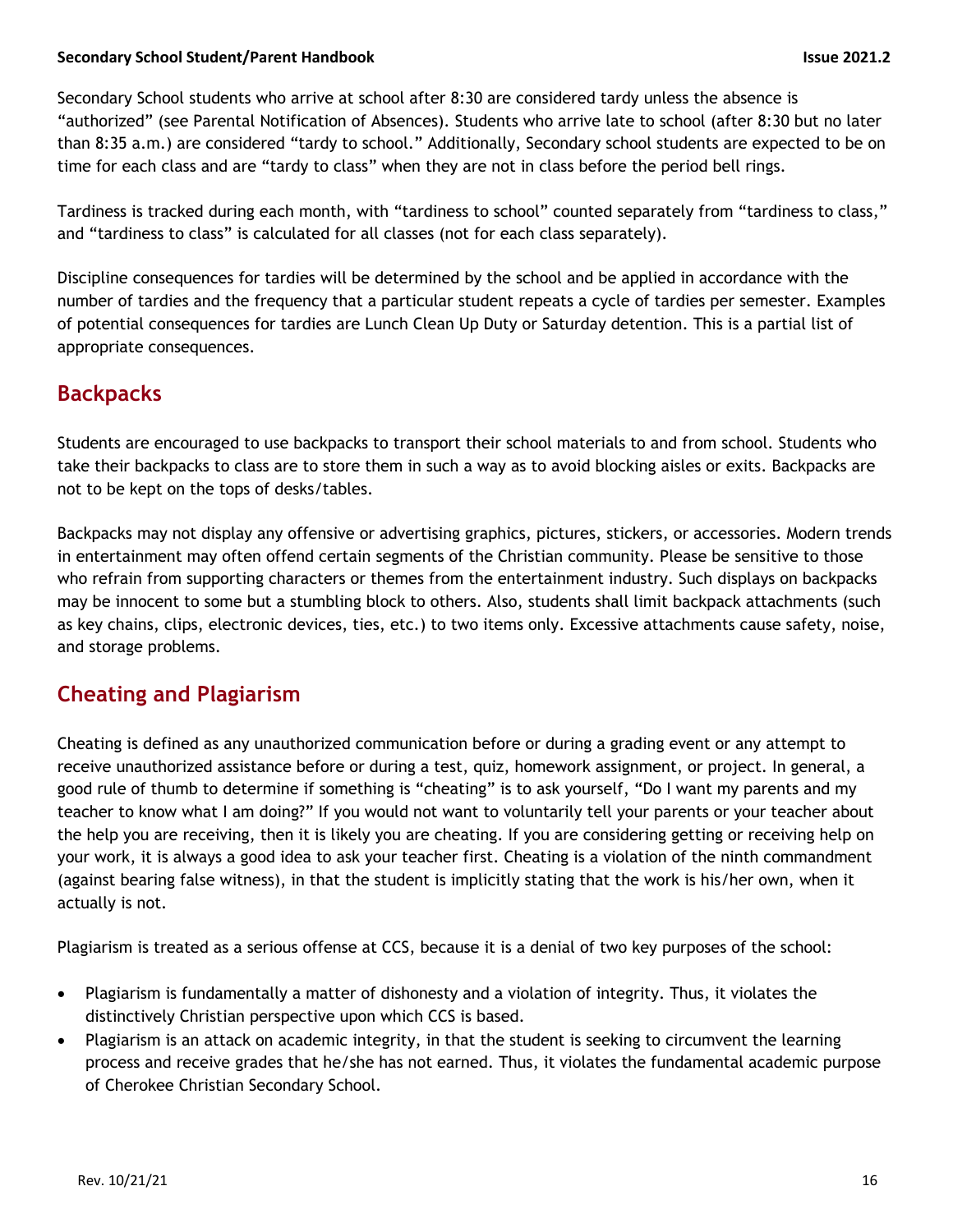With easy Internet access, it is very easy for students to plagiarize. They need only copy information from Web sites, or access one of the various "cheat" sites that offer pre-written research papers. But ease of access does not justify violation of scholarly standards, nor does it legitimize violation of the ninth commandment.

In addition, Cherokee Christian Secondary School imposes stiff penalties for plagiarism. These penalties involve both academic and disciplinary consequences. These will apply for both minor plagiarism (use of non-attributed quotations occasionally in a paper), and more extensive plagiarism (such as copying an entire paper wholesale from another source, with only minor editing).

- Academic penalties: The penalty for cheating and/or plagiarism is a zero on the paper, and a requirement that the paper be re-written properly (with no grade).
- Disciplinary penalties: Disciplinary penalties will be administered by the Principal and may include warnings, Saturday detention, or suspension.

## **Conduct and Discipline**

#### **Honor Code**

The Honor Code is a summary of the Christ-Like behavior expected of all students. It serves as a reminder and method of commitment for everyday student conduct.

I will …

- Honor Christ with my attitude, words, and deeds; Matthew 22:37-40, Philippians 2:1-11
- Obey and honor my parents; Exodus 20:12, Ephesians 6:1-3
- Obey and respect my teachers and authorities over me; Hebrews 13:17, Romans 13:1-5
- Do my best in every task appointed to me; Proverbs 12:14, 2 Corinthians 9:8, Ephesians 2:10
- Never cheat, lie, or steal, nor accept such behavior in others; Exodus 20:15-17
- Follow the school's dress code, and seek to honor Christ in my appearance; 1 Peter 5:6, Romans 12:1
- Be honest, trustworthy, kind and compassionate, always striving to edify others; Ephesians 4:29-32, Colossians 3:12-17
- Refrain from dissension, gossip, arguing and complaining; Exodus 20:16, Philippians 2:14-15

#### **Standards of Conduct**

1 Timothy 4:12 exhorts, "Let no man despise your youth; but be an example of the believers in word, in conduct, in love, in spirit, in faith, in purity." Cherokee Christian Schools believe that conduct is the visible testimony given by each student. Being a part of the CCS family is a privilege, and with this privilege comes certain responsibilities. All students must be treated with dignity and respect, free of threats or harassment.

Those policies that are based on moral issues are applicable to our students at all times, whether on or off campus, both during the school year and holidays/summer vacation. This is essential because the testimony of Cherokee Christian Schools is a compilation of moral and biblical standards actively supported by the student body, staff, administrator, and school board. Punishments for violations of such standards may be the same as those imposed for on-campus violations.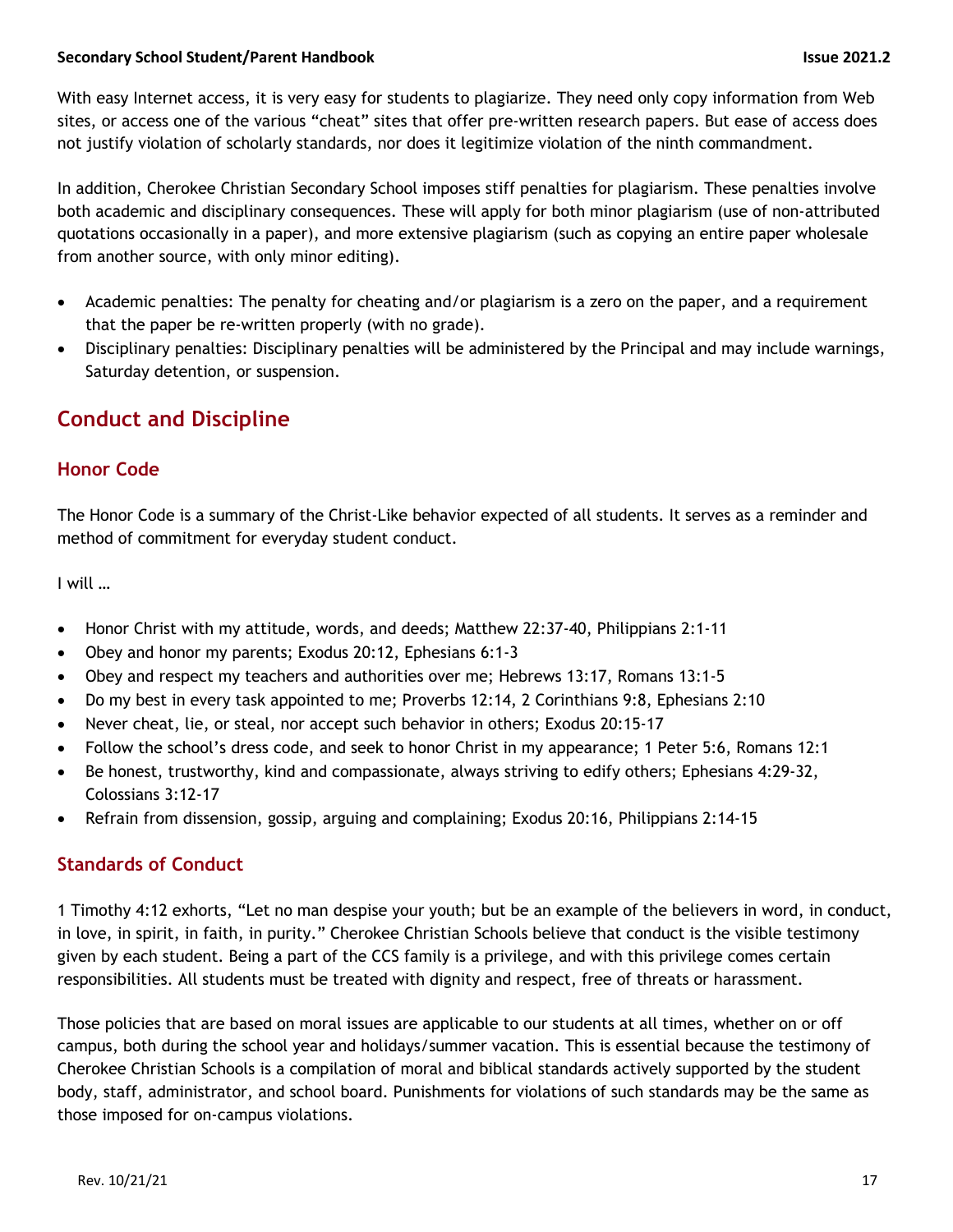To educate students to discipline their own lives, rules and guidelines have been established. Students are expected to conduct themselves in accord with these established standards and guidelines, and exhibit a positive attitude that is in harmony with the spirit and purposes of the school. Any organized, functioning group in society must operate within some system of rules if it is to function in an orderly manner. An orderly, disciplined, and wholesome environment is a great aid to learning and enables the student to develop good character and to be happy and content.

A student's general responsibility in his/her own personal behavior will be expected and worked toward as follows:

- 1. Students must exhibit obedience to authority (parents, teachers, etc.) and school regulations, even when the person in authority is not immediately present. Such obedience should be willing and immediate, and is to extend to any member of the school staff, even if that person is not the student's own teacher.
- 2. Students should develop responsibility in doing assigned or expected tasks, such as homework.
- 3. Conversations held within the classroom and on the campus are not to infringe on the rights of others, and they are to relate constructively to the time and place. Within class discussion a student may speak when he/she has been properly recognized and has the floor. At other times he/she should remain quiet, attentively and respectfully listening to the contributions of others. Conversations, private or public, are expected to be positive, constructive, and respectful. Foul, dirty, or suggestive language, drawing, or stories, gossip, misuse of God's name or spiritually meaningful terms, suggestive sign language, degrading names, putting others down by telling them to "shut up," "get lost," etc., even if done in fun, are examples of conduct which are unacceptable at Cherokee Christian Schools and are causes for immediate disciplinary action. This includes electronic and digital communications (e.g., blog sites, email, etc.)
- 4. All property, personal or other, is to be treated with due respect. Damaged or destroyed property belonging to others is to be replaced by the student or students responsible. Each student is personally responsible for cleaning up after using a table or study area. Any books or other materials left behind in classrooms may be discarded and it will be the student's responsibility to replace any lost items.
- 5. No note passing between students (whether on paper, via email, or electronic device) is permitted during class.
- 6. Internet usage is a privilege that will be removed if abused. Any student caught trying to access websites with inappropriate material will be subject to loss of all internet privileges and suspension from school.
- 7. Weapons are not allowed on school grounds or at school-sponsored events, except when under the direct, personal instruction and supervision of a faculty member. For example, if a class is planning an afterschool outing to a paintball facility, students may bring their paintball guns to school. In all these cases, all such weapons shall be given to the teacher for secure storage during the school day and shall not be returned to the students until they are leaving campus. The term "weapons" includes, but is not limited to rifles, shotguns, handguns, pellet guns, BB guns, paintball guns, bow and arrows, stun-guns, blank pistols, knives (including Bowie, switchblade, pocket, hunting), razors, chemical defensive devices, martial arts devices, or other items which school staff could reasonably conclude as being a violation of the intent of this restriction. Students shall not have any explosive device, including bullets, other ammunition, fireworks, smoke bombs, paint bombs, paint balls, or any item which gives the appearance of these. Possession of weapons is grounds for immediate suspension and/or expulsion.
- 8. Cheating in any form is not tolerated at CCS. In Secondary School, cheating and plagiarism have significant disciplinary consequences. See "Cheating and Plagiarism."
- 9. In order to best promote the goals and purposes of the school, students are asked to leave all games, noneducational magazines, questionable books, matches, lighters, water balloons, and squirt guns at home. If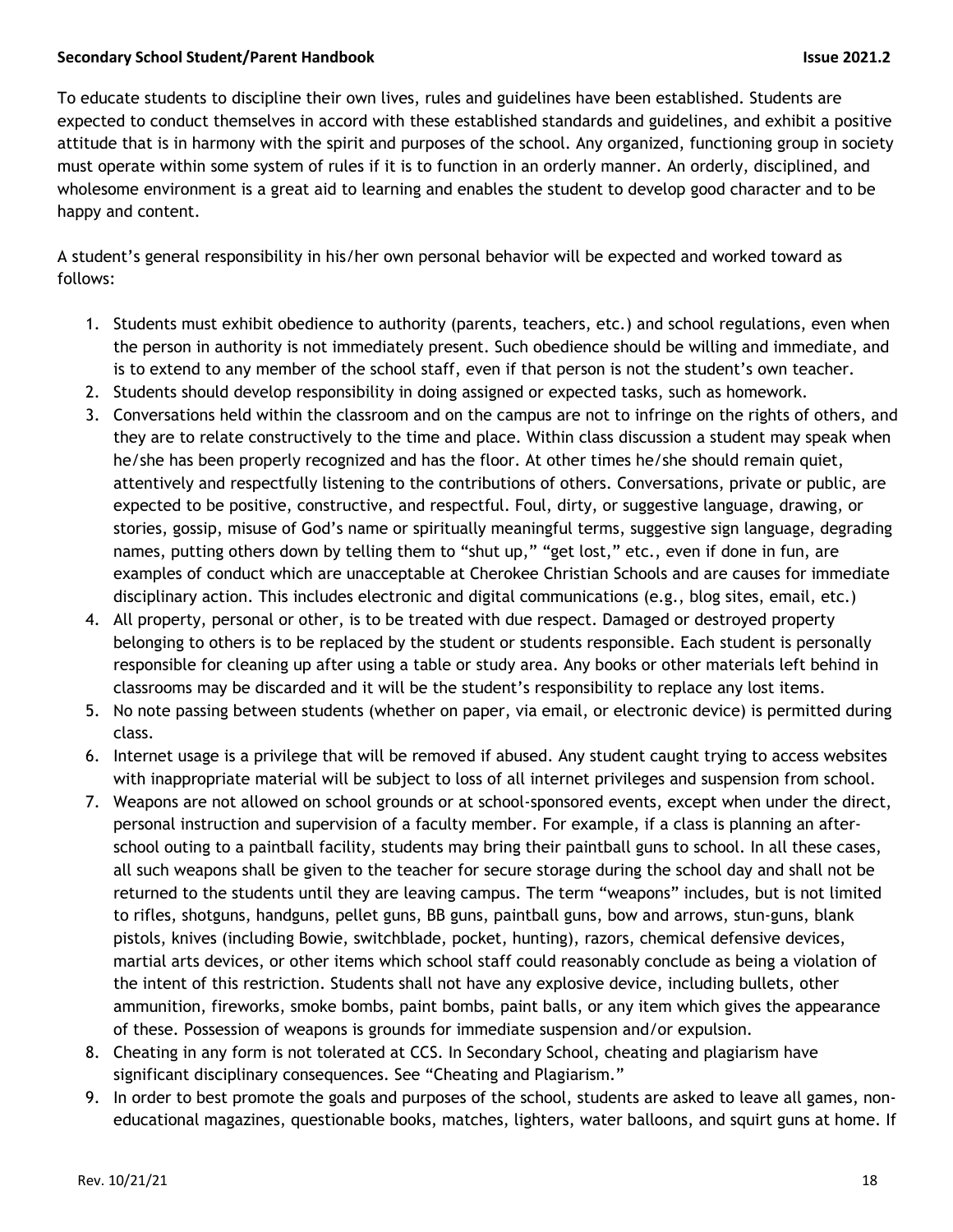the above items are found on school premises, the school reserves the right to keep the item until the end of the school year. Also see below under "Computers, Electronic Devices."

- 10. Each student is expected to come to class prepared. This includes bringing the correct books and materials to school/class, completing assigned homework and projects on time, and participating in class discussions.
- 11. In accordance with the CCS Statement of Faith and in recognition of Biblical principles, no "immoral act" or "identifying statements" concerning fornication, adultery, homosexuality, lesbianism, bisexuality, transgender desires, or pornography, will be tolerated. Such behavior will constitute grounds for expulsion. In addition, no unnecessary bodily contact is acceptable while at school, except in the regular course of school-sanctioned athletic activities. See below under "Student Relationships." For the purposes of this handbook, the following definitions apply:
	- $\circ$  Immoral Act Bodily contact, actively undertaken or passively permitted, between members of the opposite sex or members of the same sex for the purpose of satisfying sexual desires and bodily contact that a reasonable person would understand to demonstrate a propensity or intent to engage in an immoral sexual act.
	- o Identifying Statement A statement that a student is a lesbian, homosexual, bisexual, transgendered, or otherwise immoral, or words to that effect or language or behavior that a reasonable person would believe is intended to convey promotion of, or intent to engage in, an immoral act.
- 12. Homosexual behavior, whether an "immoral act" or "identifying statement," is incompatible with enrollment at Cherokee Christian Schools and is a basis for dismissal.
- 13. In keeping with the school's responsibility to provide a safe learning environment for all students, the school has established the following policy regarding the issue of *sexting*. "Sexting" is the act of sending, receiving, or forwarding sexually explicit or suggestive messages, photos, or images via cell phone, computer, or other digital device. Students engaged in such activities are subject to state laws and school discipline. The school considers sending, sharing, possessing, or even viewing pictures, text messages, or e-mails that contain a sexual message or image a violation of this policy, a violation that will result in school discipline, up to and including expulsion, and in the notification of local law enforcement. Students are required to immediately report any such activities to a teacher or a school administrator.
- 14. Tobacco in any form, including tobacco substitutes such as "e-cigs/vaping" or alcoholic beverages are not allowed at school or school functions. The following is an outline of the school's policy concerning tobacco, alcohol, and drugs:
	- o While on school property, at an official school function, or in route to or from a school function in school-provided transportation, a student shall not:
		- **•** Possess, consume, transmit, store, or be under any degree of influence of alcoholic beverages, including "near beer" and/or tobacco, vaping paraphernalia, illegal drugs, narcotics, hallucinogens, amphetamines, barbiturates, or marijuana, or any other substance listed under the Georgia Controlled Substances Act. Legal intoxication is not required for violation of this policy.
		- § Possess, transmit, store, buy, sell, or otherwise distribute or possess with intent to sell any drug-related paraphernalia.
		- **•** Falsely identify a substance to be tobacco, alcohol, or an illegal drug.
		- § Buy, sell, or otherwise distribute or possess with intent to distribute or attempt to buy, sell, or otherwise distribute or possess with intent to distribute tobacco, alcoholic beverages, illegal drugs, narcotics, hallucinogens, amphetamines, barbiturates, or marijuana, or any other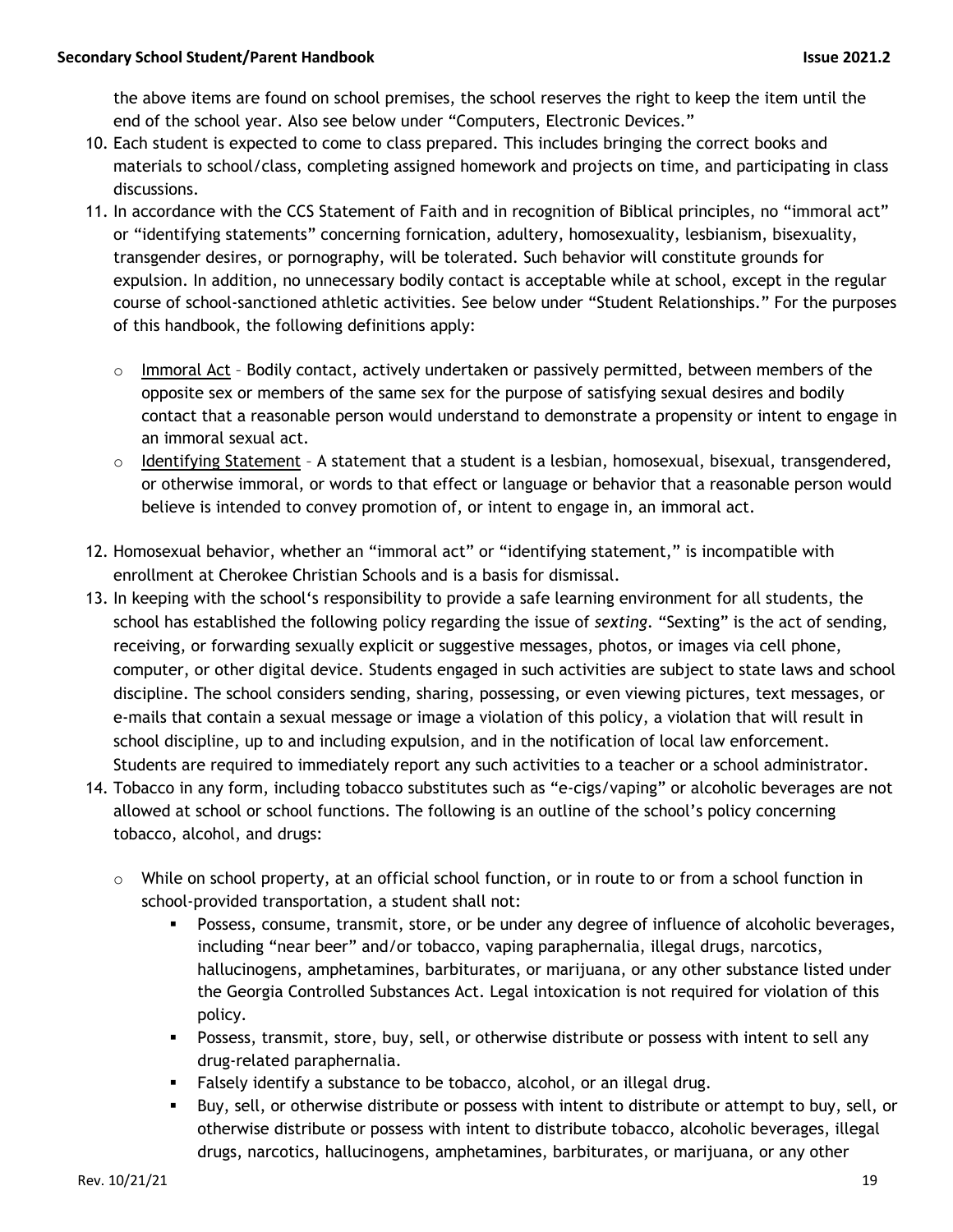substance listed under the Georgia Controlled Substances Act, or any substance falsely identified as such, or is believed by the purchaser to be tobacco, an alcoholic beverage, or illegal drug, narcotics, hallucinogens, amphetamines, barbiturates, or marijuana, or any other substance listed under the Georgia Controlled Substances Act.

- § Sniff or be under the influence of inhalants and/or other substances.
- **•** Possession of these on campus or at school functions may be cause for immediate suspension and/or expulsion.
- $\circ$  Additionally, since students represent Cherokee Christian Schools both on and off campus, including during vacations and summer breaks, a violation of these policies in off-campus settings may also subject the student to immediate suspension and/or expulsion.
- $\circ$  Student abuse of alcohol or illicit drugs is incompatible with the purposes and objectives of the school, as well as being detrimental to the health and well-being of the student. Such substance abuse will result in a lengthy suspension or expulsion. Should the student be allowed to remain, the school reserves the right to require both random drug testing and appropriate biblically-based counseling by a professional affiliated with or recommended by the school. The school's discipline procedure may include legal action.
- $\circ$  Voluntary disclosure of personal drug abuse will be taken into consideration in discipline; however, it does not guarantee that disciplinary procedures will be mediated. (Voluntary disclosure does not mean coming forward after the administration, faculty, or student council has knowledge of the incident.)
- $\circ$  The school reserves the right to question students about suspected drug/alcohol involvement. The administration retains the right to request a parent's or guardian's approval for an immediate urinalysis and/or breath test at the parent's or guardian's expense if a student is reasonably suspected of drug or alcohol abuse.
- $\circ$  The school is under legal obligation to report to the police and the district attorney all cases of substance abuse.

It should be remembered that the school not only hopes to contribute much to the student, but the student is expected to contribute much towards the school. A student may be dismissed or expelled from school or asked not to return the following year if he/she has broken the Family/School Covenant, or is out of harmony with the Statement of Faith, the spirit, or the policies of the school whether on or off campus as determined in the sole discretion of the administration. Readmission considerations following dismissal will be determined on a case-bycase basis.

#### **Harassment**

Cherokee Christian Schools intend to provide teachers and students an environment that is free of offensive kinds of social behavior. Harassment, whether intentional or unintentional, that subjects another person to unwanted attention, comments, bullying, or actions because of race, national origin, age, sex, physical characteristics, or disability is not permitted. Instead, we expect all persons to treat each other with respect because they are made in the image of God. These are the features of the policy:

- We do not condone or allow harassment of others by teachers, administrators, support staff, students, or other persons present in our facilities.
- Any student who believes he or she has been subjected to harassment should report it immediately to an appropriate teacher or administrator. Each report will be given serious consideration and investigated thoroughly.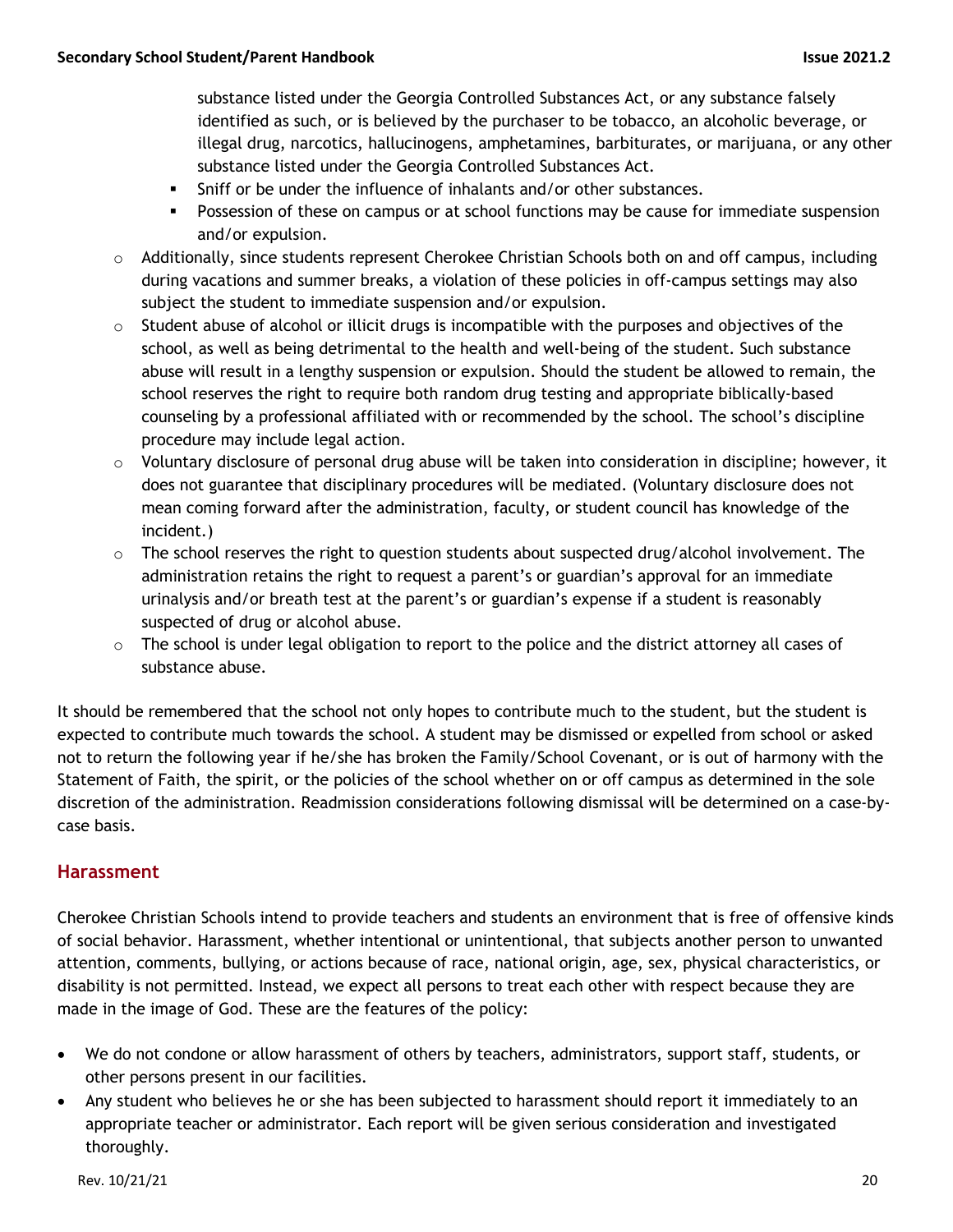- Reports of harassment and subsequent investigations will be handled discreetly to avoid embarrassment of the person making the report or a person who may be unjustly accused.
- Any person who is determined to have violated this policy will be subject to corrective action and discipline, including the possibility of immediate termination of employment (for employees) or immediate expulsion (for students).

### **Discipline**

Often, our society regards "discipline" as a word that means "punishment." However, the Bible uses the words "discipline" and "training" interchangeably. Training a child so he will be a godly and productive citizen is very important (1 Timothy 4:7). The goals of disciplinary measures are that the student would stop inappropriate behavior, uphold the honor of Christ, grow in Christ-likeness, and build up the spiritual well-being of others around him.

Discipline is primarily a *parental* responsibility. It is up to the *parents* to see to it that the students behave properly. Parents do not relinquish their responsibility to the school. The school strives to provide a standard of discipline based on biblical principle and deemed broadly applicable. It is impossible for the school to accommodate individual parenting styles or standards with regard to discipline. If the school and the home are not working together on discipline, whatever the school does will be ineffective. While we employ various methods, the responsibility for student compliance finally rests with the students and the parents, not with the school.

To avoid confusion, when the parents are visiting the classroom, or participating on a field trip, the teacher is still in charge of discipline.

Remember, attendance at Cherokee Christian Schools is a *privilege*, not a right. If, after numerous attempts to correct a student's behavior, there is little change or a lack of parental support, the student may face dismissal.

## **Types of Discipline**

There are five primary types of discipline available for the school to use:

**Verbal discipline** — admonition, correction, warnings, and rebukes. Students will be reproved for their actions, shown Scriptural data relating to their misdeeds, and asked to repent.

**Denial of privileges** — Students may lose the privilege of recess, lunch with others, Spirit Day, athletic team participation, or other fun school events, or other privileges, because of misbehavior.

**Removal** — The student may be sent out of the classroom (placed in the hall, for example), or otherwise removed from the rest of the class, for certain misdeeds. This is often done for students who are seeking to gain attention by misbehavior, or who are distracting other students from doing their work.

**Restitution** — This is used in cases of theft or destruction of property.

**Suspension and Expulsion** — This is done in cases in which the student is showing himself to be antagonistic to school standards, and in which the student has not responded to other forms of discipline. It also will be done in cases in which the student is having a decidedly negative influence on other students. Probation may be invoked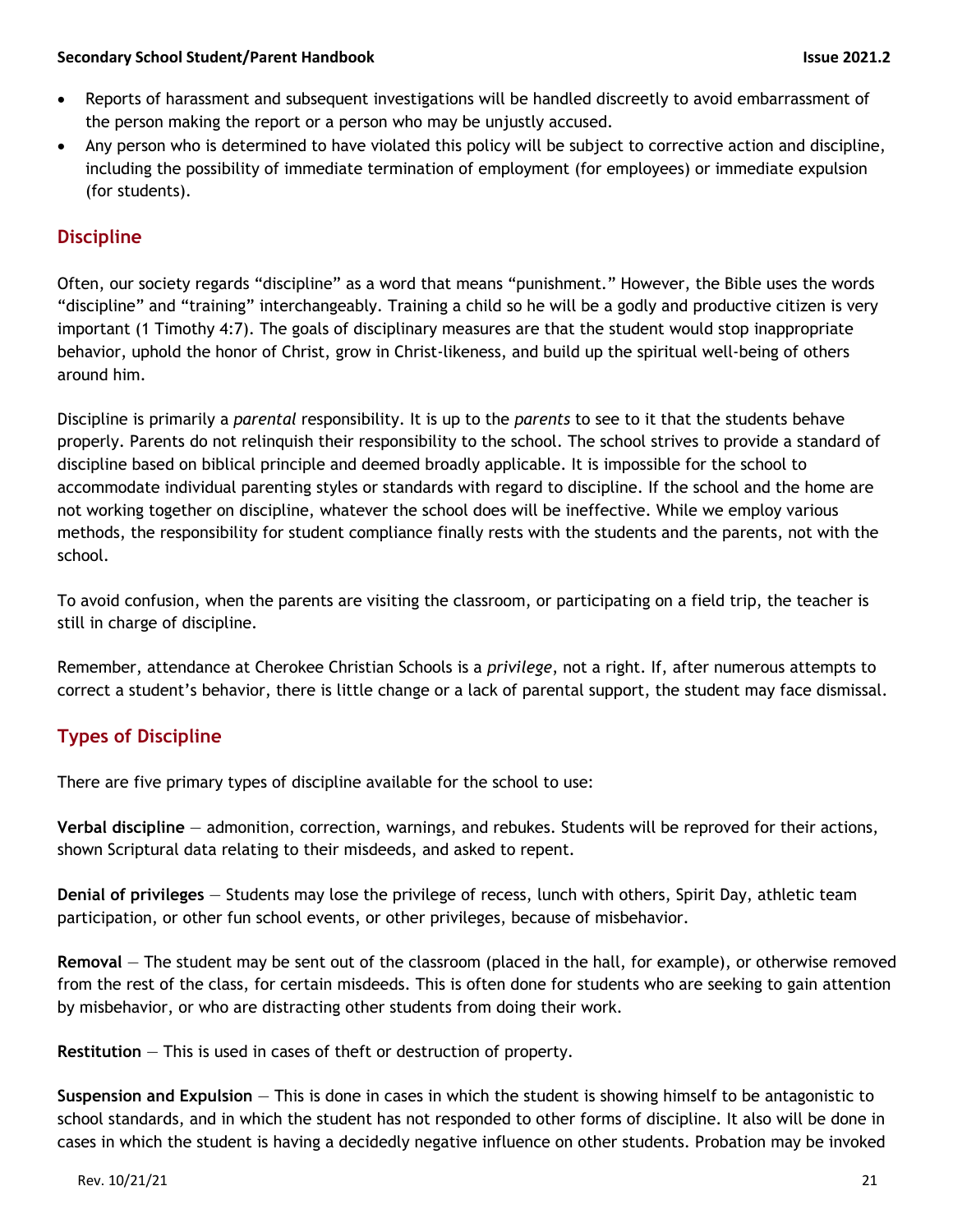when a student has serious academic, attitude, or behavior problems, to give the student an opportunity to correct his/her problem. It is instituted only after consultation and counseling with the student and parents, and lasts for up to nine weeks. If there is not improvement to a satisfactory level, the student will be dismissed or asked to withdraw from the school. Student activities may be limited during the probation period, and the student may be asked to relinquish all positions of trust and responsibility for the remainder of the year.

#### **Secondary School Shepherding Program**

The goal of our discipline program is to partner with parents in shepherding their child's heart towards Godly obedience. It is relational and restorative. Teachers encourage, instruct, and admonish students with the end goal of restoration through repentance and forgiveness. It is the direct application of the Gospel in the daily life of a student. Its aim is to restore horizontal and vertical relationships with love, respect, grace, wisdom, and fairness. The process utilizes a demerit system divided into four relational levels. It is important to note, however, that certain behaviors or infractions may lead to an acceleration of this process:

#### **Level 1: Corrective Conversation with the Classroom Teacher or Monitor**

The classroom teacher or monitor follows procedures and policies that foster a positive learning environment for all students. The climate and culture of the classroom are managed using various relational methods and techniques. Rebellious, disruptive, or disrespectful behaviors are dealt with on an individual basis. The end goal is repentance, forgiveness, and restoration. The teacher/monitor may or may not contact parents at this level of discipline. Often, the student's relationship with the teacher/monitor is sufficient for effective mentoring and growth. In the event of repeated infractions, teachers are encouraged to contact parents. Though teachers do not issue demerits or any other formal written consequence, these conversations are reported to administration for tracking. When either the teacher or the administrator feels that these efforts are not sufficient, the situation is escalated to level 2

#### **Level 2: Meeting with an Administrator**

The principal will meet with the student to discuss the behavioral infractions. Depending on the issue, parents will either be notified beforehand and included in the meeting or notified afterwards. Demerits and other consequences may be issued as a result of the severity of the infraction or the repeated nature of the issue. These meetings do not necessarily become a part of the student's permanent record. Students who accrue three or more demerits in a single month may be issued detentions, suspensions, or placed on behavioral probation.

#### **Level 3: Behavioral Probation**

The Principal will schedule a formal conference with the student, parents, Principal, and Superintendent if necessary. The student will normally be placed on behavioral probation and a "get well" plan will be agreed upon by all parties. As always, the end goal will be repentance, forgiveness, and restoration. Additional conferences may be held for additional infractions. Students who persist in disobedience may be placed on suspension as assigned by the Principal. Probations and suspensions will become part of the student's permanent record.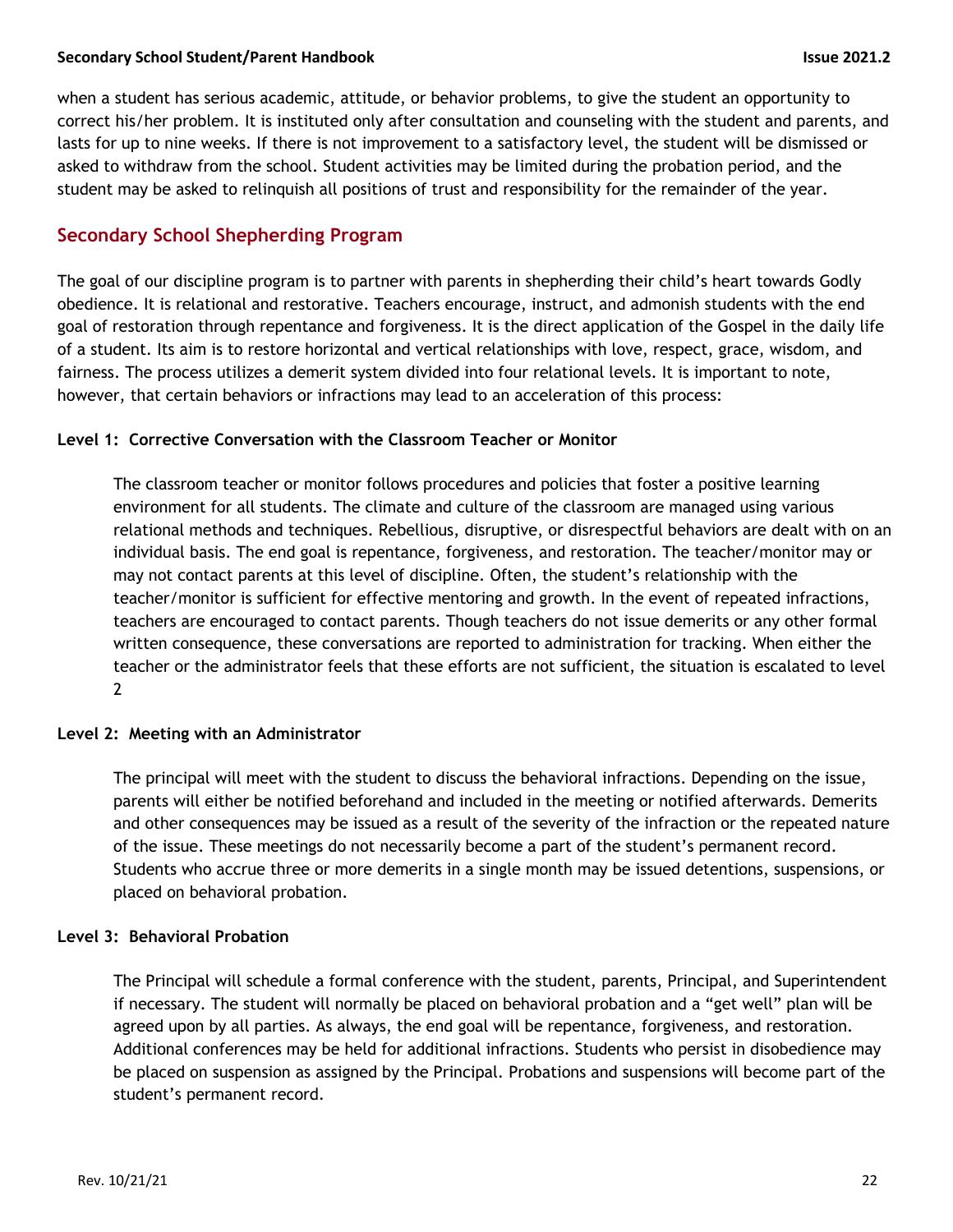The probation process is a time to monitor attitude, character, and behavior. The Principal maintains a record of behavioral improvements as well as infractions. Probation should be rightly understood as a time to demonstrate improvements, not simply avoid infractions.

#### **Level 4: Expulsion Review**

Students who have progressed through the first three levels of the discipline program and continue to receive demerits will be considered for expulsion. The Principal will review the documentation and meet once again with the Superintendent, student, and parents. Courses of action may range from two or more days of suspension to actual expulsion. Students who have reached this level and remain firm in their unrepentance will be expelled for the sake of the student body. Even after expulsion, our prayer for the student will be eventual repentance, forgiveness, and restoration.

The school reserves the right to accelerate the process for any unrepentant student who tries to "game" the system or establishes a pattern of behavior that is destructive to the student body. Additionally, dangerous, threatening, destructive, immoral, or illegal activities may result in immediate disciplinary action ranging from suspension to expulsion.

#### **Out-of-School Suspension (OSS)**

The student will not be allowed to attend school or any school related activity, either during school hours or afterwards. This includes participation in or attendance at sporting events, extracurricular activities, and evening activities. Failure to comply with this policy will compound the period of suspension. Students serving OSS shall be responsible for making up any work missed, turning in assignments, procuring class notes from other students, etc. An OSS is treated as an unauthorized absence, and any work (tests, homework, projects, etc.) which is missed or is turned in late as a result of the OSS will have the grade penalized in accordance with the teacher's standard policies for late or missing work.

#### **Expulsion**

The student will be officially dismissed from the school by the Principal. Students who have been so dismissed from the school will not be allowed on campus (during school hours or for after-school events) without the specific permission of the school administration. They will lose all credit for all courses in that semester and will not be allowed to take final exams or turn in course work for credit. Any student expelled from school may have the privilege of reapplying after a of one semester has lapsed. Expulsion for any reason, including failure to meet terms of academic or disciplinary probation, is not contingent on the family's being able to enroll the student in another school. This is especially important with the prevalence of "block scheduling" in local public schools, which may make it impossible to enroll a student in the public school in the middle of the semester. Such circumstances will not be a reason for CCS to keep a student enrolled, if he/she is asked to leave the school. Seniors who are expelled will not graduate or receive a diploma from CCS, unless they apply for re-admission the next school year and repeat their senior year course work.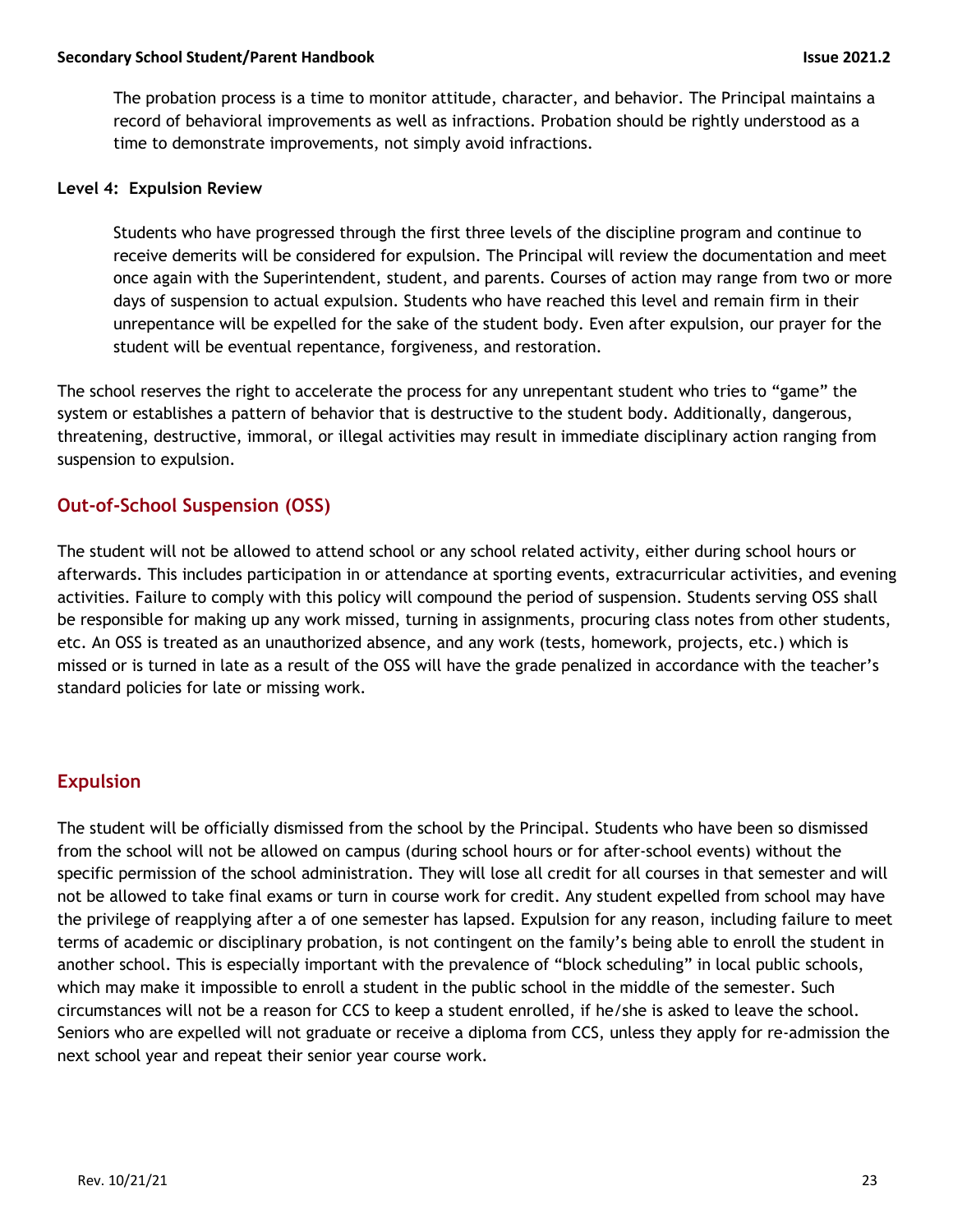## **Dress Code**

Cherokee Christian Schools has chosen to adopt a uniform-based dress code for all grade levels. Students are to be in uniform at all times while on campus during the normal school day. At Cherokee Christian Schools, uniforms are an important part of educational life. While we strive to align our overall policies with the Biblical standard, we understand that there is often room for interpretation. In order to serve as broad a community as possible, the school determines the dress code. Disagreement with the particulars of the dress code is not a valid reason for disobeying it. It is the responsibility of the parent to see that each child is dressed appropriately and in full accordance with the school's policies.

Specific uniform standards are available at the school website at http://www.cherokeechristian.org/parents/forms-policies/.

#### **Spirit Day**

Each Friday is designated as Spirit Day. Students may wear any school sponsored/issued tee shirt, school polo shirt, or school sweatshirt, with jeans. The specific guidelines are found at https://www.cherokeechristian.org/parents/forms-policies/.

#### **Athletic and Physical Education Dress Standards**

Guidelines for athletic and physical education clothing shall reflect a desire for modesty and safety in all areas. The PE uniform is available at our uniform outlets, and shall be worn for all formal physical education classes:

- **Shirt**: Ash grey PE t-shirt with or without school logo
- **Shorts**: Navy mesh PE shorts with or without school logo
- **Shoes:** as listed below

The following policies shall be observed for all athletic practice, competition, or PE activities:

- Bracelets, chains, jewelry, and watches will not be worn.
- Underwear lines shall not show through the shorts.
- P.E. shorts must be fingertip length when standing erect and must fit at the waist.
- Any conservative sneaker is allowed for footwear and socks must be worn. No backless shoes are permitted.
- No "cheerleader" style shorts or pajama type pants are allowed.

#### **Uniform Violations**

Students may receive a "Uniform Violation Notice (UVN)" if they fail to comply with the uniform standards. The following are the two reasons students incur Uniform Violations:

#### *Out of Uniform*

Students will receive a UVN for wearing clothing that is not part of the uniform, forgetting specific parts of the uniform (normally a belt), or wearing uniform clothing that is ripped, torn or in disrepair.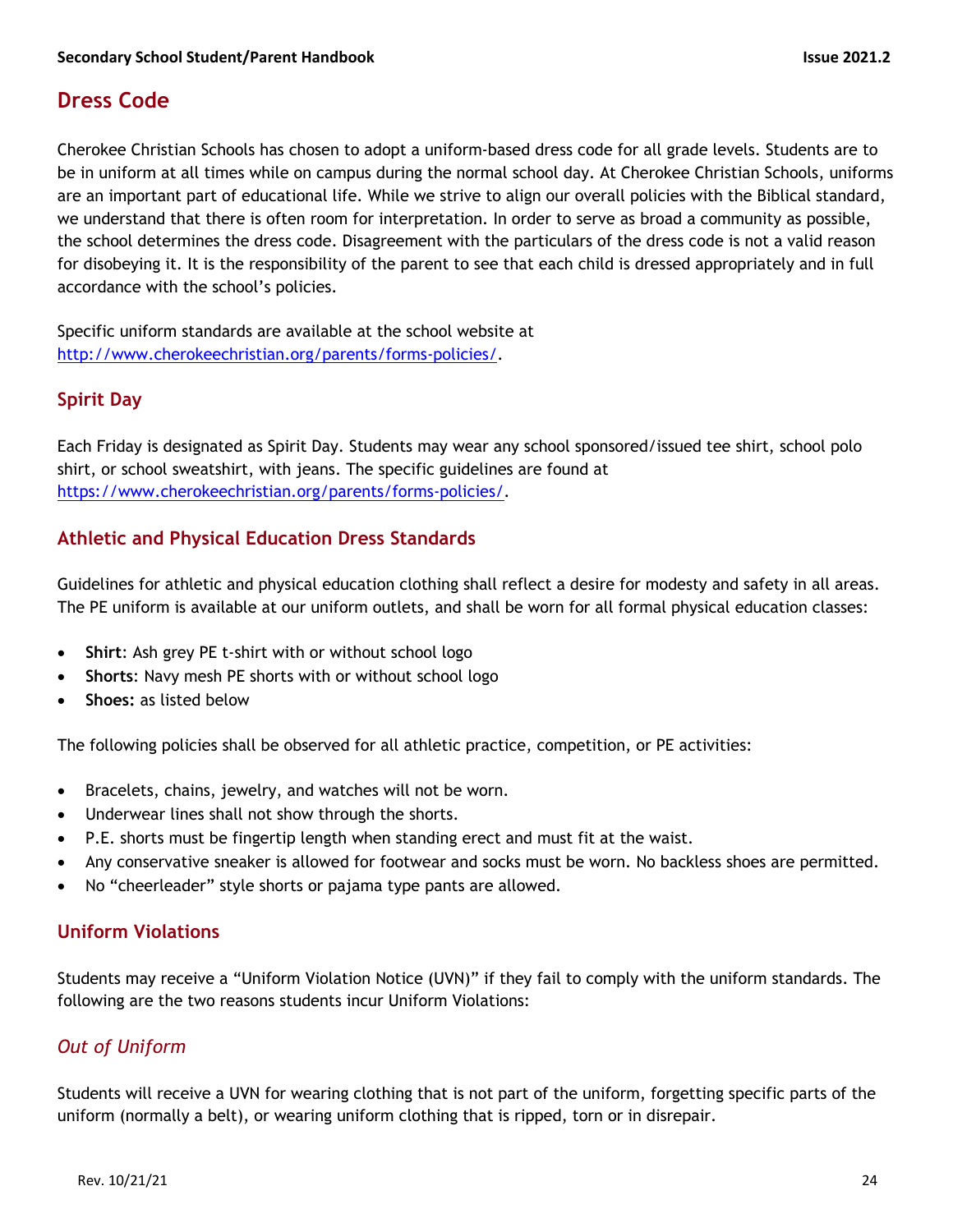#### *Uniform Worn Incorrectly*

Students will receive a **UVN** if they fail to wear their uniform properly during the day. Such instances normally include a shirt being untucked, sitting inappropriately in a skirt or shorts, and putting on non-CCS outerwear. This is considered less disruptive to the school day, but it is possible for a student to accrue more than one of these during the day. Students are encouraged to develop the habits required to ensure their appearance is correct.

Students who persistently do not comply with the dress code and receive multiple Uniform Violation Notices (UVN) will be subject to disciplinary action as outlined below:

| <b>UVN Tally</b>                                   | <b>Disciplinary Action</b>                                                              |  |
|----------------------------------------------------|-----------------------------------------------------------------------------------------|--|
| 3 in a month                                       | Loss of Spirit Days for remainder of month; possible loss of certain uniform options    |  |
|                                                    | (i.e. loss of skirt or short option - must wear pants)                                  |  |
| 4 in a month                                       | Loss of Spirit Days for remainder of semester; possible loss of certain uniform options |  |
|                                                    | (i.e. loss of skirt or short option - must wear pants)                                  |  |
| Over 4                                             | Possible detention, suspension or expulsion if UVNs persist and student demonstrates    |  |
|                                                    | indifference or defiance regarding dress code compliance.                               |  |
| UVN tally will reset to "0" at the semester break. |                                                                                         |  |

Specific uniform standards are available at https://www.cherokeechristian.org/parents/forms-policies/.

## **Student Drivers**

Ninth – twelfth grade school students with a valid Georgia driver's license and parental permission are eligible to drive to school. A student driver authorization form must be on file in the school office and must be re-filed each year. Students must park only in the area designated for student drivers. Any student that demonstrates careless or reckless driving habits will forfeit the privilege of driving on campus. In accord with Georgia state law, students are not to use their cell phones while driving on campus; this will be considered "reckless driving" and will result in loss of campus driving privileges. Under no circumstances are students to transport anyone other than those assigned by parents to ride in their cars. All student drivers and their passengers are to leave their vehicle and enter the school building immediately upon arrival. There will be no loitering in automobiles before or after school.

## **Behavioral Probation**

A student may be placed on behavioral probation for any instance of behavior which is deemed detrimental, or for a pattern of irresponsible behavior which reflects an attitude of hardheartedness and unrepentance. The time period of behavioral probation will be up to the discretion of the Principal and will be commensurate with the seriousness of the offense. Further offenses during probation will result in a recommendation for expulsion or encouragement to seek education elsewhere. At the end of the probationary period, the Principal, after counsel with the student, his/her teachers, and his/her parents, may take further action including the following options: an additional probationary period if some promising change is evident, expulsion from school, or lifting of probation and restoration to full responsible membership in the student body.

Rev. 10/21/21 25 Behavioral probation serves as a tool to provide additional assistance and motivation to misbehaving students. The Principal will work closely with the student, teacher(s), and parents to develop a "get well" plan. The Principal will monitor this "get well" plan and keep in constant contact with the parents. The goal is to restore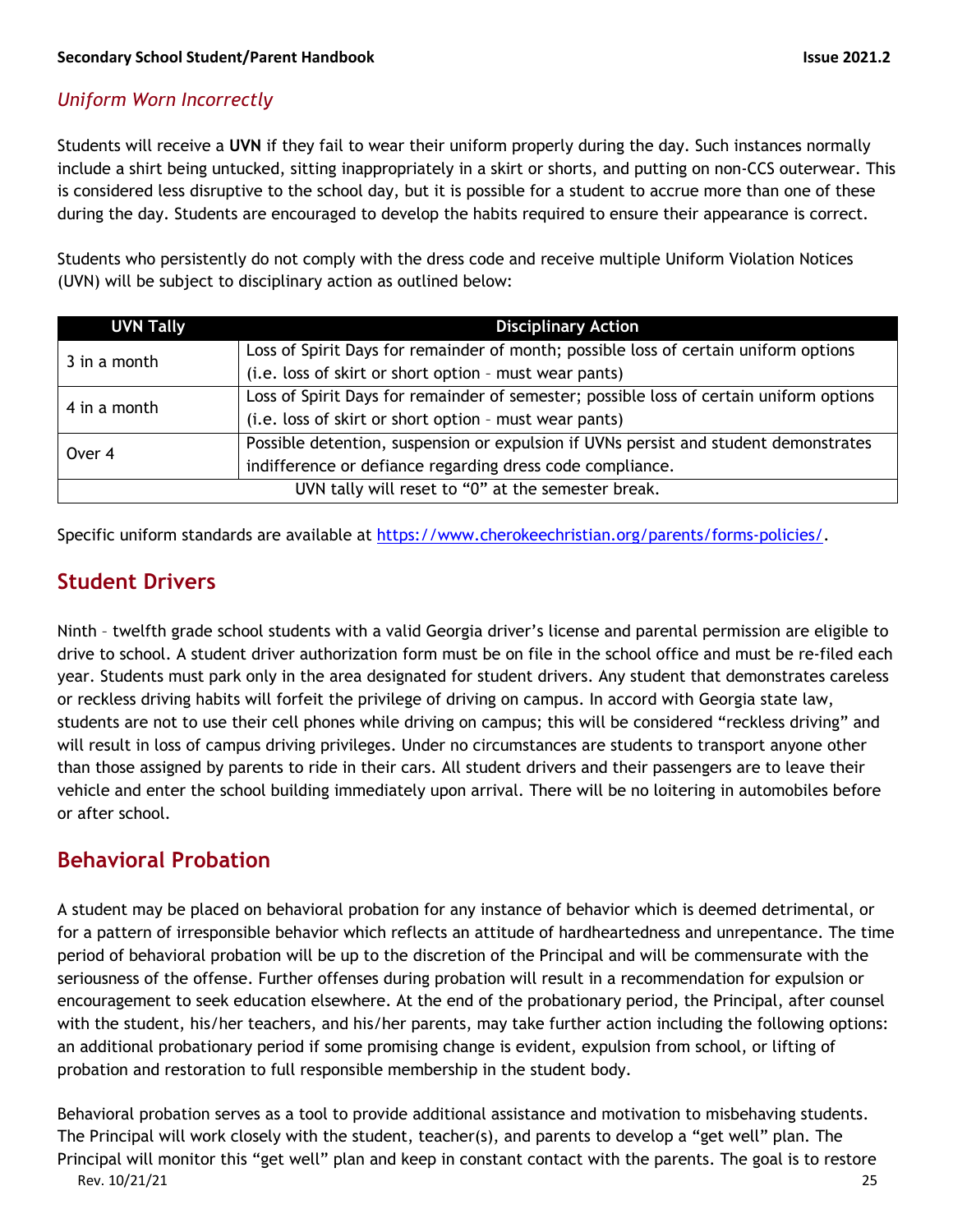the student to "good standing" as soon as possible. A student on behavioral probation may be prohibited from representing the school in any public contact, contests, meetings, activities with other schools or the general public, extracurricular activities, or public events such as sports or drama performances. The student may, however, continue to participate in athletic practice sessions at the discretion of the Athletic Director.

## **Student Relationships**

Students should be above reproach in their relationships in and out of school. This is particularly important in the area of boy-girl relationships. Holding hands, embracing, kissing, or any other form of physical contact is not allowed anywhere on campus. Couples are not permitted to be alone in an unobserved location. Any infraction of these policies will result in a conference with the students and parents involved. Appropriate disciplinary action will result, up to and including suspension or expulsion.

## **Students Who Marry or Become Expectant Parents**

Because the school's mission is based on our "assisting parents," and because those who are married are no longer under the authority of their parents, students who marry will be asked to withdraw from the school. An unmarried student who becomes an expectant parent (the mother or the father) while enrolled at Cherokee Christian Schools will be asked to leave the school. In addition to the serious moral issues raised, Cherokee Christian Secondary School is not equipped to handle the special needs of a student who becomes pregnant.

## **GENERAL SCHOOL POLICIES**

## **Conflict Resolution**

We pray for continued good communication and relationships between parents and teachers. However, if an occasion should arise where there may be an apparent conflict, parents and school personnel are expected to follow these guidelines derived from Matthew 18:15-17. This process involves the following:

- 1. First go to the teacher to discuss the issue. The teacher is the person who is closest to the situation, and the person who can most readily answer questions and help resolve the situation.
- 2. If the problem continues, an appropriate member of the school administration may be involved (the Superintendent, the Principal etc.).
- 3. If there is still no resolution, the school administration will make the final determination of the issue.

Cherokee Christian Schools operate under the following principles in order to redeem the relationship (not just to settle the dispute):

- *Keep the matter confidential*. (Proverbs 11:9)
- *Keep the circle small*. (Matthew 18:15-17)
- *Be straightforward*. (Proverbs 27:6)
- *Be Forgiving.* (Galatians 6:1)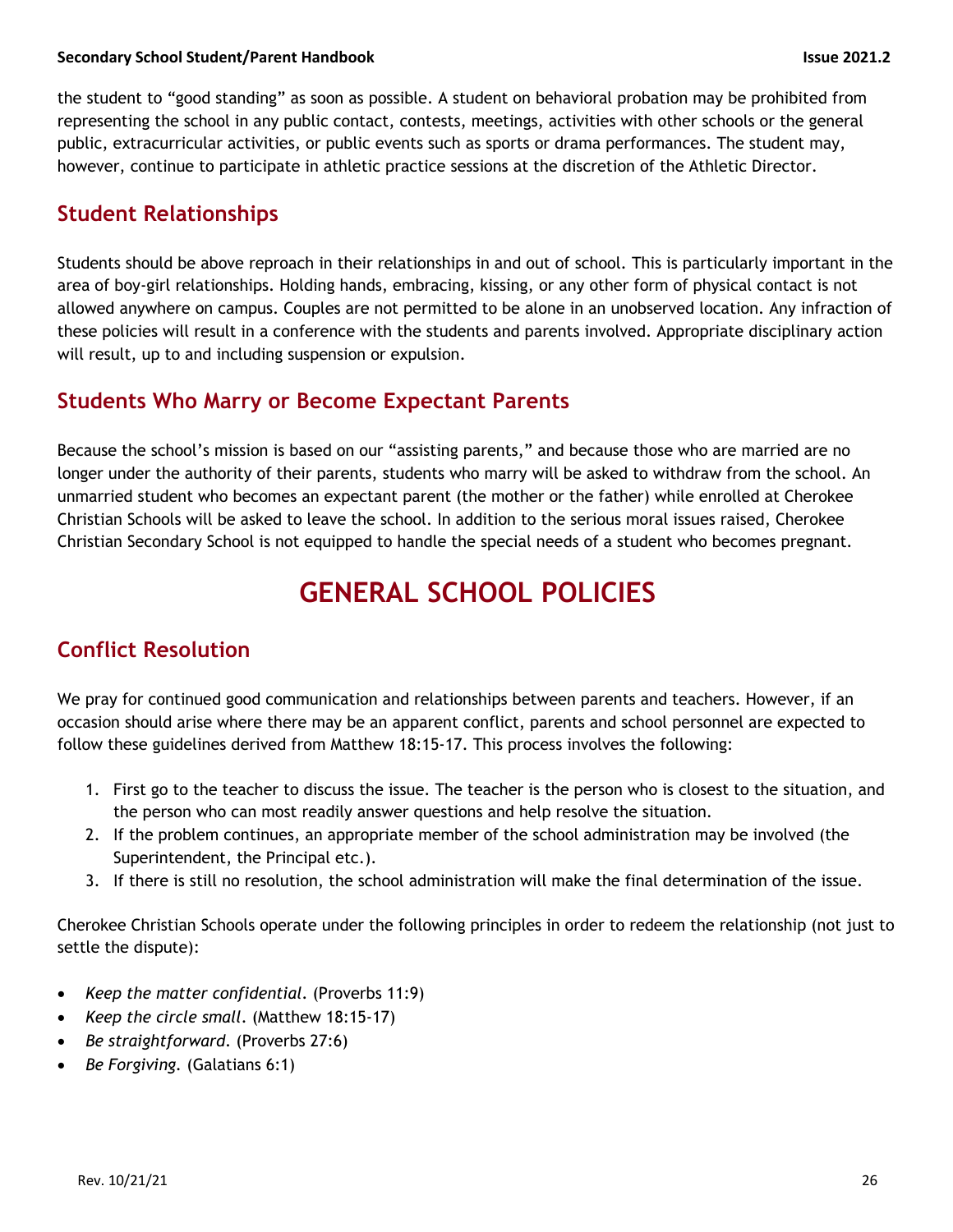## **Counseling**

The faculty and staff of Cherokee Christian Schools are here to help you as much as possible. If a student or parent wishes to confer with a teacher, the Principal, or the Superintendent, please make an appointment for such a meeting. Faculty members will try to help whenever help is needed. If you have some need which cannot be dealt with either in a note or a brief comment to the teacher, please schedule a conference. Our teachers are glad to talk with parents about their student's education, but they also have other responsibilities as well. **The teachers are responsible for the safety of the students, so please do not engage the teachers in conversation when they need to be supervising their students**.

## **Secondary School Support Team**

The school relies on the involvement of school parents to successfully execute various special events throughout the year. Parents may choose to join the Events Committee, Banquets Team, or Socials Team.

## **Leaving School and Class**

Any student who wishes to be dismissed from class for any reason must receive permission from the teacher. Parents who wish to take their student out of class must sign them out at the office. Office personnel will then call the teacher to have the student released.

Students who drive themselves must go through the Secondary School office to get permission from their parents to leave school early. Students will not be allowed to leave the school grounds without parent approval. Seniors who leave school early each day must have an authorization form on file and must sign out in the Open Campus log before leaving. All other students must sign out at the front counter before leaving the building prior to the end of the school day.

## **Student Pictures**

Individual student pictures are taken in the fall of the year and are sold on a packet basis. A retake session will be scheduled for the fall pictures. Dress for the student pictures will be announced later.

## **Book Fees and Use Policy**

Textbook fees are included in the tuition. All hardback books (except for the student Bible) are designated as rental books and are to be turned in at the end of the school year. Damage beyond normal use, or lost books, will result in the assessment of a fee to replace the book.

## **Calculators**

Hand-held calculators are *required* for all Secondary School math and science classes. Calculators on mobile devices are not allowed to be used in class on graded assignments, so students should bring their calculators to class with them every day. Here are the calculators needed in the various courses: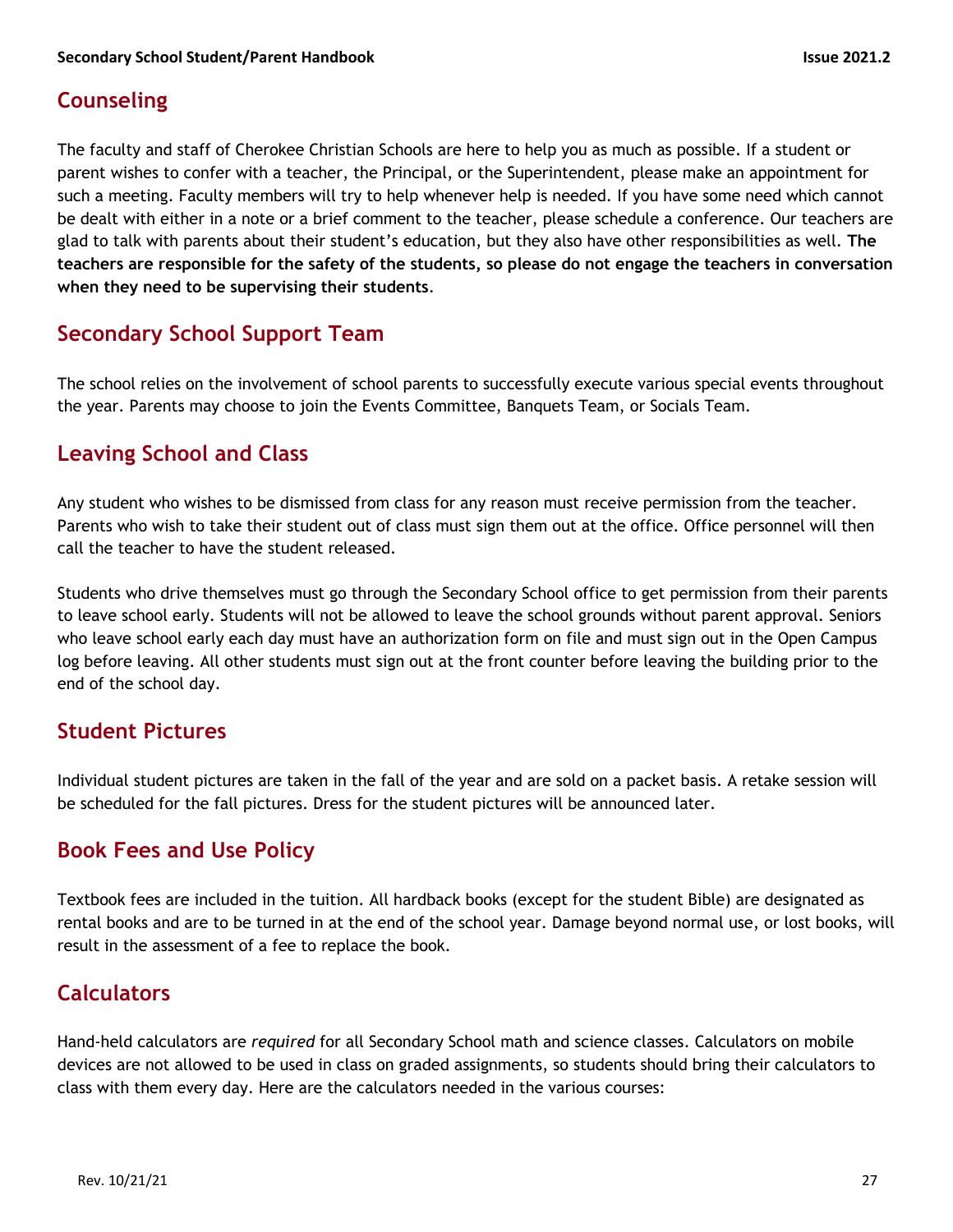| <b>Math Course</b>     | <b>Required Calculator</b> |
|------------------------|----------------------------|
| Algebra 1              | Scientific                 |
| Geometry               | Scientific                 |
| All other math courses | Graphing                   |

**Recommended scientific calculator: TI-30X**. Other scientific (non-graphing) calculators allowed as long as they include keys for pi, square roots and exponents, and trig functions.

**Recommended graphing calculator: TI-83+**. Other graphing calculators allowed *except* TI 89, 92, 99 or comparable calculators.

**Please note**: The recommended calculators above are those for which the teacher will provide help as needed. Since there is a great multitude of calculators, each with different key sequences and combinations, the teacher cannot be expected to provide support for all models. Therefore, students using allowed, but non-recommended, calculators will be on their own to figure out how to use them.

Students should not use graphing calculators in the math courses which specify scientific calculators. There are several reasons for this.

- The teacher cannot provide support in the use of these calculators, and they are rather complex to use.
- Graphing calculators can do certain math functions which must be done by hand in lower math courses (for example, finding roots of quadratic equations). That will mean that students in these courses might not be allowed to use their graphing calculator for some tests but would be allowed to use a scientific calculator.

**Note**: the following calculators are *not* allowed: TI 89, 92, 99, or comparable calculators. Also, students are *not* allowed to use the calculator functions on smartphones or tablet computers. When you purchase a graphing calculator, you are strongly urged to get a TI 83+ calculator rather than investing money in a calculator which may not be allowed, or which may be too difficult for the student to use properly. On-line auction sites are often a good source for discounted graphing calculators.

## **Supplies**

Student supply lists will be published and distributed to parents. All students are expected to supply their own materials in accordance with the supply list and supplies must fit in the student lockers. See above under "Calculators."

## **ACADEMIC POLICIES**

## **Biblical Instruction**

Our purpose in all that we teach is to ultimately lead a student into a growing relationship with Christ, being prepared to serve Him in the community with a mind that has a Biblical world and life view. There are four means of accomplishing that goal:

Rev. 10/21/21 28 • The use of a Bible curriculum that thoroughly reviews the Old and New Testaments and teaches an understanding of God's character, commandments, and how He deals with His people.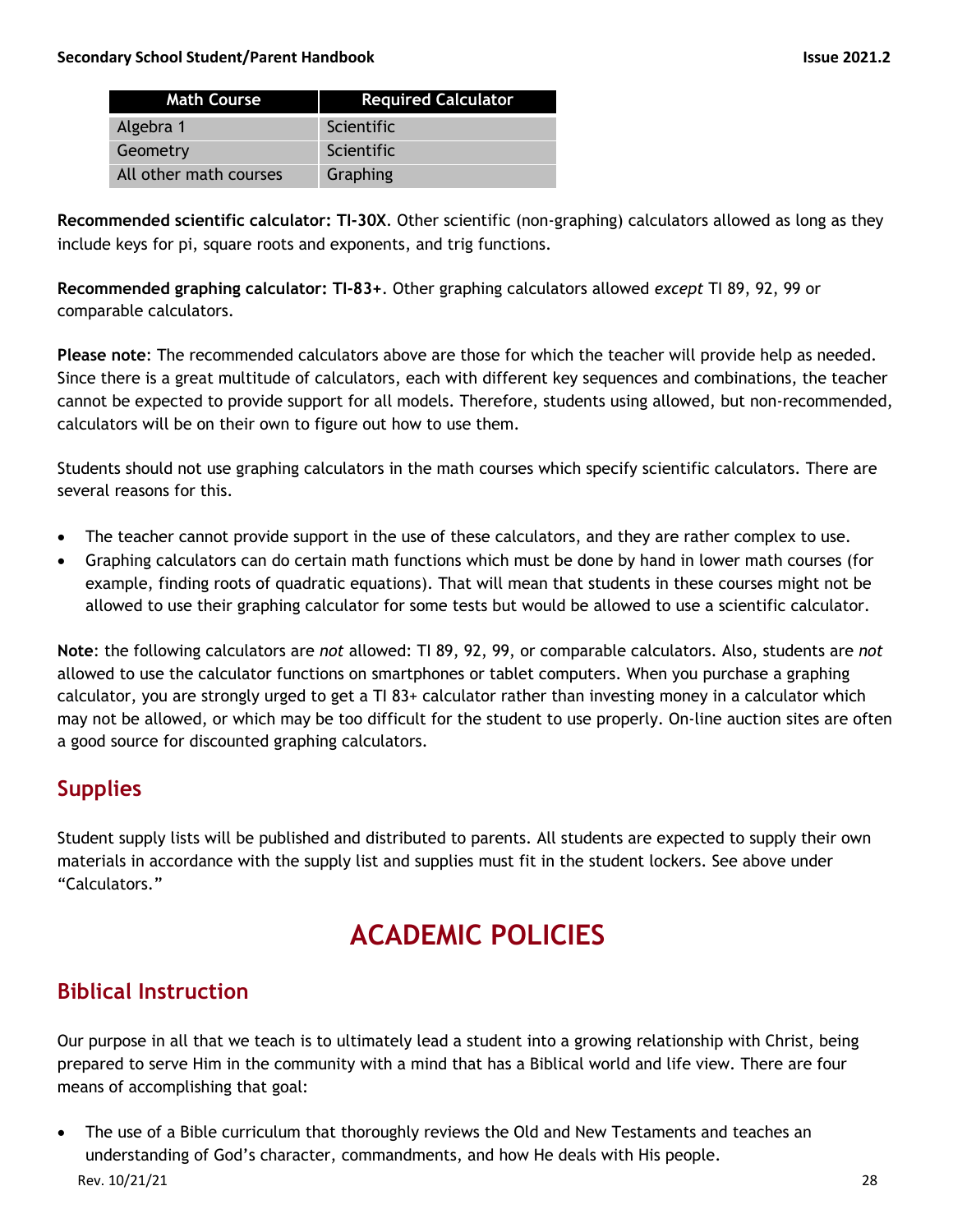- Memorization of Scripture that tracks along with the particular part of the Bible that is being studied. This is the way that we pray the students will "hide God's Word in their hearts," later to be brought to mind by the Holy Spirit in order to live faithfully to God. CCS uses the ESV translation for memorization.
- Observation of the living curriculum-*the teachers*. Our teachers model Christ to the students on a daily basis. We ensure that our teachers are of great Christian character so the students can see that the Christian life is not just a duty and responsibility but love and joy!
- Weekly Chapel/Small Groups. See below under "Chapel and Devotions."

The English Standard Version (ESV) of the Bible is used in Cherokee Christian Secondary School. Students are to download a free copy on their personal devices for use in school, but are encouraged to bring a physical copy of an ESV Bible to school.

## **Book and Literature Selection**

### **Principles of Selection**

- Parents are ultimately responsible to the Lord for determining what their students do and do not read.
- Teachers are responsible to the Lord and to parents and their students for the materials they select for use in reaching the goals and objectives of the school's curriculum but must have freedom to use their mature Christian judgment within the guidelines of this document.
- The search for useful books includes those books written by persons who are not Christian, or who write things that may be judged to be false when tested with the touchstone of God's Word. Our use of such books is based on the following assumptions:
- God in His grace reveals truth to all men, Christian and non-Christian, through general revelation. Thus, a non-Christian author may have much truth to share with the reader, whether that reader is a Christian or not.
- One of the goals of a Christian Education is to prepare students to be discerning observers and participants in their culture. This can be achieved by a careful analysis of selected products of the culture, including films, books, speeches, events, and people.
- All materials selected for use in the library or the classrooms must meet a majority of the criteria implied in the following questions:
	- o *Appropriateness* Is the work appropriate to the general objectives of the curriculum? Is the work appropriate to the specific objectives of the unit or section under study? Is the work appropriate to the mental, emotional, and spiritual level of maturity, interests, and needs of the reader?
	- o *Potentiality* Does the work have the potential of engaging and exercising the reader's power of imagination? Does the work have the potential of providing the reader with a significant and/or enjoyable experience? Does the work have the potential of leading the reader to a greater understanding of his/her culture and society? Does the work have the potential of leading the reader to reinforce familiar and/or discover new aspects of truth? Does the work have the potential of providing the reader with a significant occasion for exercising and/or redefining his/her Christian faith and commitment? Does the work have the potential of sharpening the reader's sensitivity and increasing his/her concern and compassion for man's social, moral, and spiritual predicament and needs?
	- o *Worth* Does the work achieve a fusion of technical excellence and moral power? Does the moral and/or social significance of the work exceed in value the possible offensiveness of any of its parts? Does the work as a whole achieve a moral impact, and does it reflect an honest penetrating view of human life that is valid in its perception and non-didactic in its stance?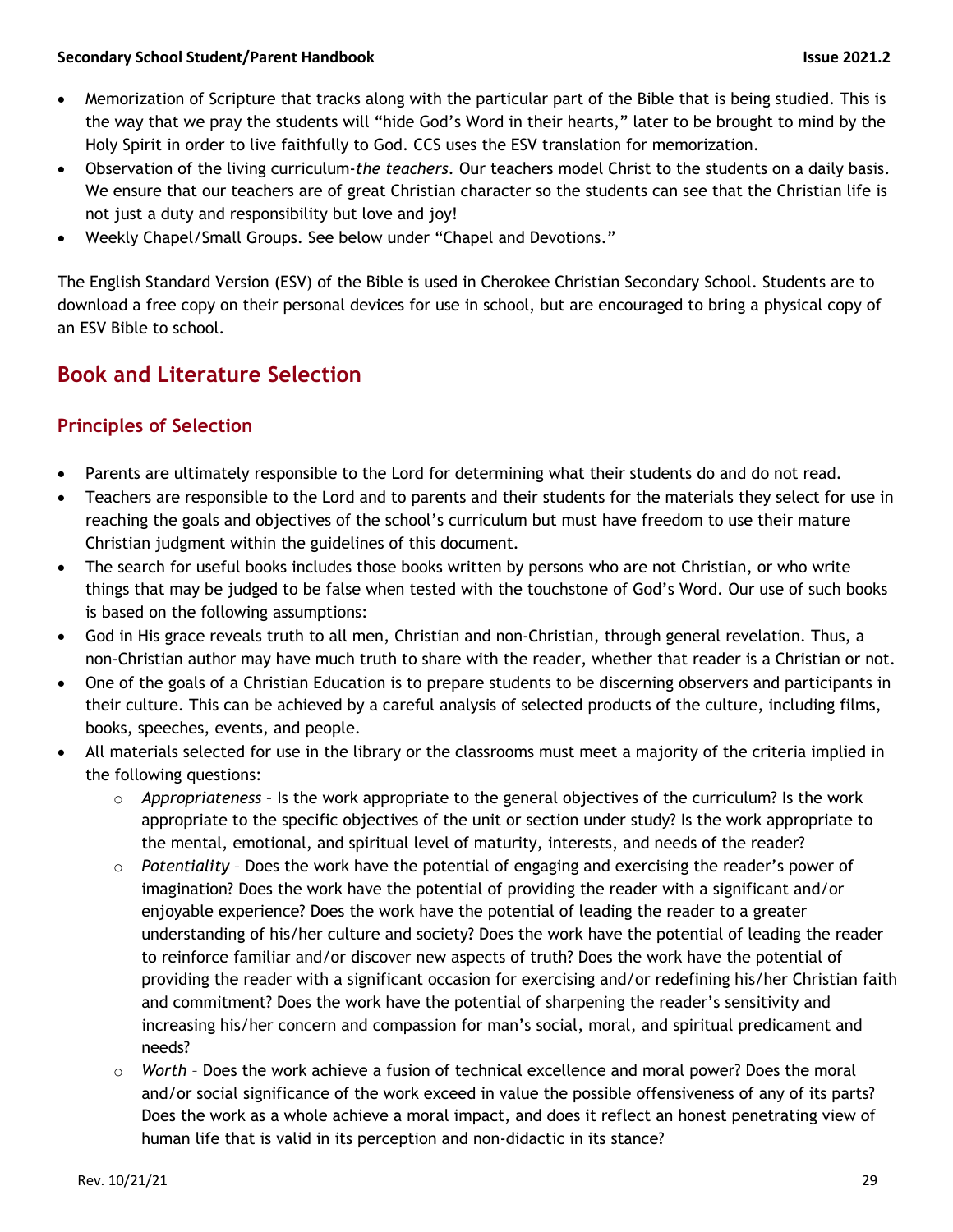#### **Parental Questions or Concerns**

Questions or concerns about any book should be directed to the teacher or other person who is responsible for the selection and/or use of the book.

If the questions cannot be resolved by a conference, the issue will be referred to the Principal then to the Superintendent. The decision of the Superintendent is final.

## **Textbook Selection**

The textbooks used at Cherokee Christian Schools are chosen carefully from various publishers, based on quality, content, and results.

Cherokee Christian Schools have a strong academic emphasis. We do not believe that development of spiritual character, as important as it is, is a substitute for academic excellence. When proper emphasis is given to character development, we believe that academic performance goes hand in hand. Therefore, in striving for the former, we see results in the latter. Though we will maintain a high standard of academic achievement, we recognize that all students have been given different gifts and talents. We will provide instruction for those needing special attention in certain subjects, to the degree that we can adequately meet their needs. Though we believe the quality of the faculty is more important than the size of the class, we will keep a teacher-pupil ratio in relation to our philosophy.

Cherokee Christian Schools also stand unashamedly upon the Scriptures of the Old and New Testaments as the inspired and inerrant Word of God. This Word of God is the foundation for all our activities, including our curriculum design. As the "light to our path," study of the Scriptures in *Bible* class is of utmost importance. *Reading* is a vital and basic skill re-enforced in all of our classes. *Language* study emphasizes that students must learn and use proper rules of grammar, in order to be able to communicate their thoughts effectively. *Mathematics* is taught in order that the students may understand more of God's orderly world. *Science* (which is openly creationist) teaches students to analyze and appreciate God's creation. *History* presents our society and the institutions in it as the work of God and as under His control. *Foreign Language* is taught so students can appreciate other cultures along with their own in order to proclaim the Gospel of Christ*. Physical Education and Health* are taught so students can learn to Glorify God with their bodies. *Fine Arts* are taught so that students can explore their creative talents and use them for the Glory of God. *Technology* classes are taught so that students can effectively impact our modern world for Christ.

For more information about our courses, you may view our complete course catalog by going to the curriculum page of our website at http://www.cherokeechristian.org/academics/curriculum/ and clicking the appropriate link.

## **AP and Dual Enrollment**

At certain grade levels, students may qualify to take an Advanced Placement (AP) course at CCS. AP Courses are intended to provide advanced studies and college level rigor within the context of a Secondary School classroom. The following policies govern participation in AP classes:

- Students must have at least a 3.0 weighted GPA on previous course work at CCS.
- The cost of this examination must be paid by the student and is not part of tuition.

Rev. 10/21/21 30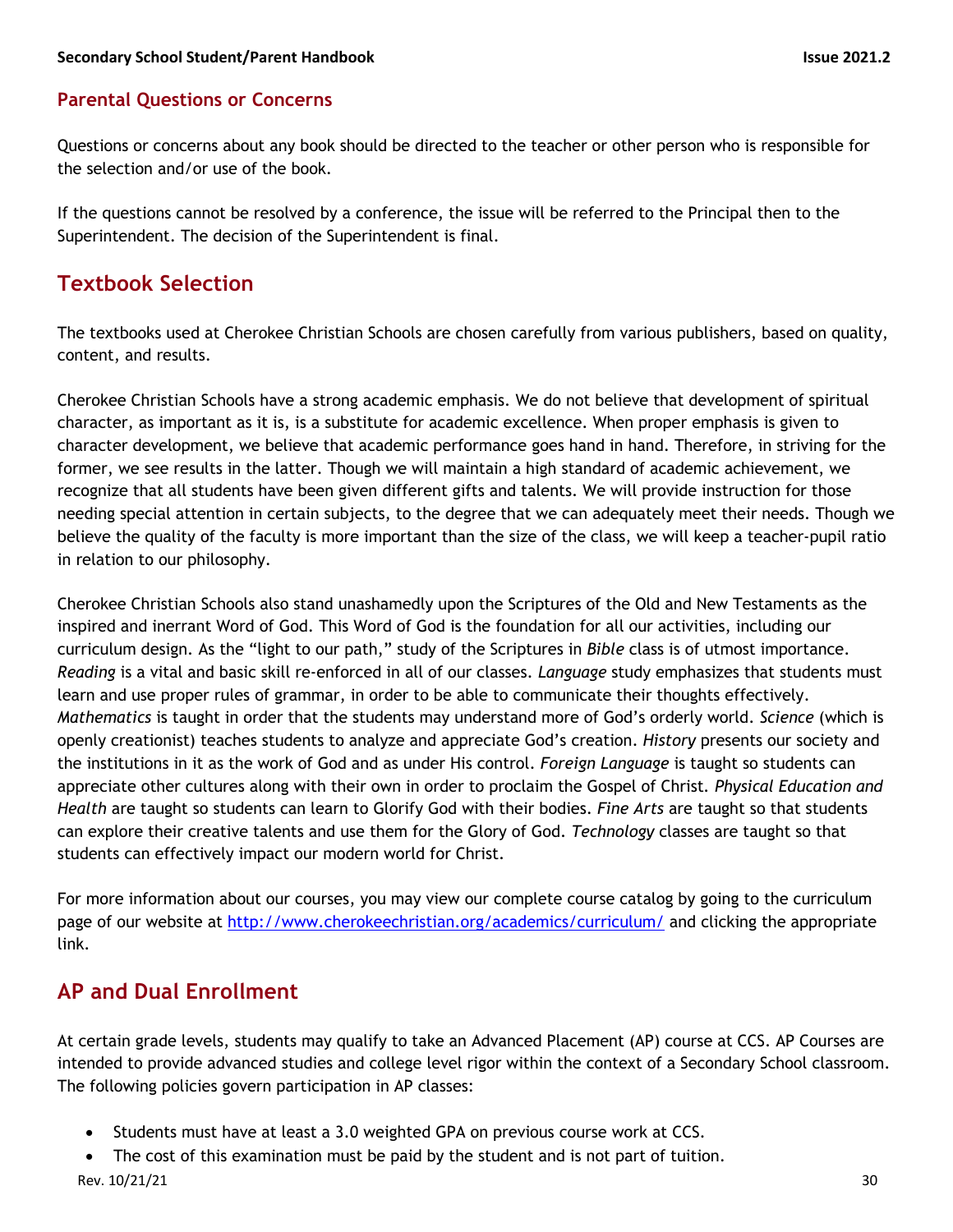Qualifying Secondary School students may take college courses within the University System of Georgia through a *dual enrollment* program.

Dual enrollment is a program where  $11^{th} \cdot 12^{th}$  grade students take courses from eligible post-secondary institutions while still enrolled at a Secondary School. Students receive credit both at the Secondary School and the postsecondary institution. Dual-enrolled students are eligible for funding through the state's *Dual Enrollment* Program for post-secondary coursework.

Dual enrollment courses are delivered primarily through a partnership between CCS and Toccoa Falls College. Toccoa Falls College is a SACS-accredited institution where several Secondary School teachers are also adjunct professors. Certain courses taught at Secondary School on a college level of rigor will also enable the student to earn college credit, which can be then transferred to other colleges and universities.

In some cases, select dual enrollment courses may also be taken through an online program offered by The University of North Georgia (UNG). Students would receive both Secondary School credit and college credit at the same time. UNG waives their institutional fees and Accel funding pays the tuition. Students will pay out-ofpocket for textbooks only. Taking dual enrollment courses through this program requires special approval by the Secondary School administration.

#### **Requirements:**

- Students must have at least a 3.0 weighted GPA on previous course work at Secondary School.
- Students and their parents must schedule a private meeting with the Office of Student Life to discuss the student's suitability for the Dual Enrollment program.
- Students must submit a Dual Enrollment application form and the "Move On When Ready" form to the Office of Student Life by the given deadline.
- Students must also apply to the Georgia "Move On When Ready" program through the GaCollege411.org website.
- In order to earn college credit, students must earn a grade of at least "C" in the dual enrollment course.

Grades for dual enrollment classes will be recorded on the Secondary School transcript and will be calculated into the overall GPA. Note that this will be the case whether those grades are "good" grades or not. Students must pass the course they enroll in for it to count as college level work and toward their graduation which means the grade stays on their transcript (`even if they fail it.)

Dual enrolled courses will receive an additional GPA weight of 1 quality point.

In accordance with Georgia standards, students will earn one high school credit for each semester of a Dual Enrollment course, instead of the normal 0.5 credit per semester for non-Dual-Enrollment courses. However, in order to graduate from 12<sup>th</sup> grade, the following standards are followed:

- Students who have already completed four high school level math courses may take only one semester of Dual Enrollment College Algebra if they wish.
- Students who are taking College Algebra/Pre-Calculus as their fourth math course **must** take the entire year of the course.
- Students taking Dual Enrollment U.S. History in place of the regular U.S. History must take the entire year of the course.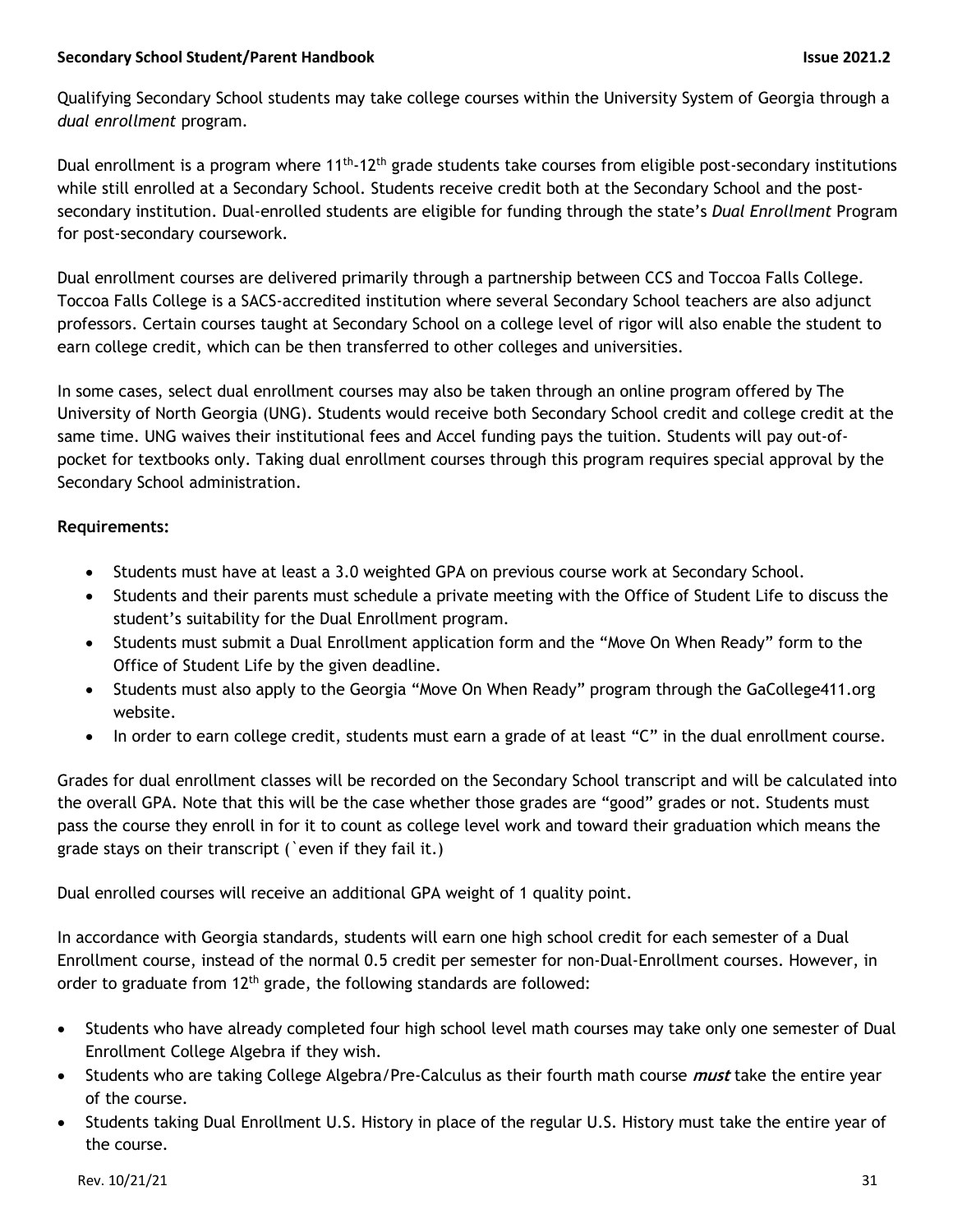- Students taking the Dual Enrollment English composition courses in place of a regular English course (such as British Literature) must take the entire year of the course.
- Students taking Dual Enrollment Chemistry as their fourth science course must take the entire year of the course.

## **Exams**

Semester exams will be administered in the Secondary School for the following courses: Bible, math, English, science, and social studies. Exams will occur during a formally scheduled exam week. All students in AP classes are required to take the first semester exam and either the AP exam in the spring or a cumulative final in that course, and all students in Dual Enrollment classes will take the exams both semesters. All students in *CCS Online Studies* courses will take first and second semester exams in all their online courses. These must be taken at the school under appropriate supervision. Due to *CCS Online Studies* policies, there are no exemptions from these exams.

Exemptions – For 9th-12th grade students who have an "A" (92%) *if* their courses offer exemptions, students may exempt a maximum of two exams per semester. Students may not exempt the same course's exam in the 1<sup>st</sup> and  $2<sup>nd</sup>$  semester. (Note: Secondary School students with an "A-" are not exempt).

## **Grading**

Students will be evaluated by the teacher and a report will be sent to parents at the end of each grading period concerning their student's competency and performance. Final report cards will be mailed home the week after school is out. Grade information for on-campus classes is also available via the internet through the CCS eLearning platform. Parents wishing to use this service will receive an individual log-in account to access the system. Parents of students taking on-line courses through CCS Online will need to view student progress through a separate website. As grades will be immediately available to students/parents, no mid-term progress reports will be issued. See below under "Schoology and PowerSchool" for more information.

For all Secondary School courses, a letter grading system will be used as follows (with numeric grades rounded to the nearest whole number):

| Grade     | Definition           | $\%$          | <b>GPA</b> |
|-----------|----------------------|---------------|------------|
| $A+$      | Superior             | 99% - 100%    | 4.33       |
| A         | Outstanding          | $92\% - 98\%$ | 4.00       |
| A-        | <b>Excellent</b>     | $90\% - 91\%$ | 3.67       |
| $B+$      |                      | $88\% - 89\%$ | 3.33       |
| B         | Above Average        | $82\% - 87\%$ | 3.00       |
| <b>B-</b> |                      | $80\% - 81\%$ | 2.67       |
| $C +$     |                      | 78% - 79%     | 2.33       |
| C         | Average              | $72\% - 77\%$ | 2.00       |
| $C -$     |                      | $70\% - 71\%$ | 1.67       |
| D+        |                      | $68 - 69%$    | 1.33       |
| D         | <b>Below Average</b> | 67%           | 1.00       |
| D-        |                      | $65\% - 66\%$ | 0.67       |
| F         | Unsatisfactory       | Below 65%     | 0          |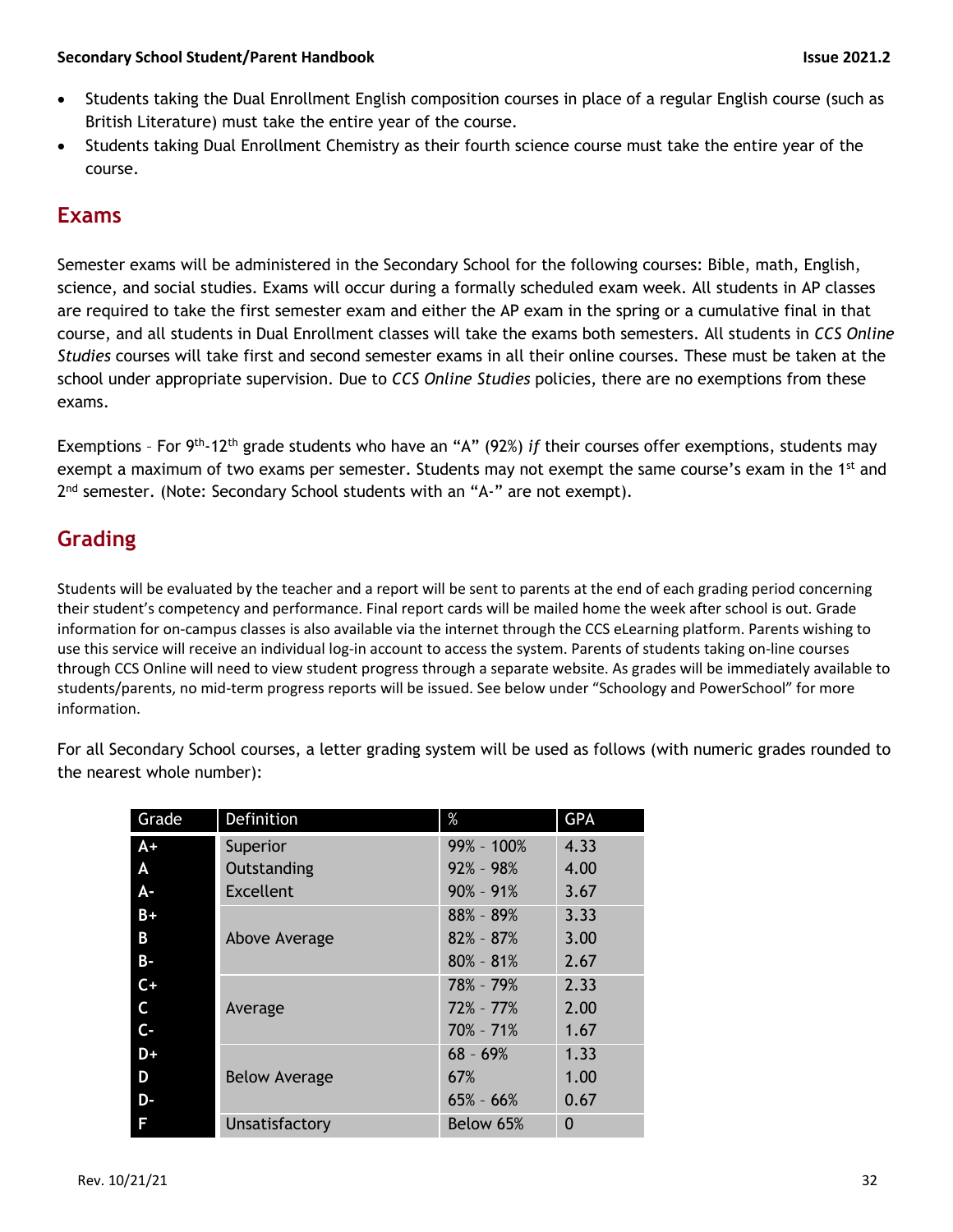Additional GPA value points are added to advanced courses as follows:

| <b>Type of Course</b>                                                                       | <b>Value Points</b>                                                                                                                                                                                                                               |
|---------------------------------------------------------------------------------------------|---------------------------------------------------------------------------------------------------------------------------------------------------------------------------------------------------------------------------------------------------|
| Advanced Placement (AP) and Dual<br>Enrollment (on-site)                                    | 1 (only added if the student completes<br>the entire year's course and takes the<br>AP exam in the spring; the added point<br>will be retroactively added at that time<br>to the first semester grade as well as to<br>the second semester grade) |
| Dual Enrollment (online course) and advanced<br>courses in the STEM and Masterwork programs | 0.4                                                                                                                                                                                                                                               |

Cumulative (career) GPAs are calculated from all Secondary School courses taken in grades 9 through 12. For any repeated course, the two grades are averaged together and are only listed once on the transcript, except in the case of failed courses, in which case the failing grade remains on the transcript and is calculated in the GPA along with the passing grade.

Credit for courses that are taken elsewhere than CCS is granted according to these guidelines:

- Courses taken prior to entering the ninth grade are not granted Secondary School credit, except for Algebra 1 (or higher), Secondary School level science taken in  $8<sup>th</sup>$  grade, and foreign language (for which we will grant credit for the first year, with the student needing to take the second year of the language at CCS). For these classes, credit is given on the Secondary School transcript, but grades are not recorded on the transcript and the courses are not factored into the overall Secondary School GPA. (This is in accord with the practice of the Georgia Student Finance Commission in the calculation of HOPE scholarship GPAs.)
- Courses taken in accredited Secondary School programs (for grades 9-12)will be accepted for credit. The administration of CCS will determine how those credits apply toward  $12<sup>th</sup>$  grade graduation requirements. Grades will be recorded and will factor into the student's overall high school GPA (calculated for grades 9-12 only). Those grades will be transferred exactly the way they are recorded on the previous school's transcript, with the same grade scale and GPA factors as are listed on that transcript. (For example, if the previous Secondary School grade scale lists a 95 as a B+, with a 3.00 GPA, then we will record it on our own transcript as a 95 and B+ with 3.00 GPA. If the previous school course is an "honors" course, and a GPA weighting is listed, we will record the same GPA weighting; if there is no such weighting listed, we will not add a weight to it.)
- Courses taken in non-accredited Secondary School programs (including home schoolwork) will be accepted for credit, at the discretion of the administration, which will determine how those credits apply toward  $12<sup>th</sup>$ grade graduation requirements. (Exception: music, fine arts, and physical education credits will not normally be transferred from home schoolwork unless those courses have been taken in a traditional school setting.) Grades will be recorded on the transcript but will not be factored into calculations of the overall GPA for purposes determination of the valedictorian/salutatorian.

Evaluation is a necessary part of life. God constantly evaluates our work. Among men, superiors evaluate those under them. In the context of education, evaluation has several purposes:

- It acts as an incentive against our sinful nature to be lazy.
- It is a measure of how much material has been mastered.
- Rev. 10/21/21 33 It is a measure of the effectiveness of the teacher in communicating the material.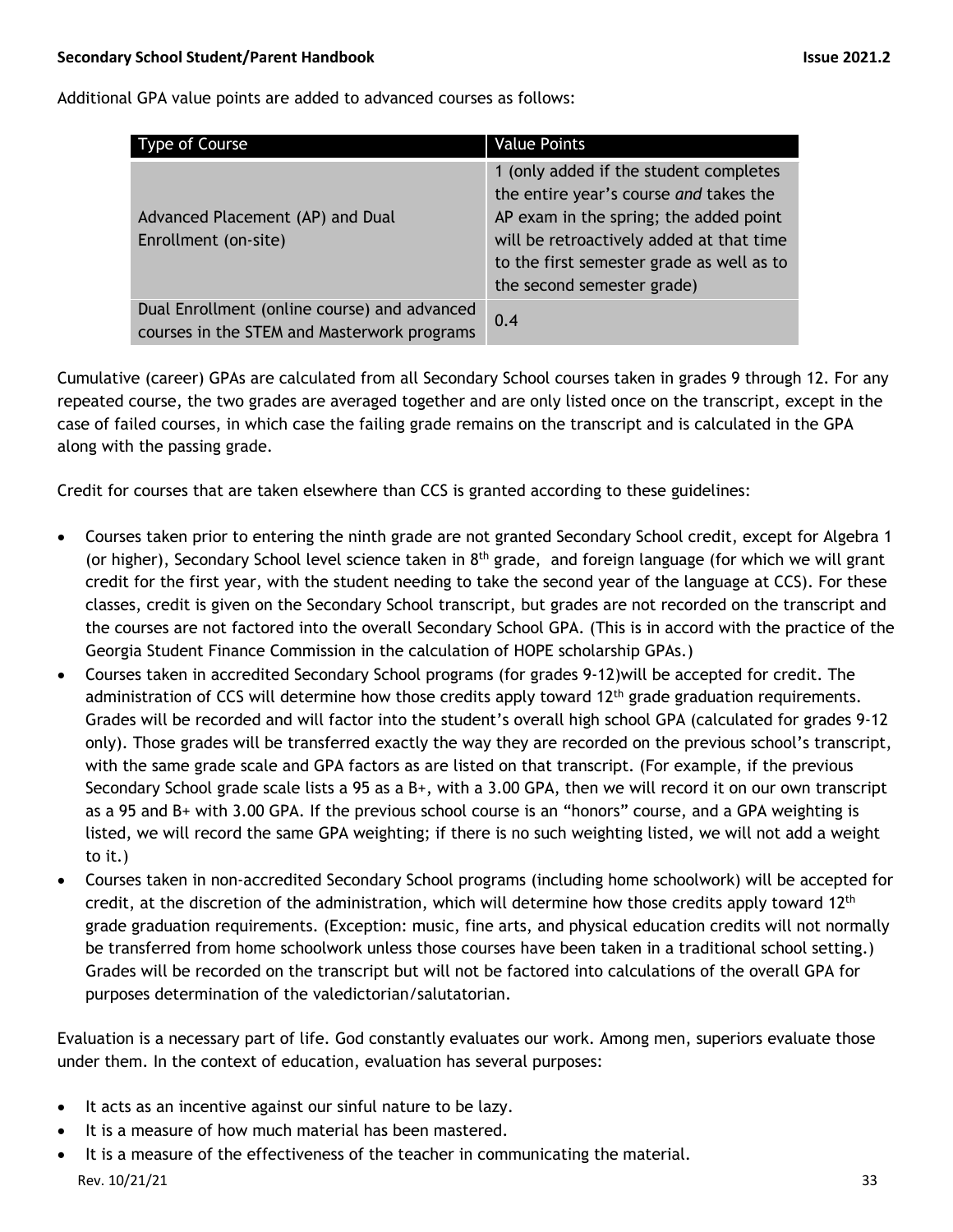## **Academic Probation**

Any student whose GPA for the semester falls below a 2.00 will be placed on Academic Probation. A note to this effect will be sent home to be signed by the parents and the student. If the student has not brought his or her GPA above 2.00 by the end of the next semester he/she will receive a formal warning letter; if the GPA is still below 2.00 at the end of the next semester he/she will be subject to dismissal. Students on academic probation will meet regularly with a faculty advisor to evaluate the student's progress in the areas of weakness with specific advice on how the student can improve. The time for meeting will be determined by the advisor and may be during brunch, lunch, study hall, or after school. The mentor will also be in regular communication with the student's parents and with the Principal

Academic probation serves as a tool to provide additional assistance and motivation to struggling students. Students may be ineligible for extracurricular activities while on Academic Probation.

## **Graduation Requirements**

All 9<sup>th</sup>-12<sup>th</sup> grade courses are given credit by semester. Most courses earn a half credit per semester. A student who receives a failing grade for the semester will receive zero credit for that semester and will have to repeat the entire semester to receive credit.

| Subject                                       | <b>Pillars Practicum</b> | <b>STEM</b> | Masterwork<br><b>Studios</b> |
|-----------------------------------------------|--------------------------|-------------|------------------------------|
| <b>Bible</b>                                  | 4.0                      | 4.0         | 4.0                          |
| <b>English</b>                                | 4.0                      | 4.0         | 4.0                          |
| <b>Social Studies</b>                         | 4.0                      | 3.0         | 4.0                          |
| <b>Mathematics</b>                            | 4.0                      | 6.0         | 4.0                          |
| <b>Science</b>                                | 4.0                      | 4.0         | 4.0                          |
| <b>Humanities</b>                             |                          |             | 2.0                          |
| <b>STEM electives</b>                         |                          | 2.0         |                              |
| <b>Foreign Language</b>                       | 2.0                      | 2.0         | 2.0                          |
| <b>Fine Arts</b>                              | 0.5                      | 0.5         | 2.0                          |
| <b>Technology</b>                             | 0.5                      | .5          |                              |
| <b>Health</b>                                 | 0.5                      | 0.5         | 0.5                          |
| <b>Physical Education</b>                     | 0.5                      | 0.5         | 0.5                          |
| <b>Electives</b>                              | 1.0                      |             |                              |
| <b>Total Credits Needed for</b><br>Graduation | 25                       | 27          | 27                           |

Graduation requirements for the  $12<sup>th</sup>$  grade diplomas are summarized as follows:

For a complete explanation, please see our complete course catalog at

http://www.cherokeechristian.org/academics/curriculum/ (scroll down to the bottom of the page for the link to the course catalog).

Our curriculum is designed for students who enter as freshmen and who graduate as seniors. Transfer students are certainly welcome, we accept credits from other accredited schools, and accredited schools accept our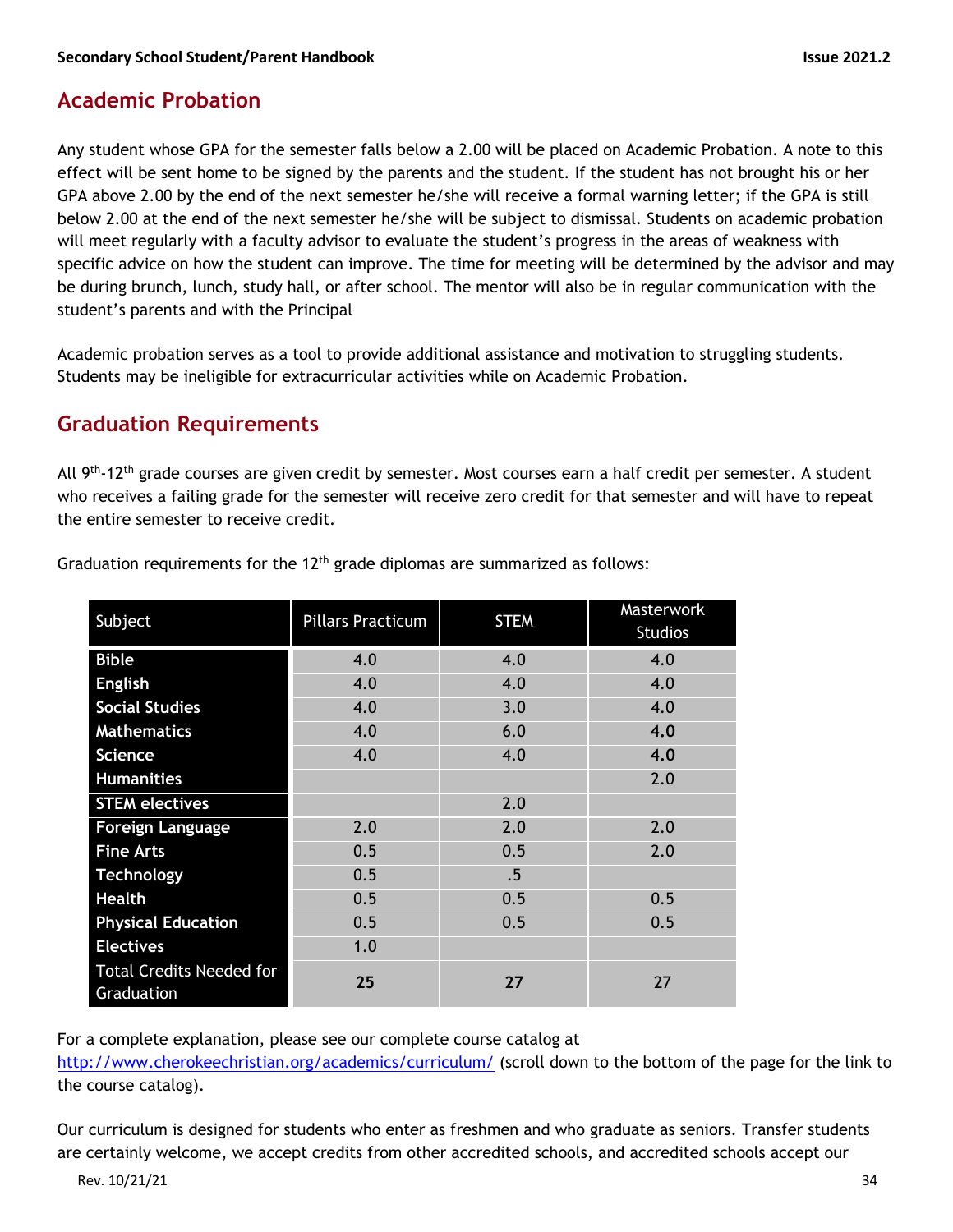credits on transfer. However, we can make no guarantees concerning scheduling and sequencing issues for transfer students. Students who have taken courses elsewhere in a sequence different than what we offer may find it difficult or impossible to schedule the needed courses for graduation, and students who transfer from our school to another school may find similar scheduling difficulties. We make every reasonable effort to work through those issues, but we can offer no guarantees that we can accommodate every situation.

In addition to the required credits to receive a Standard or STEM diploma, students are required to complete 10 service hours for every year they attend Cherokee Christian Secondary School. See below.

Note: In order to receive a diploma or participate in the graduation ceremony, students must meet the credit requirement *and* service hour requirement for graduation. This means that seniors who do not pass all required classes their second semester of the senior year or who do not complete their service hour requirement will not receive a diploma or participate in the graduation program. They may make up the failed class and/or the missing service hours during the summer immediately after their senior year and may then receive their diploma from Cherokee Christian School; however, if they do not make up the class and/or the missing service hours prior to the first day of classes in the fall, they will not be given a diploma.

## **Service Hours**

In order to promote godly leadership through service, Cherokee Christian Secondary School has implemented a service requirement of forty hours to be earned from 9<sup>th</sup>-12<sup>th</sup> grades for graduation. (This requirement is prorated for students who transfer to as sophomores or later. For example, a student who transfers to our school at the beginning of the junior year will have a requirement of 20 hours.) The Office of Student Life is responsible for managing and promoting the service program as well as maintaining the student records of service completed. In order for service to count towards the forty-hour graduation requirement it must meet the following criteria:

- Seniors must have all service hours completed by the end of March of their graduating year.
- While the forty hours do not have to be completed until senior year, it is highly recommended that each student fulfill an average of ten hours per school year.
- Service requirements may be completed at any time after acceptance into Cherokee Christian Secondary School.
- All service hours must be approved by the Office of Student Life to be considered valid and to receive credit towards the requirement.
- At least one-half of the total required hours are to be completed through school-related service. Some examples would be serving or cleaning up at the annual "State of the School Banquet," helping with landscaping on school work days, or volunteering to tutor children in younger grades. See the Office of Student Life for more information.

Students are to complete the Service Verification Form on Schoology:

(https://elearning.cherokeechristian.org/home) no later than 4 months following the completion of the work. It is recommended that service hours be approved before they are completed to alleviate any confusion about what will be approved.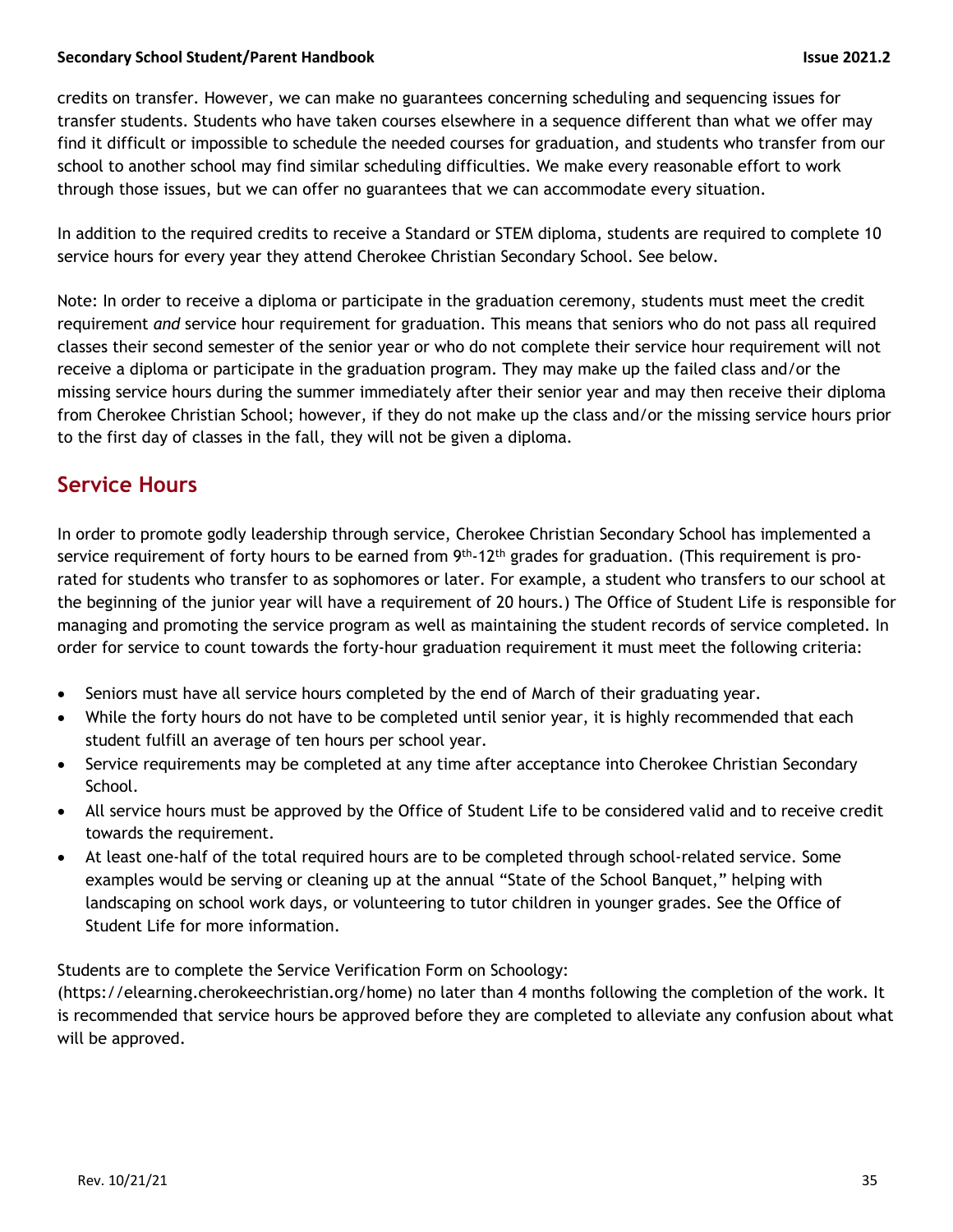## **Homeroom**

All students will be assigned a homeroom teacher who will be responsible for morning attendance and taking care of various administrative tasks. Students will turn all signed demerits, uniform violations, permission slips, absence forms, etc. to the homeroom teacher or the Principal as soon as possible or as required.

## **Homework**

Cherokee Christian Secondary School strives to reach a reasonable balance between class work and homework. On the one hand, we know that our role is one of assisting parents, and so we do not desire to jeopardize family time. On the other hand, our desire for academic excellence means that a certain amount of homework is inevitable. In order to maintain high academic standards, students will simply have to spend more time on studies than is available in class.

Parents can help with homework in these ways:

- Check to see if your student has homework each night. Check Schoology for the most recent assignments.
- Remember the goal is to prepare each student for college and that cannot be accomplished without hard work and discipline on the part of each student.
- Hold your student accountable to finish his/her work on time and to do it to the best of his ability.
- Check Schoology frequently to ensure work is being completed and turned in on time.

We hold the students responsible for doing their homework, getting papers signed, etc. We may discipline students for repeated lack of responsibility. We believe that students today are often not held responsible for their actions, nor are they expected to do what they are told to do. In most schools, if homework is assigned, and the student does not bring it back in, nothing at all is done about it. If a student is to get a paper signed and return it to school, and forgets it repeatedly, nothing is ever done about it. The Bible teaches us "he who is faithful in little is faithful also in much" (Luke 16:10). If the students are not responsible for such little things as homework and getting papers signed, will they somehow instantly learn responsibility for major things such as research papers? Not according to Scripture.

## **Honor Roll**

An Honor Roll is compiled at the end of each semester to recognize those students who have achieved high academic standards. The Secondary School Honor roll is based on the semester GPA as follows:

| Superintendent's List | $\vert$ GPA >= 3.50 |
|-----------------------|---------------------|
| Principal's List      | $\vert$ GPA >= 3.00 |

## **MLA Format**

The MLA (Modern Language Association) format is most commonly used to write papers and cite sources within educational institutions. As such all formal written work (research papers, essays, reports, etc.) will normally be submitted in accordance with the Modern Language Association (MLA) format, based on the *MLA Handbook for Writers of Research Papers*.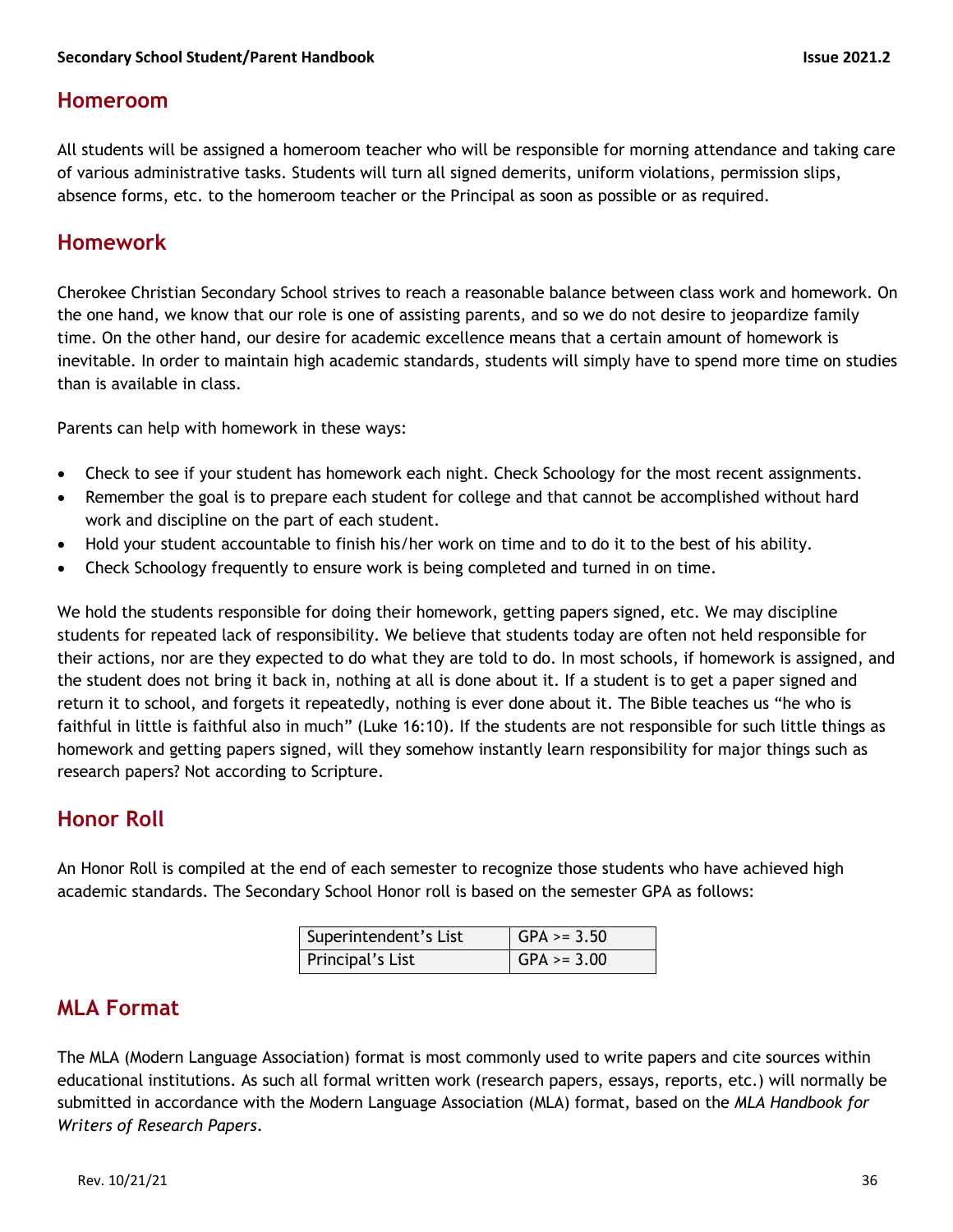## **Physical Education**

Freshmen students participate in a fitness based physical education program which includes health during their freshman or sophomore years. Physical Education and Health classes are scheduled at the end of the day.

All students enrolled in PE must participate in PE, unless they have a written excuse from a physician for medical reasons. Students are not excused from PE simply because they say they don't "feel good," because they are sore, or because it is cold. Be sure your student dresses warmly in cold weather, as they do go outside unless the temperature is below freezing.

See above under "Athletic and Physical Education Dress Standards" for information on PE uniforms.

## **Study Halls**

From time to time students may be enrolled in a study hall (as their schedule permits or dictates). During study hall periods, students are expected to be on time to class and to use their time wisely. Students must report to the study hall teacher assigned and remain in their assigned room for the duration of the study hall. Students should bring all the materials they will need with them to Study Hall.

## **Summer School**

From time to time, a student in  $9<sup>th</sup>$ -12<sup>th</sup> grade may need to retake a course in the summer that was not passed, or may wish to take a summer course to further their educational objectives. To receive transfer credit, all summer school courses must be approved by the administration and must be part of an accredited program.

## **Testing Program**

In addition to tests in courses, semester exams, etc., students will participate in other school-wide tests. Even though we attempt to teach more than standardized tests can measure (i.e., a world and life view, attitudes, etc.) and even though we recognize the limitations of standardized tests, we believe that the proper analysis of such tests can serve to benefit the student.

The PSAT is administered to all freshmen, sophomores, and juniors in October of each year. This test is designed to provide preparation for the SAT (which students generally take in their junior and senior years), and also provides the school with information on areas of our program which need further refinement. Other standardized tests may be administered as appropriate. Finally, for those students taking an AP course, the AP exam will be administered at CCS in the late spring. All students in AP classes are required to take the first semester exam and the AP exam in the spring.

## **Textbook Usage**

Some curriculum materials are considered consumable and are therefore owned by each student. However, in order to keep books fees as low as possible, many of the hard cover textbooks are issued as rental items for the year. Students who lose or severely damage one of the rental textbooks will be billed the total replacement cost for the book. Students who damage textbooks beyond normal wear and tear will be assessed a fee at the end of the year based on the amount of damage.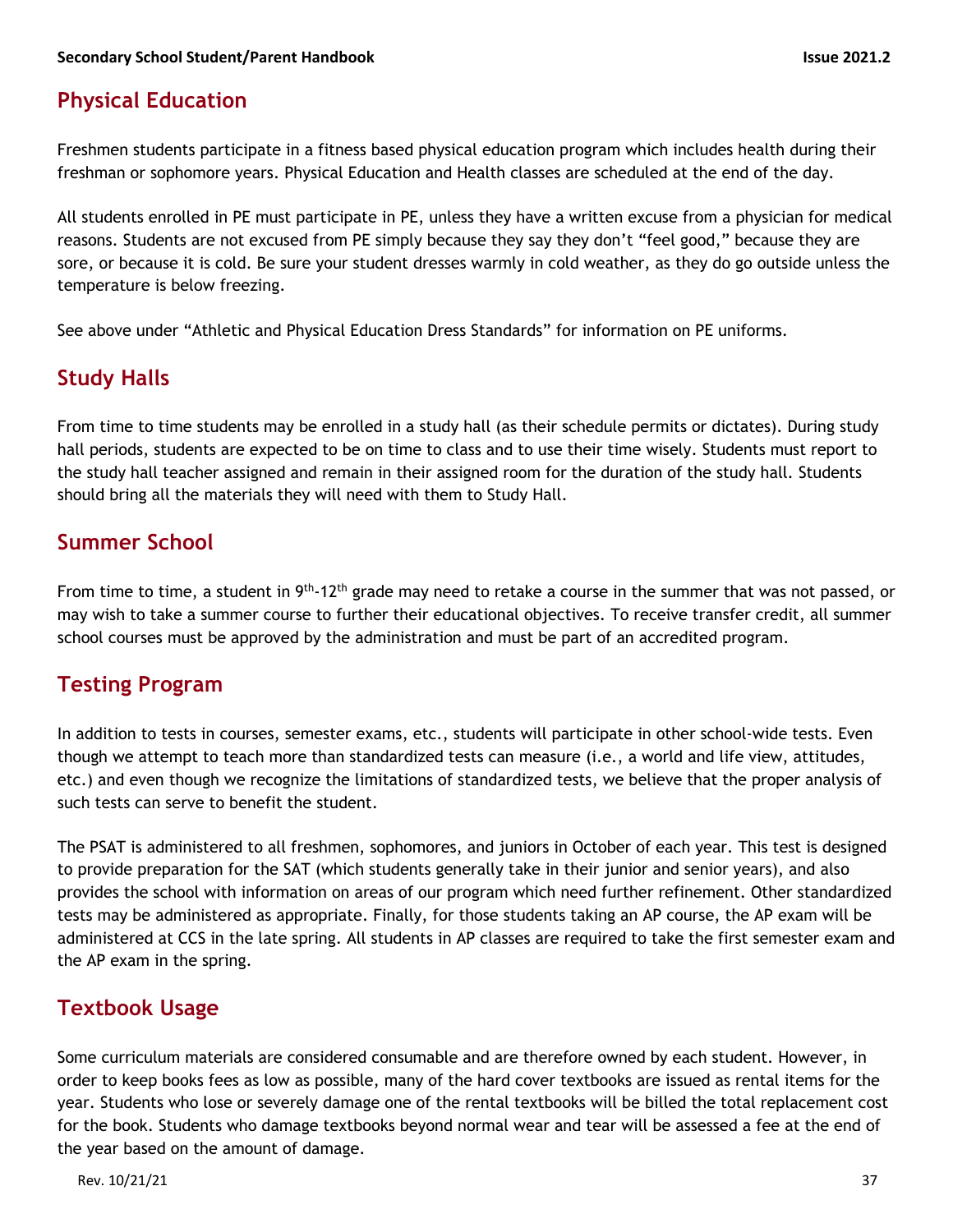## **Transcripts (Office of Student Life)**

**Unofficial Transcripts:** Parents may request unofficial copies of their student's transcripts from the school office. Please allow at least 48 hours to process the request.

**Official Transcripts:** Only graduated alumni of CCS may request sealed, official transcripts be sent to colleges. All other requests for Official Transcripts must come directly from another school.

The school may withhold sending transcripts if the family has unpaid financial obligations to the school.

## **Tutors**

CCS has a formal tutoring service called *Focal Point,* which provides qualified tutoring that is cost effective and is better aligned with our curriculum. For more information about Focal Point, including contact information, please see http://www.cherokeechristian.org/academics/focal-point/.

## **TECHNOLOGY**

## **Computers, Electronic Devices**

#### **Overview**

Cherokee Christian School provides Information Technology (IT) tools for the benefit of its staff, students, and guests. Students are responsible for good behavior on school computer networks just as they are in a classroom or a school hallway. Communications on the network are often public in nature. General school rules for behavior and communications apply. Put simply, access to network services and support of those services will be provided to students who agree to act in a considerate manner.

These IT tools are to be used primarily to support teaching and learning, in accordance with the policies and guidelines contained in the "Acceptable Use Policy" (AUP), which addresses acceptable and unacceptable ways in which the students in our community may use our IT tools, and it addresses specific user responsibilities, rights, and expectations. This Handbook contains only a summary of that policy; parents and students should refer to the AUP for more detail.

However, given the rapidly changing nature of IT systems and services, the policies defined in the AUP cannot cover every possible situation. Therefore, in addition to the specific acceptable and unacceptable uses presented, the AUP provides general principles which shall direct the use of the school's IT tools. Students and adults are expected to use good judgment when working in gray areas not covered explicitly by the rules.

Adherence to this policy shall be the joint responsibility of the students, parents, and employees of Cherokee Christian School. Before an IT tools account will be assigned, a student must submit the AUP signed by the student and the student's parent or guardian.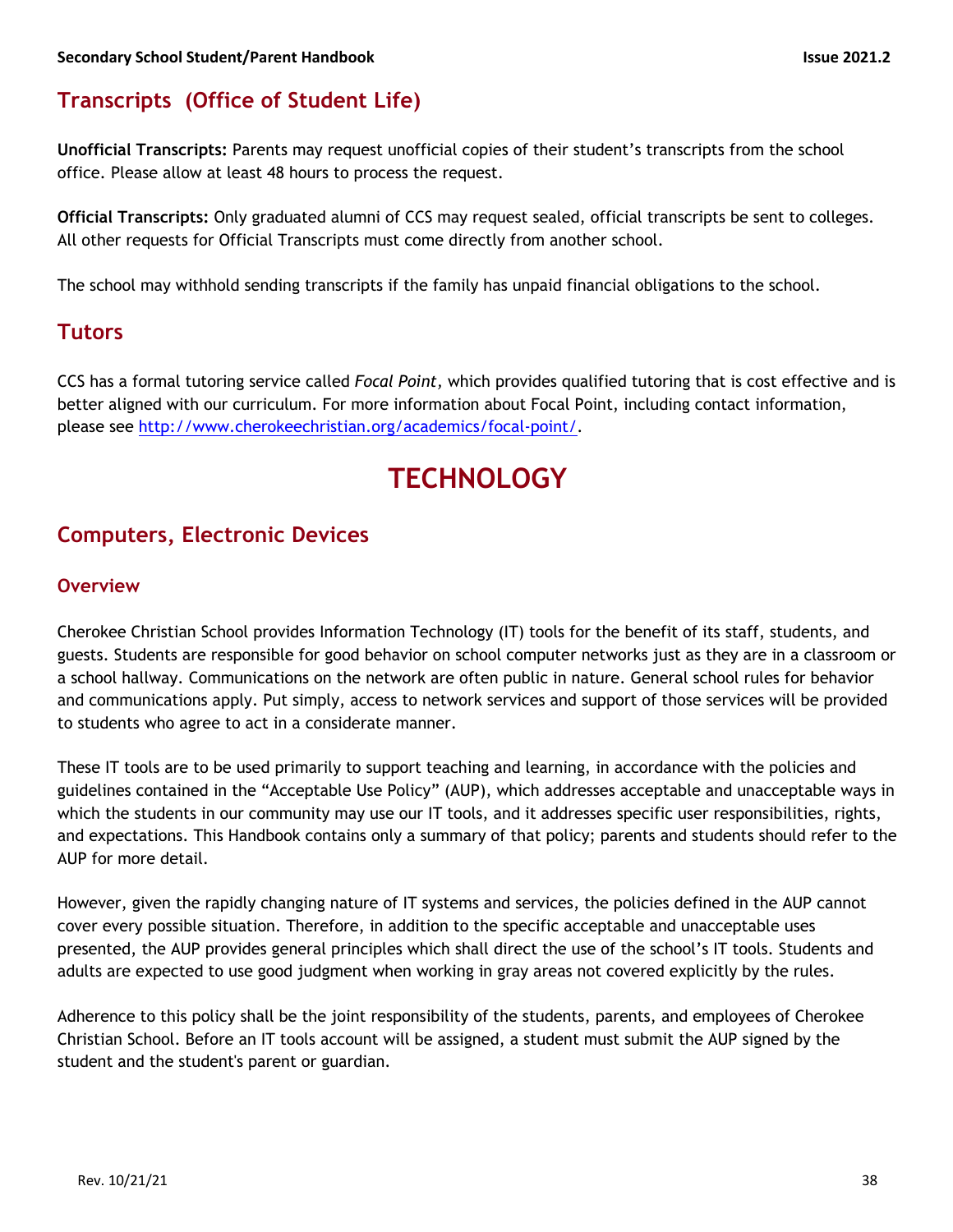#### **"Bring Your Own Device" (BYOD)**

Secondary School students are required to participate in the BYOD (Bring Your Own Device) program.

### Typical BYOD Activities:

- Installing and Using the school-provided Microsoft Office suite
- Using our online learning platform, Schoology
- Web browsing, Email

#### Approved Devices:

- Windows 10<sup>1</sup> or Apple MacBook<sup>2</sup> laptops are the best experience
- Apple iPads are an acceptable choice. Students should get a keyboard<sup>3</sup> case.

#### Devices Not Allowed For BYOD:

- Android-based tablets
- Google Chromebooks $4$
- Kindle, Kindle Fire
- Smartphones (Android/Google or iPhone)

#### Special Requirements for Students in Masterwork Studios

- There are not any additional BYOD requirements for Masterwork Studios.
- Students heading into their senior year should consult their program advisor to see if they would be better

served with additional equipment.

#### Special Requirements for Students in STEM

- Students in the STEM program will need either a MacBook or Windows PC to run programming tools, analysis software, and web-based technologies.
- iPads are not acceptable devices for STEM.
- A laptop model with at least 8GB of RAM and an SSD (Solid State Drive) is highly suggested.

------------------------------------------------------------------------------------------------------------------------------------------

<sup>&</sup>lt;sup>1</sup> Purchasing the cheapest Windows PCs (typically <\$300) can be regrettable. Look for a minimum of 8GB of RAM and 256 GB of Hard Drive space.

<sup>&</sup>lt;sup>2</sup> Any newer MacBook will work well. bhphotovideo.com and Apple Education sales sometimes have deals. Used MacBooks can be an option.

 $3$  Buy a quality keyboard case; Apple or Logitech brands are recommended

<sup>&</sup>lt;sup>4</sup> Chromebooks are temptingly inexpensive but are not allowed for CCS classwork, primarily for poor compatibility with Microsoft Office 365.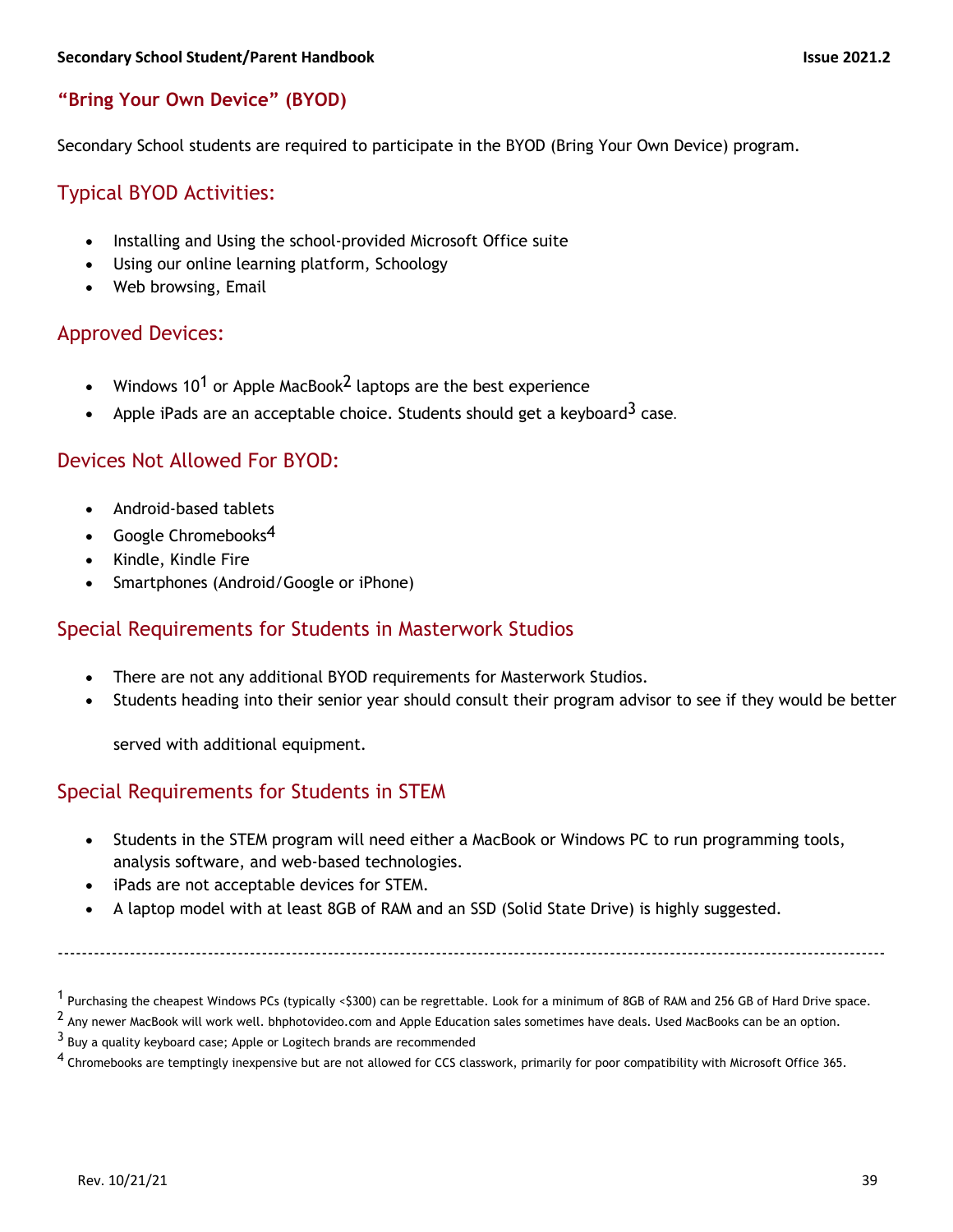## **School Web Site**

The CCS web site at http://www.cherokeechristian.org is the main source of information and communication for students, parents, alumni, and the community at large. It provides links to all school resources and allows parents to pay for various fees, events, and products via the school online store. The CCS web site, and its linked resources (Schoology, PowerSchool, etc.) are the best way for parents to keep up with the myriad of activities, programs, and general information necessary for active participation in the life of the school. Frequent visits to the site are critical as we partner with you in the education of your child.

## **STUDENT ACTIVITIES**

## **Athletics**

All students who participate in extra-curricular athletics are first and foremost student athletes. Maintaining academic excellence is required and expected of all CCS students.

CCS has the following athletic eligibility requirements. A student will officially be declared ineligible for athletics if he/she falls into *either one* of these categories, based on the report card grades:

- If the student's grade average is less than 70 in the five core subjects (Bible, math, science, history, and English), he/she is ineligible.
- If the student receives one or more failing grades ("F") in any subjects, regardless of the overall average, he/she is ineligible.

If the student is taking a course which only reports semester grades (such as an online course), the student will be ineligible if he/she receives a failing grade ("F") for the semester.

Students whose end of year grades fall into one of the above athletic ineligibility categories will be placed on "athletic eligibility watch" at the beginning of the next school year. Students will still be athletically eligible for fall sports, but they will lose that eligibility if their grades are in one of the above ineligibility categories at the 6-week point in the first semester. A student on "athletic eligibility watch" may be removed from that status prior to the beginning of the school year by going to summer school, according to the following guidelines:

- Approval must be secured from the Principal.
- Only the course(s) receiving failing grades may be made up in summer school.
- Students whose grade average is below 70, but did not fail two or more classes, must contact the Principal for course selection.
- The summer school course must be the same in content, and must be taken through an accredited school or accredited correspondence program. Regular home school work will not be counted for this reinstatement of eligibility.
- The final summer school grade will be averaged with the semester grade (whichever is appropriate), for the purposes of eligibility only. (Both grades will be recorded on permanent transcripts.)
- The recomputed grade average must still be 70 or above for eligibility.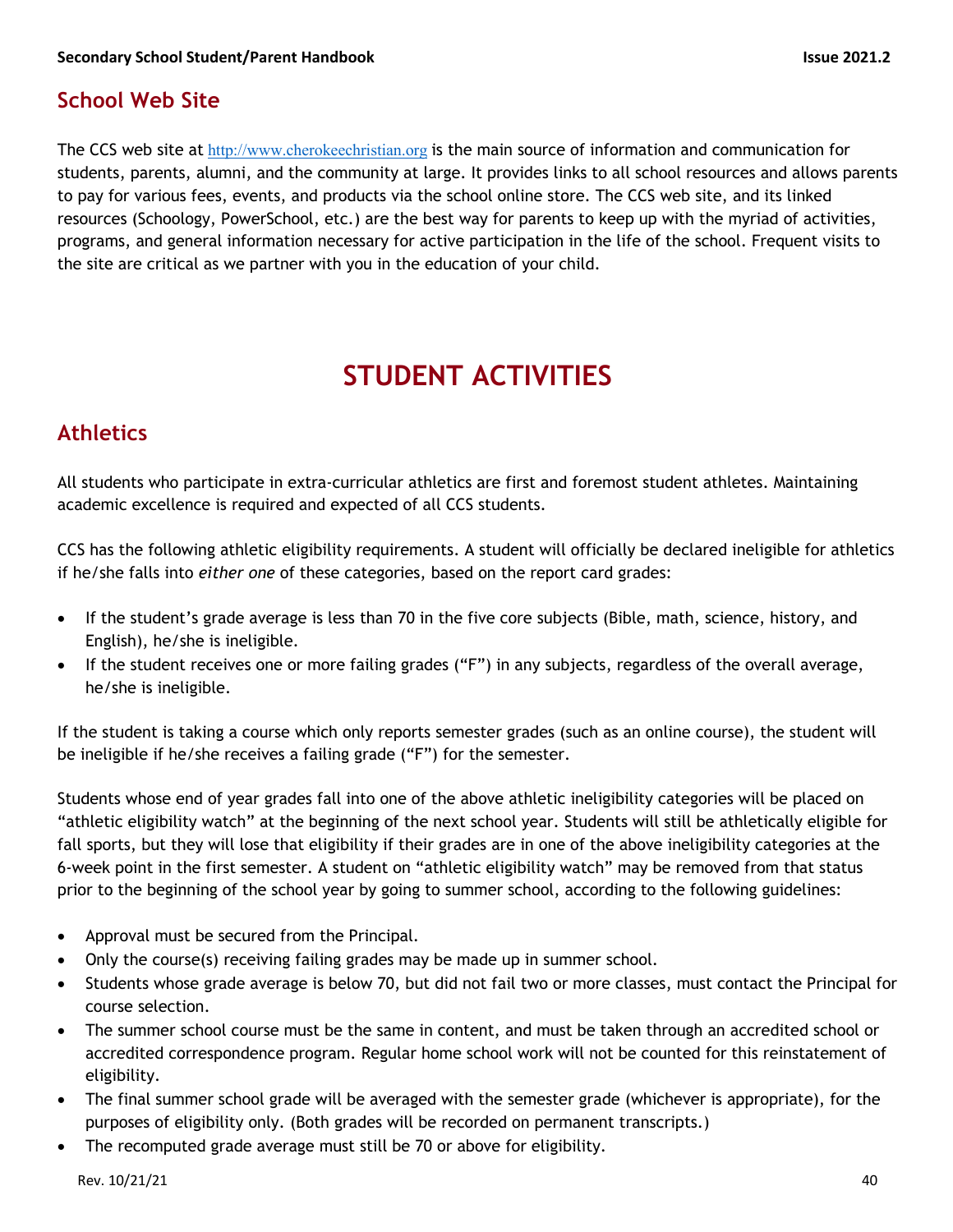Students who fall below the academic requirements will be ineligible, as of the date report cards are mailed, as listed on the school calendar, for participation in any athletic competition or performance until the next athletic eligibility checkpoint, at which time eligibility will be restored if the student's grades are not in one of the categories listed above. Ineligible students will not have eligibility reinstated before the next eligibility checkpoint, unless the grades are changed due to teacher error. Ineligible students may be allowed to continue to attend practices, at the discretion of the coach or Athletic Director. Ineligible students will not be allowed to dress out for games, travel with the team to away games, or be dismissed early from classes.

The Administration reserves the right to make individual exceptions to this athletic eligibility policy in rare, extreme cases with clear extenuating circumstances.

In addition to this official athletic eligibility standard, individual coaches have the right to further restrict participation in games or practices based on interim grade reports. That is, if a student's grades are low, but he/she has not yet been officially declared ineligible, the coach has the right to 'bench' the player and/or have him/her not participate in practices until the grades improve satisfactorily.

Eligibility checkpoint dates occur approximately every 3 weeks. It is our hope that student academic performance would be enhanced during the sport season rather than hindered.

Athletes who leave school early for competition are responsible for contacting in advance the teachers whose classes they will miss and making arrangements for missed work. All assignments are to be turned in before the students leave school. Tests are to be taken no later than the next school day, unless other arrangements have been made with the teacher ahead of time. It is not the teacher's responsibility to go to the student athlete, either to arrange make-up work or to collect assignments; it is the student athlete's responsibility to initiate these arrangements. Students arriving to school late or leaving school early may not participate in any athletic activity that day if they have missed four or more full class periods. Seniors who do not have a full day of classes must be present for at least half of their classes.

Cherokee Christian Schools is a member of GAPPS (Georgia Association of Private and Parochial Schools) and member schools are permitted the use of AES (alternatively educated students/home schooled) in all sanctioned athletic activities. The number of AES athletes appearing on a team's roster shall be restricted to 25% of a reasonable number of athletes necessary to field the team. If the team's roster includes AES athletes, the roster maximum shall be the same. The maximum roster limit varies by sport and those AES athletes who are currently (as of 8/1/18) on a GAPPS sectioned varsity roster are grandfathered to participate until the end of their Secondary School career. In conjunction with our leagues new AES policy, and in an effort to ensure fairness to current AES athletes, CCS students who choose to move from a full time student to an AES student between their junior & senior years will not be eligible to participate in CCS athletics (policy effective date: 8/1/2020).

## **Chapel and Devotions**

The school conducts Secondary School Chapel weekly. All students are encouraged to bring their Bible to chapel. The other days of the week are started by a short homeroom devotion. These devotional times are important for the students, as they draw near to God at the beginning of the day. Parents must ensure that their student(s) arrive on time. Students arriving late miss valuable worship/devotional time and disrupt the other students as they focus on the Lord.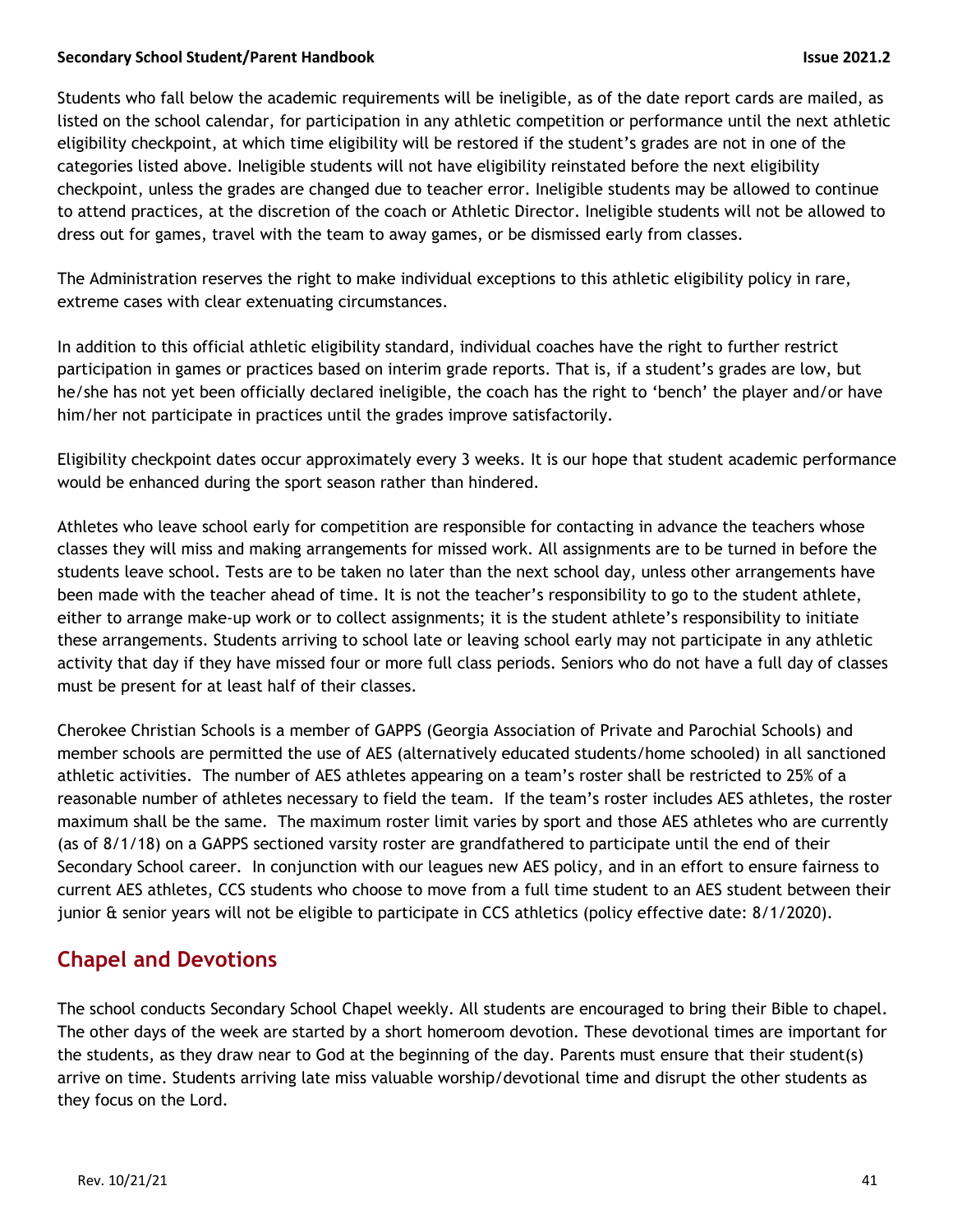## **Class Trips**

Also see "Field Trips" and "World Studies Trip." Each year the senior class from CCS will go on a class retreat. The Administration will be responsible for coordinating the twelfth-grade class retreat. Other class trips may be coordinated by individual teachers to support their curriculum. These trips are usually smaller in scope and are limited to one overnight stay.

Funding for class trips is outside the normal tuition and book fees. Parents normally organize class projects/fundraisers to help defray costs. Parents are strongly encouraged to support these trips. They have proven to be an excellent learning experience and growth opportunity for our students. As advanced planning is required, parents will be asked to commit early. Initial payments are usually collected well in advance of the trip. We encourage all parents to participate as chaperones, group leaders, or guests. See above under "Chaperones."

## **End of Year Awards**

At the end of each school year the following awards and certificates are given:

- **Academic Excellence Award** Given to students who made the Superintendent's List for the first 27 weeks of the year.
- **Presidential Award for Academic Excellence** Given to Secondary School graduates whose cumulative career average equaled or exceeded a 3.5 GPA and who scored at the 75th percentile or above on either the math or reading section of a standardized test (Stanford, SAT, ACT).
- **Scholar Awards** These are given to the student in each class who exemplified the attributes of a scholar in each subject.
- **Warrior Award** Given to Secondary School student(s) whose overall character, performance, conduct and attitude were exemplary. This student best symbolizes the servant-leader character of Jesus.
- **Senior Awards** to be presented at the Senior Banquet to seniors who exemplify the following characteristics (**note**: not all awards will necessarily be presented each year):
	- o *The Joshua Award* (Joshua 23:6-8) –to the senior whose faith has been consistently demonstrated in the face of cultural adversity.
	- o *The Augustine Award* (Ecclesiastes 12:9-11) –to the senior who has demonstrated excellence in scholarship and depth of thought over the years.
	- o *The Jonathan/Ruth Award* (Romans 12:4-8) –to the senior who has consistently and lovingly supported both school and peers.
	- o *The Paul Award* (2 Timothy 4:7) to the senior whose diligence best mirrors that of the apostle.

In addition to the above awards, a valedictorian and salutatorian are selected from the graduating twelfth grade class. Selection is based on the cumulative grade point average of all their courses taken in Secondary School, calculated at the end of the second semester of the senior year. In case of a tie for valedictorian or salutatorian, the SAT scores will be used (the highest subscores from individual tests). Only students who attended CCS for all four semesters of 11th *and* 12th grade are eligible.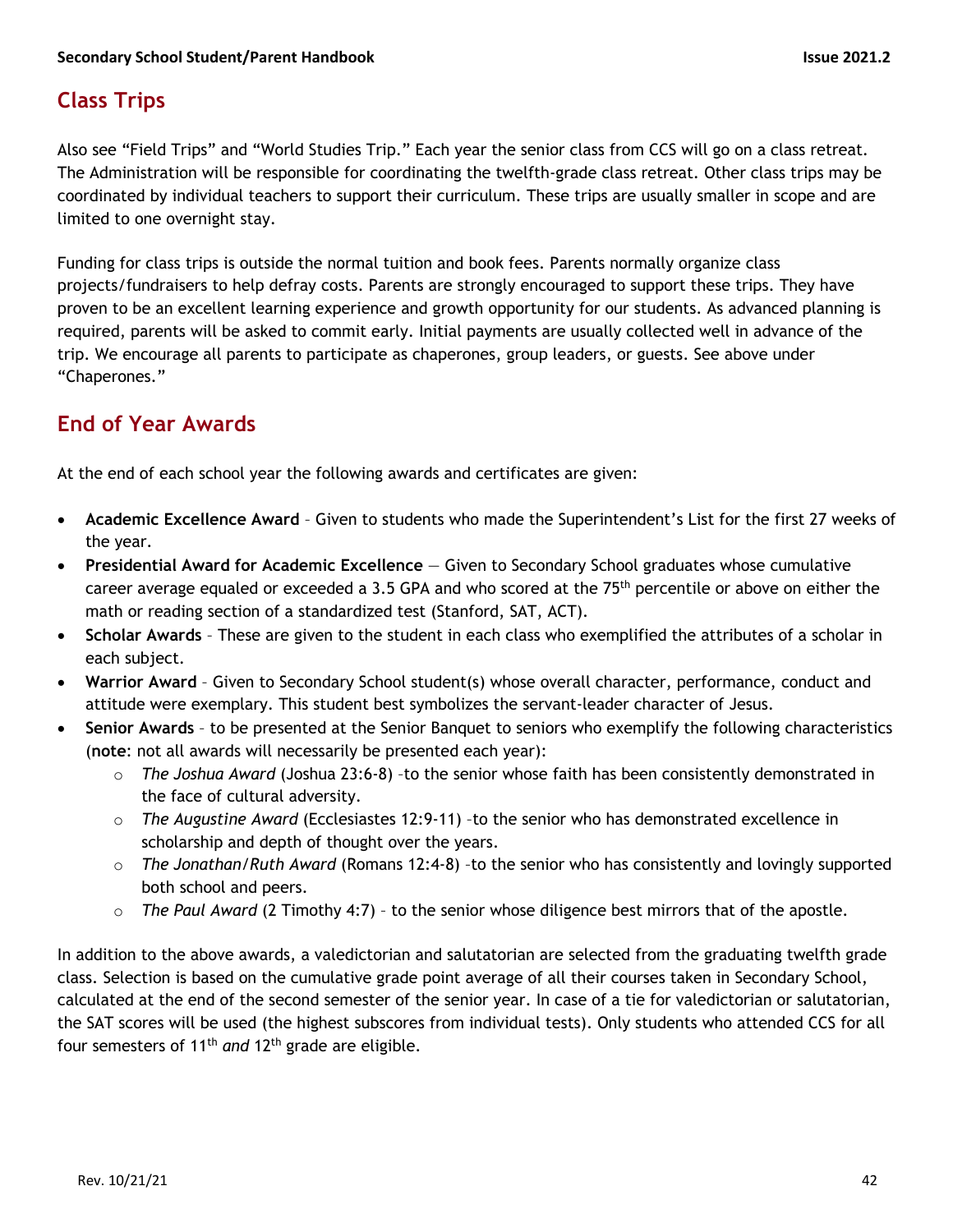## **Field Trips**

**Note:** *Field Trips for the 2020-2021 school year may be suspended due COVID-19 health and safety concerns or require new protocols. What follows below is the "normal" guidelines for field trips.*

Costs for field trips in Secondary School are not covered in the book/activity fee and a fee may be required. All students will be required to stay until the end of the school day after returning from a field trip. Field trip days are considered full academic school days and students will depart promptly at the appointed time. Students who are late and miss the field trip departure will be given an unexcused absence for the day. For all field trips, students will wear standard uniforms unless an exception is approved by the administration. Unless approved by the teacher, no electronic devices are allowed on field trips.

CCS relies on parent volunteers for chaperones and transportation. Parents who serve in these capacities must make other arrangements for their non-CCS students. It is important that our chaperones and drivers are not distracted by the needs of other siblings. Students will not be allowed to drive on field trips. See above under "Parent Drivers."

## **Lunches and Food**

Each full-time student is expected to bring a sack lunch or purchase a lunch from the school. We encourage parents to give the student a wholesome variety of foods in his/her lunchbox and plan so that he/she will receive the necessary diet for proper growth.

There will be a fifteen-minute brunch time in the mid-morning for Secondary School students. Snacks and drinks are available from Inklings during this time. Food should be kept in lockers until Brunch or Lunch.

Snacks for Secondary School students are available for purchase at lunch time. Lunches may be brought from home or ordered online through Schoolhouse Fare.

Students will eat in the classrooms or on the patio and will have access to microwaves. No refrigeration facilities are available. Eating or drinking during class is not allowed (except for clear liquids, gum, and breath mints/hard candies). Students will be given sufficient time to eat before their next class. Students are responsible for cleaning up and throwing away all trash.

## **Student Organizations**

**Student Council:** At the beginning of the school year, each house will select four representatives to Student Council from that house. Student Council officers are then selected from among that group, by the Student Council. This body will advise the administration on student matters and assist with planning special Secondary School wide events.

All members of the student council must meet the following requirements:

- Students must maintain a minimum GPA of 3.0 during each grading period.
- Students must receive no failing grade (F) during a grading period.
- Students may not be on Behavioral Probation.